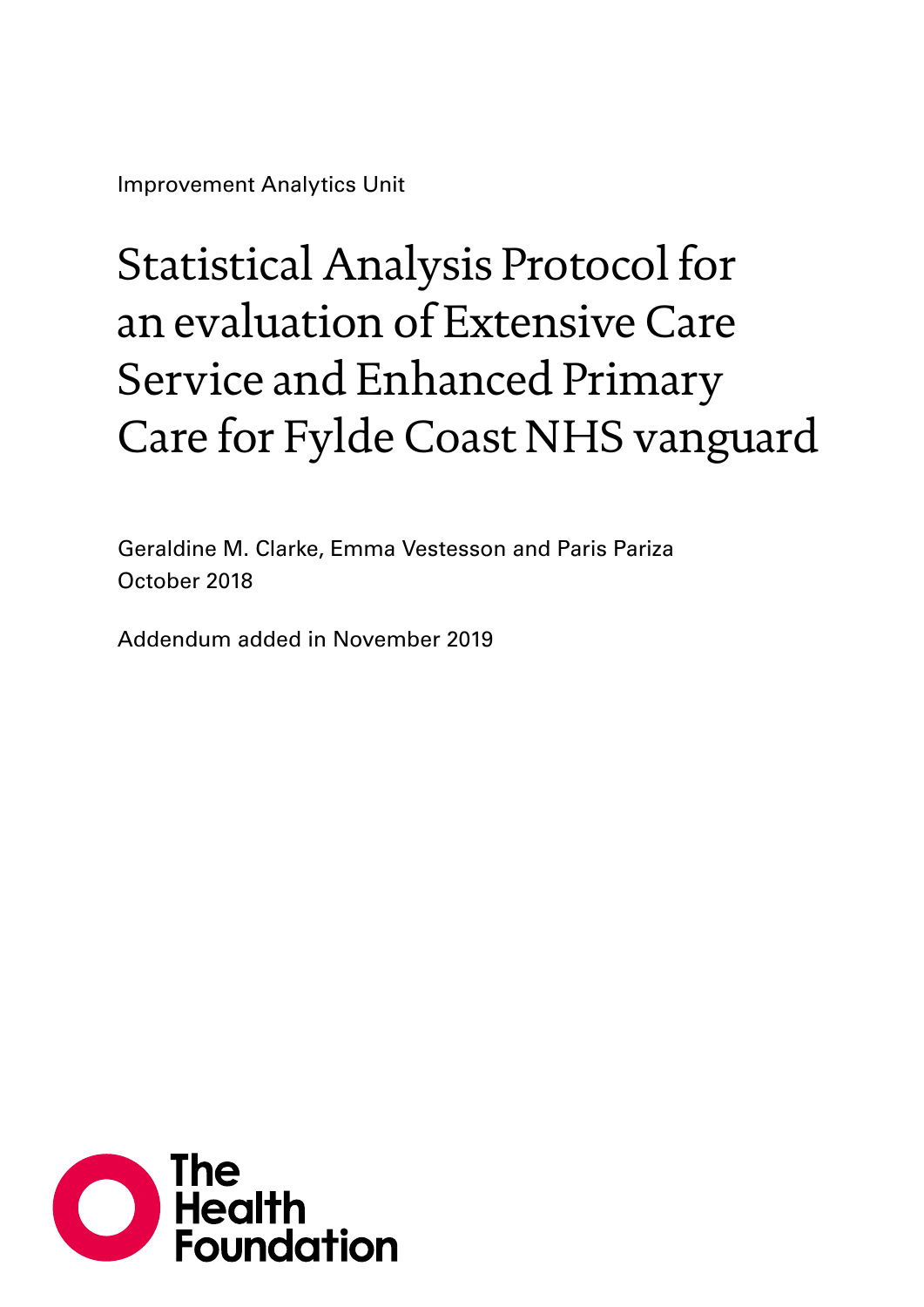### Contents

| The New Model of Care Programme: 'Your Care, Our Priority'  10 |      |
|----------------------------------------------------------------|------|
|                                                                |      |
|                                                                |      |
|                                                                |      |
| Intended impacts of 'Your Care, Our Priority' 14               |      |
|                                                                |      |
|                                                                |      |
| Lancashire and Cumbria Innovation Alliance (LCIA) Test Bed15   |      |
|                                                                |      |
|                                                                |      |
|                                                                |      |
|                                                                |      |
|                                                                |      |
|                                                                | . 18 |
|                                                                |      |
|                                                                |      |
|                                                                |      |
|                                                                |      |
|                                                                |      |
|                                                                |      |
|                                                                |      |
|                                                                |      |
|                                                                |      |
|                                                                |      |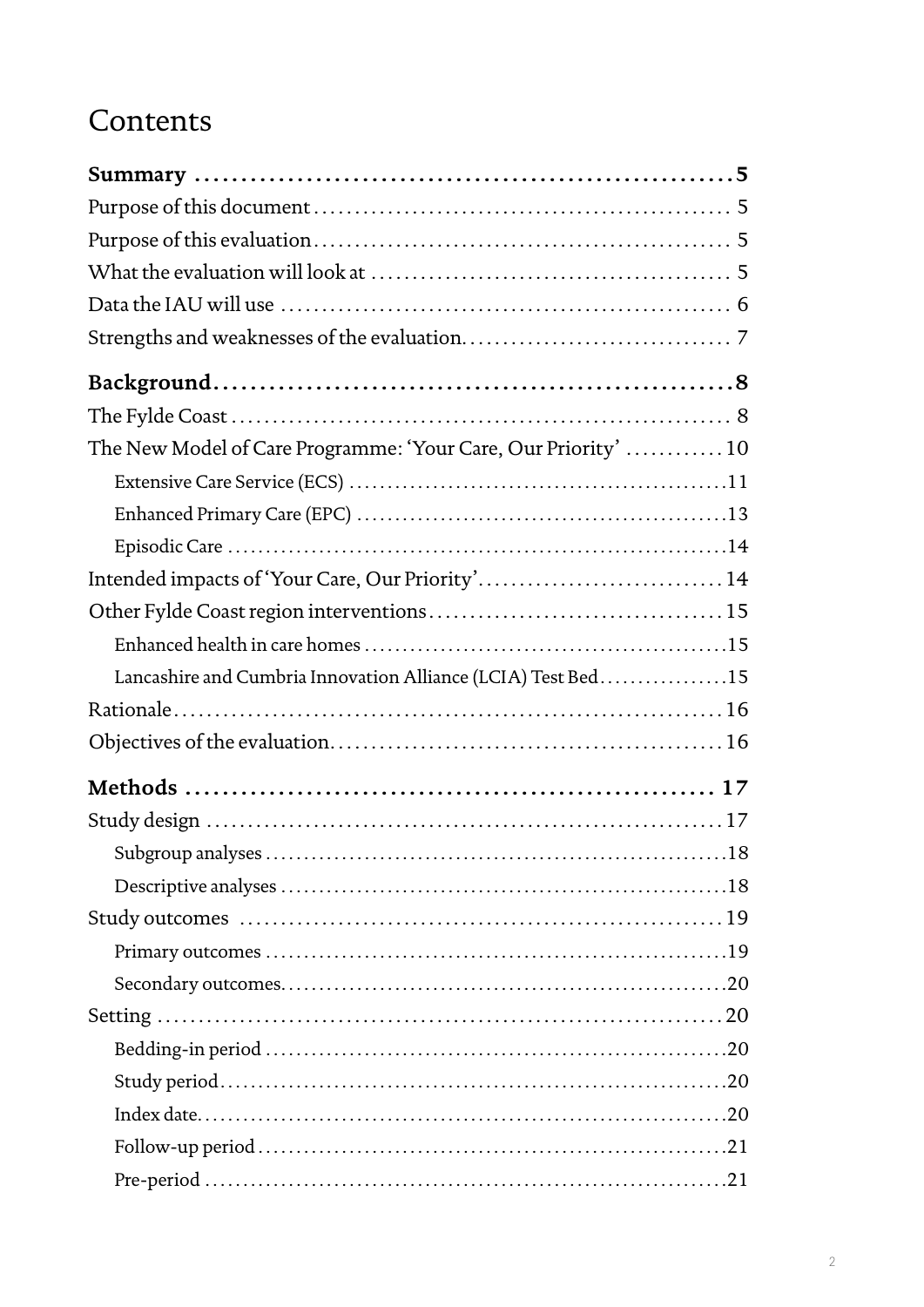| Secondary Uses Services (SUS) national administrative data 22     |  |
|-------------------------------------------------------------------|--|
| Data derived from National Health Applications and Infrastructure |  |
|                                                                   |  |
|                                                                   |  |
|                                                                   |  |
|                                                                   |  |
|                                                                   |  |
|                                                                   |  |
|                                                                   |  |
|                                                                   |  |
|                                                                   |  |
|                                                                   |  |
|                                                                   |  |
|                                                                   |  |
|                                                                   |  |
|                                                                   |  |
|                                                                   |  |
|                                                                   |  |
|                                                                   |  |
|                                                                   |  |
|                                                                   |  |
|                                                                   |  |
|                                                                   |  |
|                                                                   |  |
|                                                                   |  |
|                                                                   |  |
|                                                                   |  |
| Special reporting requirements for this study 35                  |  |
|                                                                   |  |
|                                                                   |  |
| Secondary Care resource utilisation definitions 37                |  |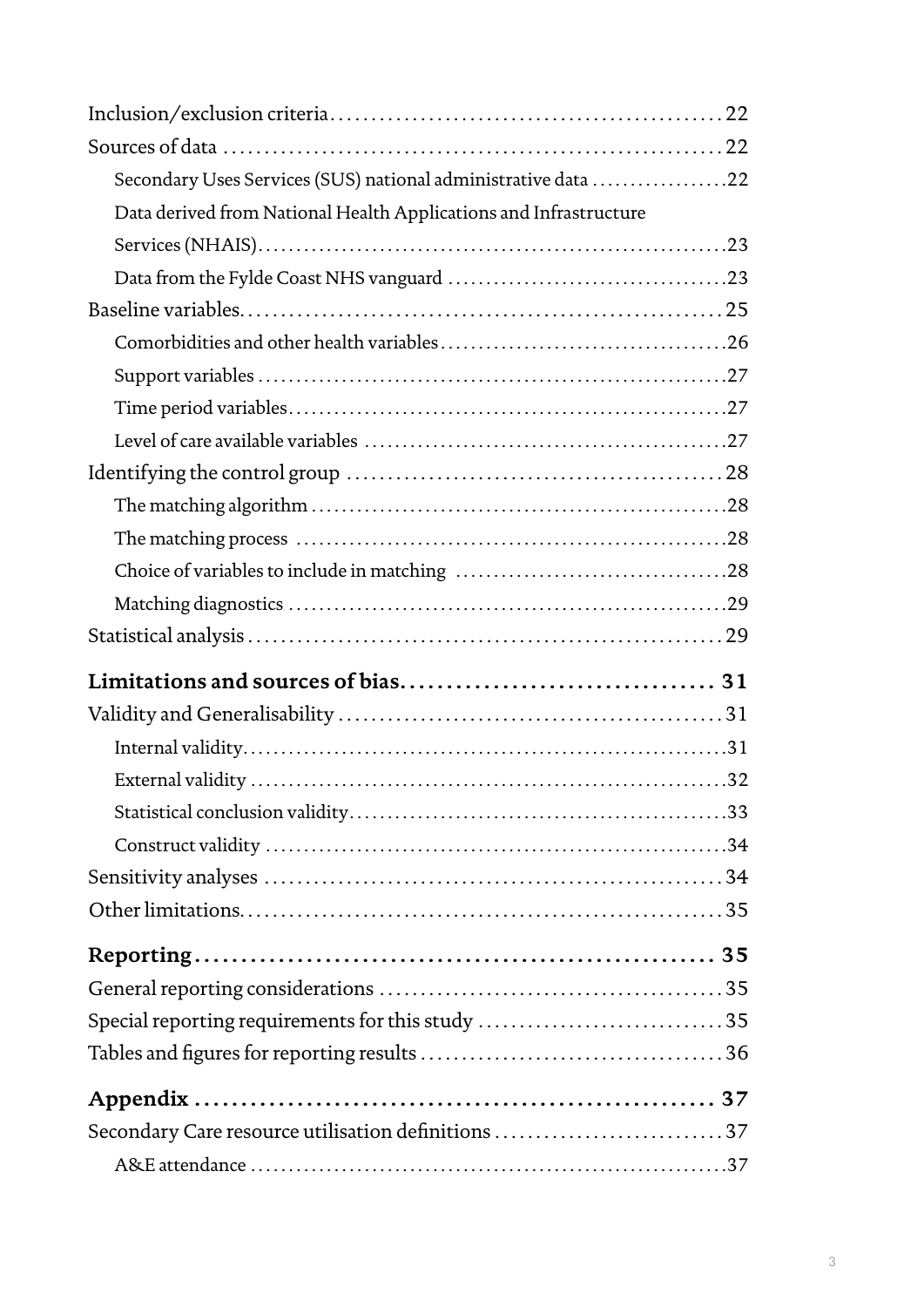| Emergency readmissions within 30 days of discharge 38 |  |
|-------------------------------------------------------|--|
| Length of stay following an elective admission 39     |  |
| Length of stay following an emergency admission39     |  |
|                                                       |  |
|                                                       |  |
|                                                       |  |
|                                                       |  |
|                                                       |  |
|                                                       |  |
|                                                       |  |
|                                                       |  |
| Data from the Fylde Coast NHS vanguard (Table 3)41    |  |
|                                                       |  |
|                                                       |  |
|                                                       |  |
|                                                       |  |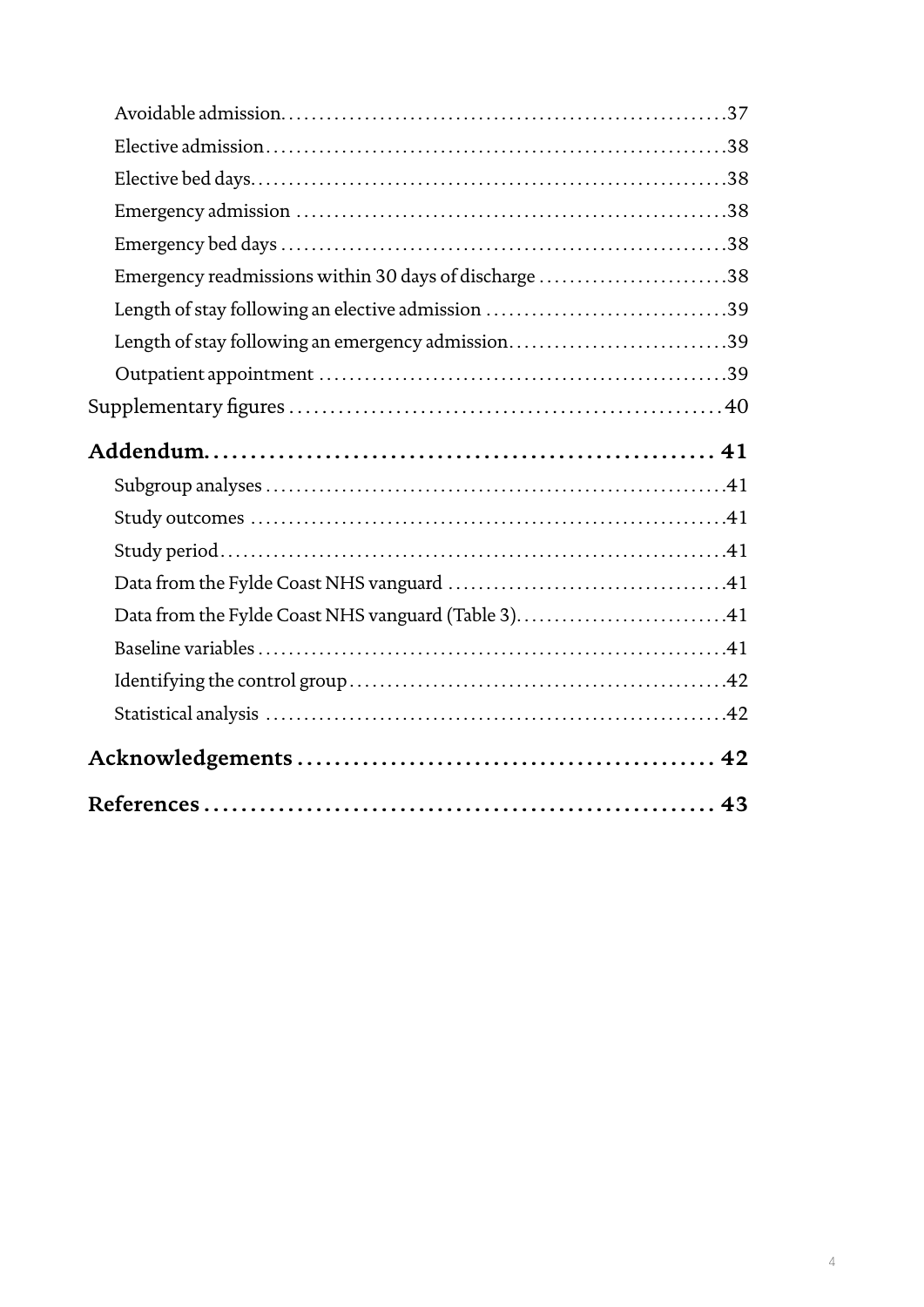### <span id="page-4-0"></span>Summary

### Purpose of this document

This statistical analysis plan describes in detail all aspects of the proposed Improvement Analytics Unit (IAU) evaluation of Extensive Care Service (ECS) and Enhanced Primary Care (EPC), the two interventions comprising the main components of the 'Your Care, Our Priority' Fylde Coast NHS Multispecialty Community Provider (MCP) vanguard New Model of Care programme. This is a technical document written to guide analytical processes; it includes the study design, statistical methods and variable definitions, as well as the limitations of the analysis and how these should be considered when interpreting the results.

This document has been agreed with the Fylde Coast NHS vanguard team and written before the analysis begins, to ensure that all design and methods choices are made objectively and are not influenced by what is found in the data. In rare instances, it may be necessary to make changes to the design of the study at a later stage; if so, this document will be appended accordingly. The IAU welcomes comments and questions on this document.

### Purpose of this evaluation

The IAU will be conducting an evaluation to feed back on the progress being made to improve secondary care activity for individuals referred to ECS and EPC in the Fylde Coast NHS vanguard.

ECS was introduced in June 2015 with one hub covering Lytham, Ansdell and St Anne's neighbourhoods in Fylde and Wyre, and another hub covering North and Far North Blackpool neighbourhoods. Two more hubs, one in Blackpool and another in Fylde and Wyre, were commissioned in May 2016. The service was extended to all remaining neighbourhoods across both Clinical Commissioning Groups (CCGs) to ensure coverage of the whole Fylde Coast NHS vanguard region by October 2016. There are approximately 7,000 individuals who are eligible for ECS. At the end of December 2017 there had been 3,000 referrals, of whom 357 were currently active; 1,230 had been discharged; 150 were awaiting a decision; and 1,263 had refused, or been rejected by, the service. Of the 1,230 who had been discharged, 814 had been discharged for at least 6 months.

EPC was also introduced in a phased approach. The service was launched in October 2016 with six teams covering the Blackpool neighbourhoods and one team covering the two Fylde neighbourhoods. In February 2017, the service was rolled out to the Wyre neighbourhoods to ensure coverage of the whole Fylde Coast NHS vanguard. At the end of December 2017, EPC had an active caseload of 2,191 individuals and an inactive caseload of 3,132 individuals.

### What the evaluation will look at

The evaluation will study the impact of ECS and EPC on secondary care activity for individuals who were registered at a GP practice in the Fylde Coast NHS vanguard region. The evaluation will be divided into two separate studies: the first study (the ECS study) will consider the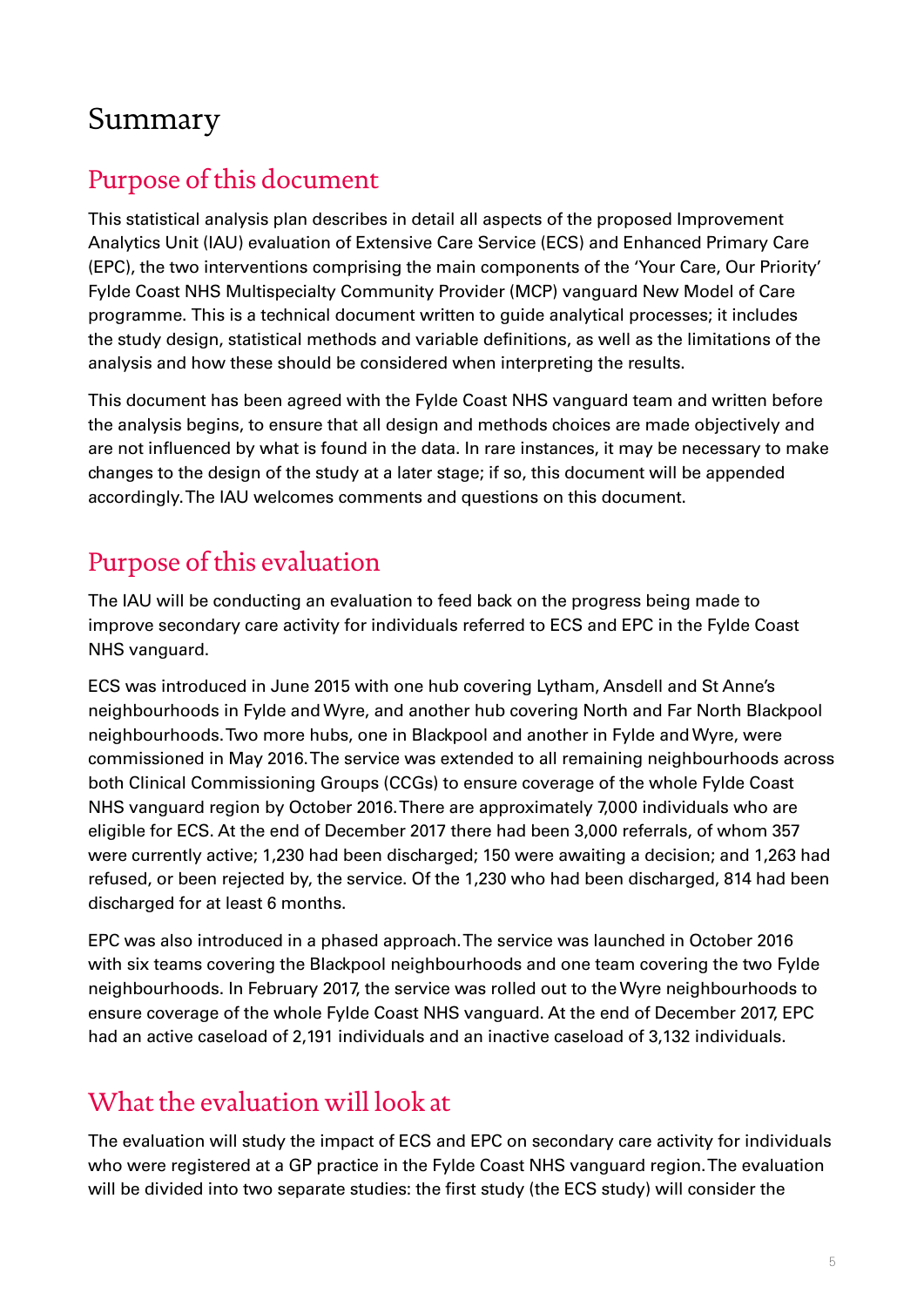<span id="page-5-0"></span>impact on individuals who were referred to ECS (the ECS intervention group); the second study (the EPC study) will consider the impact for individuals who were referred to EPC (the EPC intervention group). For the ECS study, we will examine the impact on outcomes between August 2015 and December 2017. For the EPC study, we will examine the impact on outcomes between November 2016 and December 2017. These are referred to as the study periods.

Each study will compare the outcomes of the intervention group with a retrospectively matched (e.g. by age, gender, comorbidities, locality and prior hospital activity) control group formed from individuals who were also registered in a GP practice in the Fylde Coast NHS vanguard region, but who were not referred to, or enrolled in, the intervention (the control population). Although the range of MCP services varies across the different areas of the Fylde Coast NHS vanguard region, by matching on locality we will ensure that each control will have had access to the same services within the Fylde Coast NHS vanguard region as the intervention group individual they are matched to. However, if there are not enough individuals in the control population from which to select a suitable match, then we may have to use external controls from a region identified as similar to the Fylde Coast NHS vanguard region. For ECS, an additional analysis will look separately at the impact of ECS during the period when the patient is actively enrolled and during the period after they have been discharged from the service.

If there are enough participants in the ECS study or the EPC study, further analysis will look at the impacts stratified by CCG neighbourhood groupings, risk stratification quartiles (available from local data), age (EPC study only), care home residency status, history of mental ill health and Lancashire and Cumbria Innovation Alliance (LCIA) Test Bed status. The LCIA Test Bed is a concurrent telehealth monitoring initiative operating in the Fylde Coast NHS vanguard region. The IAU will also provide a descriptive analysis of the pattern of outcomes by Patient Activation Measure (PAM) score, which are available for individuals enrolled in ECS and EPC.

### Data the IAU will use

The IAU will use pseudonymised patient-level national Secondary Use Services (SUS) administrative hospital data for NHS Blackpool and NHS Fylde and Wyre CCGs from July 2012 to December 2017. Hospital data for a minimum 3-year period before each individual entered the relevant study will be used to determine key characteristics for each individual required for matching. The IAU will also use pseudonymised resident-level National Health Applications and Infrastructure Services (NHAIS) data to obtain linked individual-level address and mortality data for all individuals registered with a GP practice within the Fylde Coast NHS vanguard region.

The Fylde Coast NHS vanguard will supply a pseudonymised list of all individuals that were referred to ECS and EPC during the study period, together with applicable dates of referral, enrolment, refusal, discharge, readmission and the service location (site for ECS or neighbourhood team for EPC) they were referred to. In addition, the Fylde Coast NHS vanguard will also supply pseudonymised current and historical risk stratification data for all individuals currently registered (and not opted out) with a GP practice in the Fylde Coast region and a pseudonymised list of any individuals who have ever received the LCIA Test Bed telemonitoring service.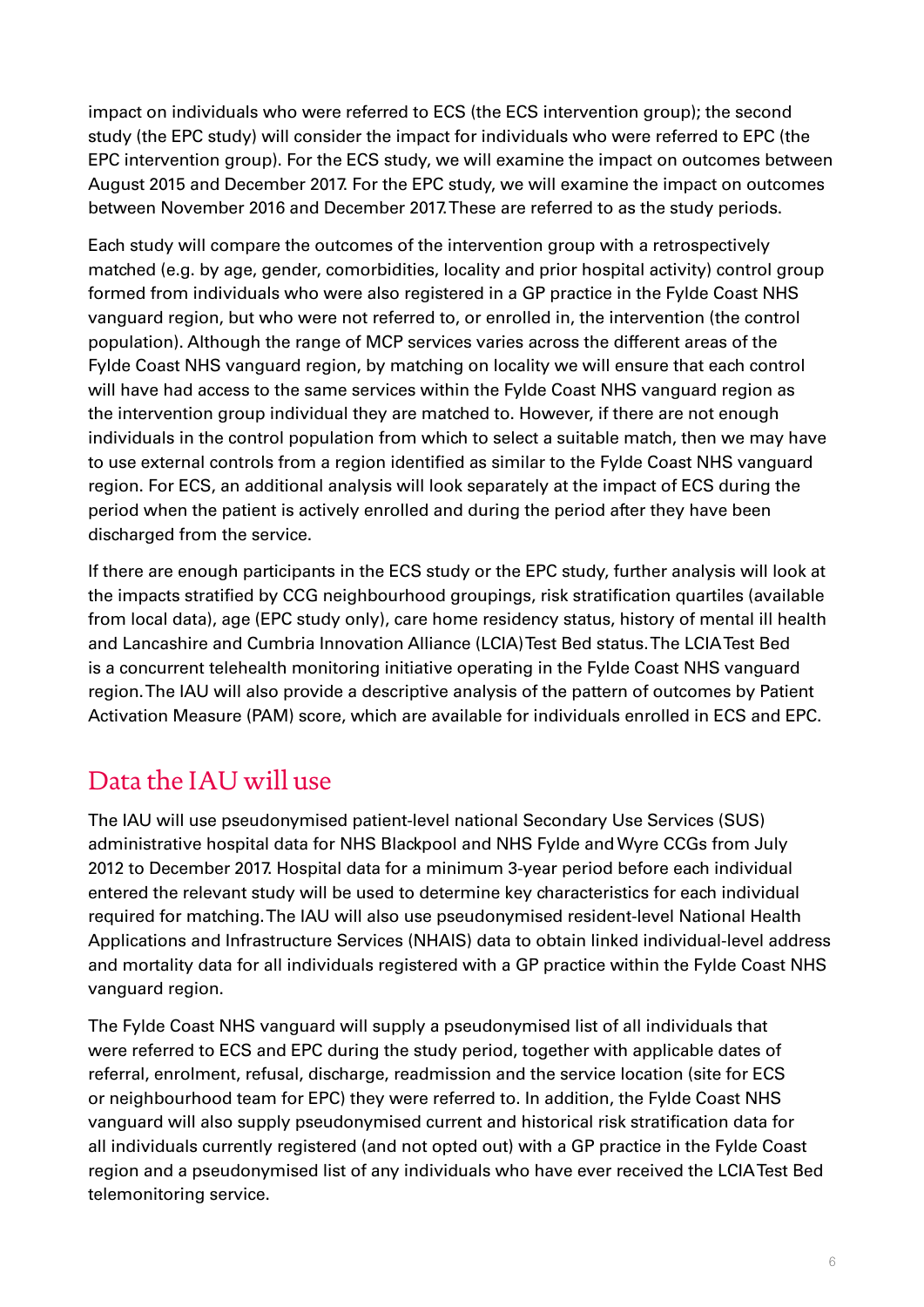<span id="page-6-0"></span>Pseudonymisation means that all direct identifiers (e.g. name, address, date of birth, NHS number) are removed from the data. Pseudonymisation reduces the risk that individuals can be identified from the data.

### Strengths and weaknesses of the evaluation

The evaluation will study the impact of ECS and EPC on secondary care activity, which can be measured from national administrative hospital data (Secondary Uses Service (SUS) data). It will not measure utilisation of other health and care services, impacts to quality of life, staff satisfaction or the quality of working relationships. The evaluation should be viewed in conjunction with the qualitative research carried out by the local evaluation of ECS and EPC.

The intervention and matched control groups will be similar on a range of observable characteristics, making the comparison more robust than without matching. However, there is still a substantial risk that the intervention and control groups are different in ways that cannot be observed (for example, in terms of their social isolation or receptiveness to new approaches to managing their conditions) which may bias our estimate of the impact on outcomes. This is particularly an issue if individuals participated in ECS or EPC on the basis of clinical judgement, rather than set criteria (for example, using a risk prediction tool). Consequentially, all results will need to be interpreted with caution.

By using local controls, instead of controls from outside of the Fylde Coast NHS vanguard region, and matching on locality, the risk of bias due to area-level or hospital-level differences is mitigated, as both intervention and control groups will have access to the same services, with the exception of ECS and EPC.

A recent evidence review found that initiatives aiming to better manage individuals 'at risk' are often highly valued by individuals but seldom reduce hospital activity. This may in part be due to these initiatives identifying unmet need and providing more timely access to care. One of the study's primary outcomes is therefore emergency admissions due to chronic ambulatory care sensitive (ACS) conditions, i.e. conditions for which the risk of admission to hospital can be reduced by good and timely primary and community care.

The evaluation will study the impact of ECS and EPC over a period when they were continuously developing. The study periods may be too short to capture the full long-term effects of ECS and EPC. The samples sizes may also be too small to detect a statistically significant difference between the intervention and control groups. This is particularly the case for the subgroup analyses.

The results are nonetheless expected to enable learning that, together with the local evaluation and other evidence, will help the Fylde Coast NHS vanguard understand what is happening on the ground, assess what is working and identify potential areas for further investigation or improvement.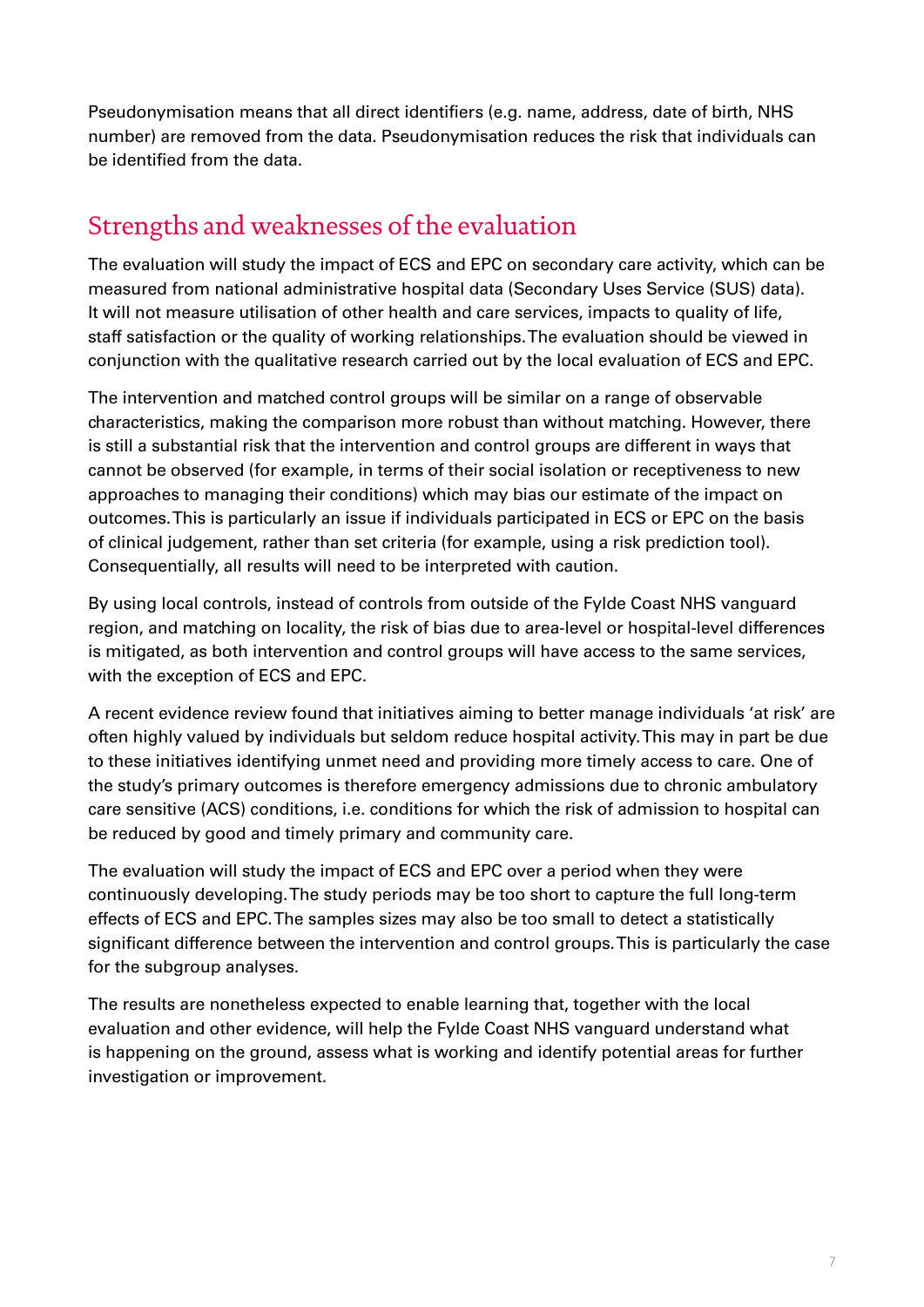# <span id="page-7-0"></span>Background

### The Fylde Coast

The Fylde Coast is the collective name for Blackpool and the boroughs of Fylde and Wyre. Health services are coordinated for the area by two CCGs: NHS Blackpool CCG & NHS Fylde & Wyre CCG. Within the CCG footprints the area is further divided into 10 distinct neighbourhoods (Figure 1).

#### **Figure 1: The Fylde Coast neighbourhoods**



Reproduced from<sup>[1](#page-42-1)</sup>

Blackpool comprises six neighbourhoods (Far North, North, Central West, South Central, South and Central East). It has 21 GP practices belonging to NHS Blackpool CCG, serving 172,000 registered individuals over an area of 32 km<sup>2</sup> with a budget of £280m. The borough of Fylde is split into two neighbourhoods (Kirkham and Wesham, and Lytham, Ansdell and St Annes).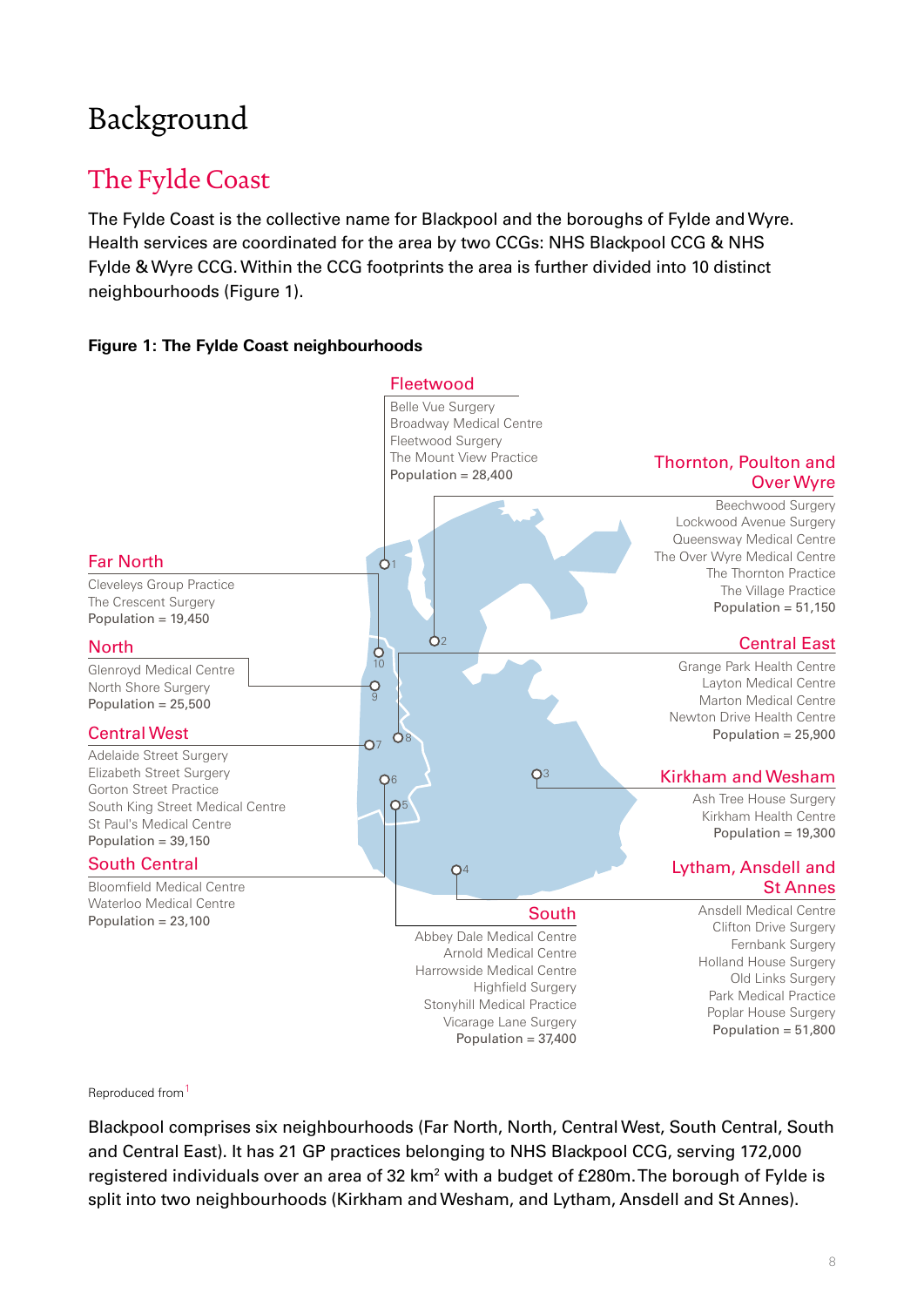The borough of Wyre is also split into two neighbourhoods (Fleetwood, and Thornton, Poulton and Over Wyre). The Fylde and Wyre boroughs cover an area 10 times larger than Blackpool, but have a smaller registered population of 155,000 who are served by 19 GP practices belonging to NHS Fylde and Wyre CCG with a budget of £239m.

The Fylde Coast comprises a diverse population, with the city area of Blackpool experiencing significant levels of deprivation, health inequalities and life expectancy that rank among the worst in the country; and rural towns and villages facing a growing proportion of older people and greater numbers of individuals with multiple and long-term conditions (Figure 2).

Specific challenges faced by the Fylde Coast are $^2\!$  $^2\!$  $^2\!$ :

- increasing numbers of older people and people with complex long-term medical conditions
- communities with a diverse range of health care needs
- unacceptable differences in the health of people who live just a few miles apart (i.e. men living in the most deprived areas die, on average, 10 years earlier than those living in the least deprived; for women, the difference is more than 6 years)
- lack of coordination in the current health and care system, leading to a poor experience for patients and their families
- many patients have conditions which are not managed as well as they could be, and so often go to hospital when they could be better supported in a community setting or at home
- the cost of providing health care is rising faster than the funding received.

In March 2015, the Fylde Coast was selected as one of the first 'vanguard' sites across the country as part of the NHS England New Care Models programme. Vanguard partners comprise NHS Blackpool CCG, NHS Fylde and Wyre CCG, Blackpool Teaching Hospitals NHS Foundation Trust, Lancashire Care NHS Foundation Trust, Lancashire County Council and Blackpool Council. Known collectively as the Fylde Coast NHS vanguard, these health and care organisations from across the region are committed to working together to improve health outcomes for their population. Their aim is 'to develop a model of integrated and coordinated health and social care so that care is delivered seamlessly, sharing data and communicating better with each other and those in need of our services, their carers and families'[3](#page-42-3) .

The Fylde Coast NHS vanguard is a multispecialty community provider (MCP) vanguard. It aims to support the population by changing the organisational form so that providers can work together more effectively and by developing new models of care, which are populationbased health and social care models intended to improve health and wellbeing.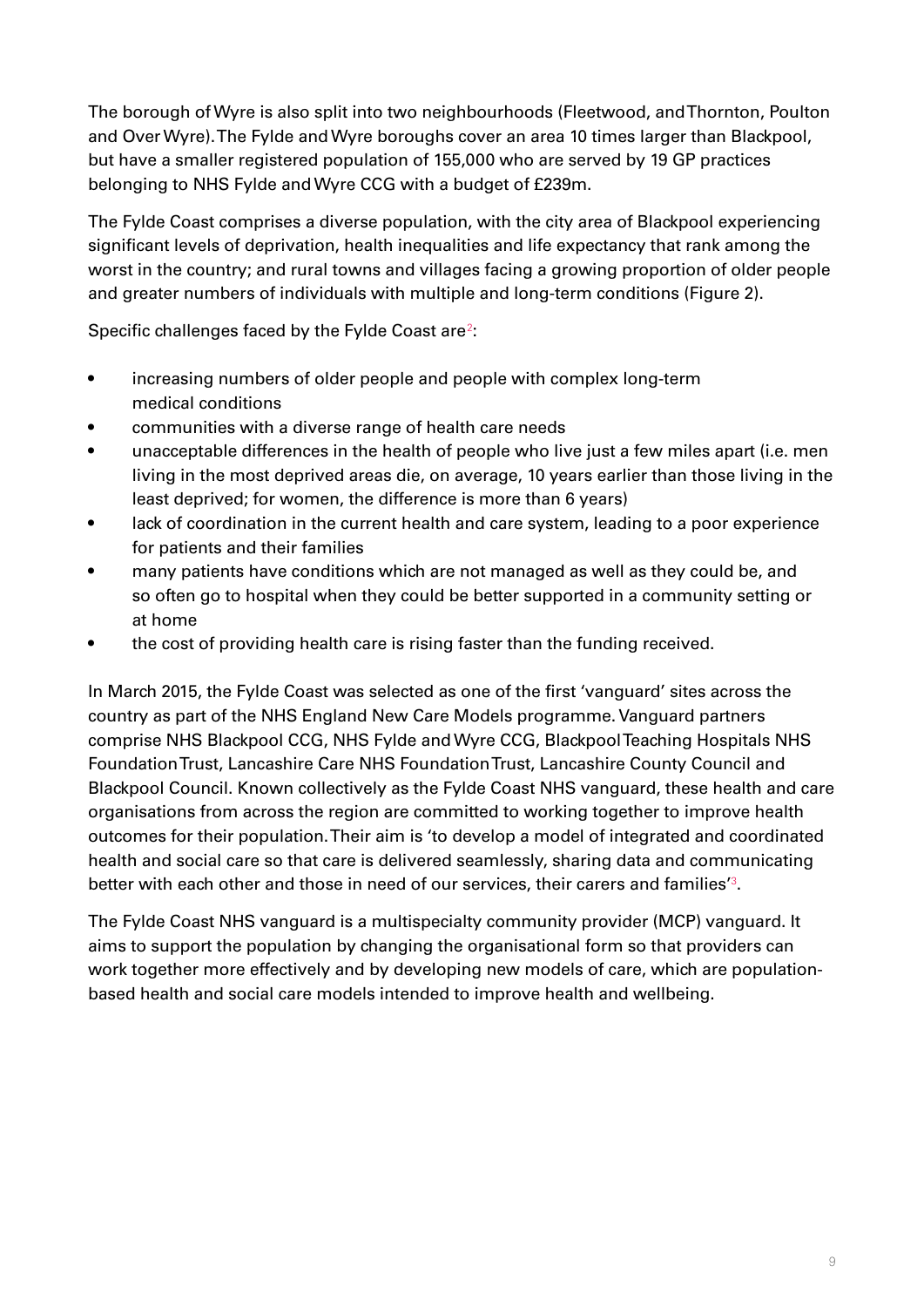#### <span id="page-9-0"></span>**Figure 2: The Fylde Coast health challenges**



Reproduced from $3$  which is a schematic of data from $4$ . The light (dark) grey bars show the full (25th–75th percentile) range from best to worst for each indicator for all areas across England. The vertical line represents the England average. Compared with benchmark: ● Better ● Similar ● Worse.

### The New Model of Care Programme: 'Your Care, Our Priority'

The vanguard funding has allowed the Fylde Coast to implement three new models of care, namely Extensive Care Service (ECS), Enhanced Primary Care (EPC) and Episodic Care. These are implemented under the banner 'Your Care, Our Priority'. Each model is aimed at a different population cohort, but all three are collectively focused on building a proactive, systematic care planning approach that supports people to manage their conditions better from within the community and aims to reduce pressure on hospitals, GP practices and other emergency care organisations. The GP practices work within their neighbourhoods in conjunction with the new models of care and a range of service providers, including the voluntary sector. The funding has also allowed for a series of enabling work streams, e.g. technology to develop the Nexus platform and provide telehealth solutions.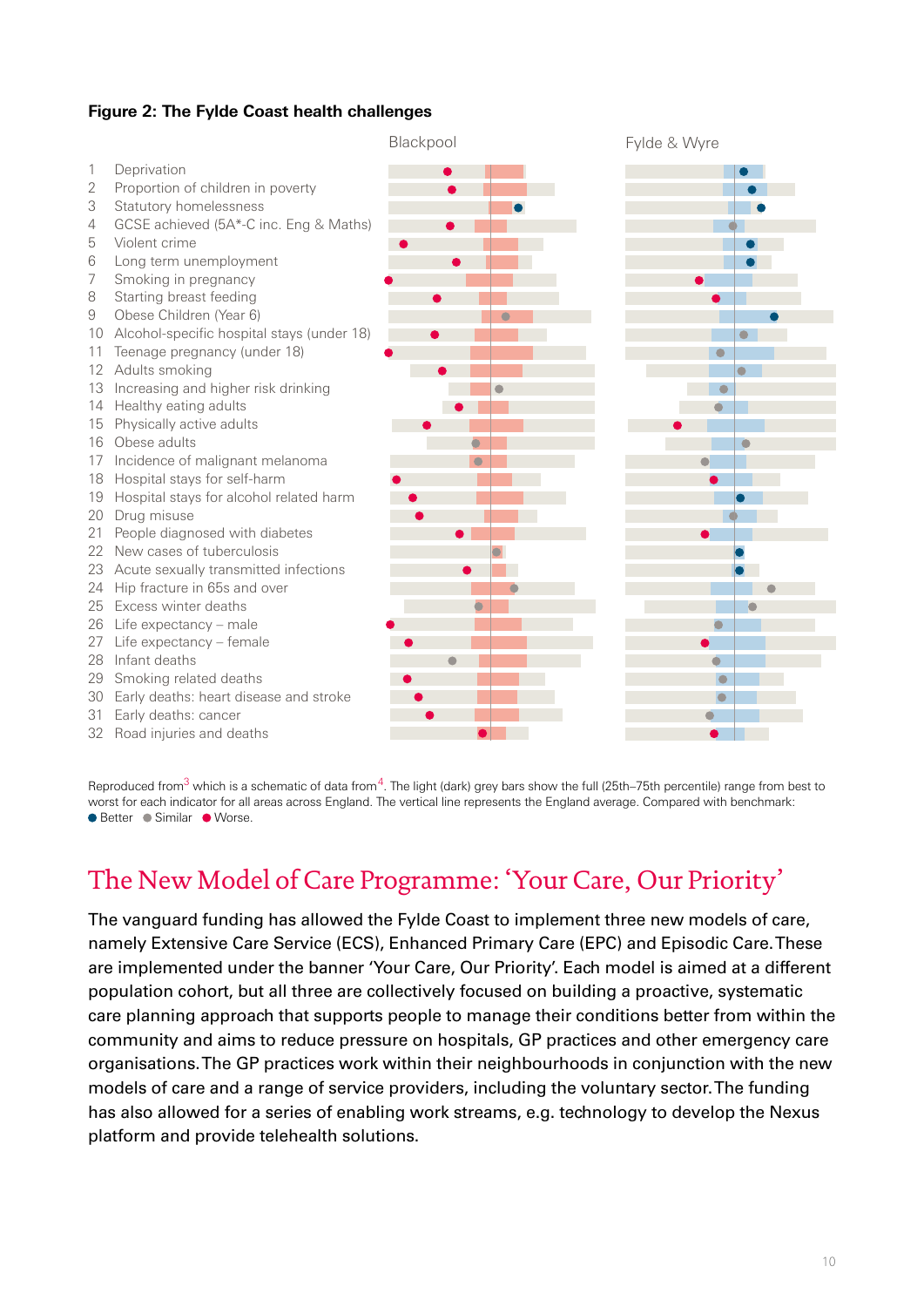#### <span id="page-10-0"></span>**Extensive Care Service (ECS)**

ECS is a fundamentally different way of delivering care. It is based on the CareMore model $^5$  $^5$ , a successful model of care from the USA. Under the ECS model, all care is delivered by a dedicated team led by expert health care professionals including a consultant extensivist, GPs, advanced practitioners, clinical care coordinators, wellbeing support workers and other supporting staff. The staff work together as part of a harmonised team to provide proactive and coordinated care centred on the patient. This wrap-around care service was developed by Fylde Coast to help patients with complex long-term health needs to manage their health within the community, thus decreasing avoidable hospital admissions. The aim is to stabilise the patient and better equip them to manage their health and heath care needs in the community setting.

There are six ECS hubs serving the Fylde Coast. Phase 1 of the ECS model was launched on 29 June 2015 with one hub covering Lytham, Ansdell and St Anne's neighbourhoods, and another covering North and Far North Blackpool neighbourhoods. Two more hubs, one covering South Blackpool neighbourhoods and one covering Wyre neighbourhoods, were launched in May 2016. The service was extended to all remaining neighbourhoods across both CCGs to ensure coverage of the whole Fylde Coast NHS vanguard region by October 2016.

The ECS model was originally aimed at individuals aged over 60 years with two or more specific long-term conditions (coronary artery disease, atrial fibrillation, congestive heart failure (CHF), chronic obstructive pulmonary disease (COPD), diabetes or dementia), and a predicted risk score of admission within the next 12 months greater than or equal to 20 (based on the Combined Predictive Model: a model that uses inpatient, outpatient, A&E and GP data to stratify populations according to their risk of admission $^6$  $^6$ ). These individuals are deemed more likely to incur avoidable hospital admissions and crises, which exert unnecessary pressure on local NHS services. In February 2016, the eligibility criteria were amended to allow individuals with EITHER a risk stratification score greater than or equal to 20 OR two A&E admissions, OR two out-of-hospital contacts within the last 2 months, in addition to the original age and long-term condition criteria.

Originally, individuals could only enter the service through GP referral. However, the referral pathway was later broadened so that secondary care providers and community care providers could also refer individuals.

Once referred to their local ECS hub, an individual is triaged to confirm their eligibility and suitability for the service. After confirmation, individuals then have several contacts with ECS team members before enrolment. A wellbeing support worker makes the first contact, usually a home visit, to provide information about the service and to collect information for and arrange the initial assessment. The initial assessment consists of a mental health, functional capacity, social circumstances and environment assessment by a care coordinator, a medicine assessment with a pharmacist and medical assessment with the consultant extensivist.

New patients are then discussed in the next available multi-disciplinary team (MDT) huddle following initial assessment and a decision is taken as to whether the patient will benefit from ECS. If the patient will benefit then they are enrolled, a care plan is developed and the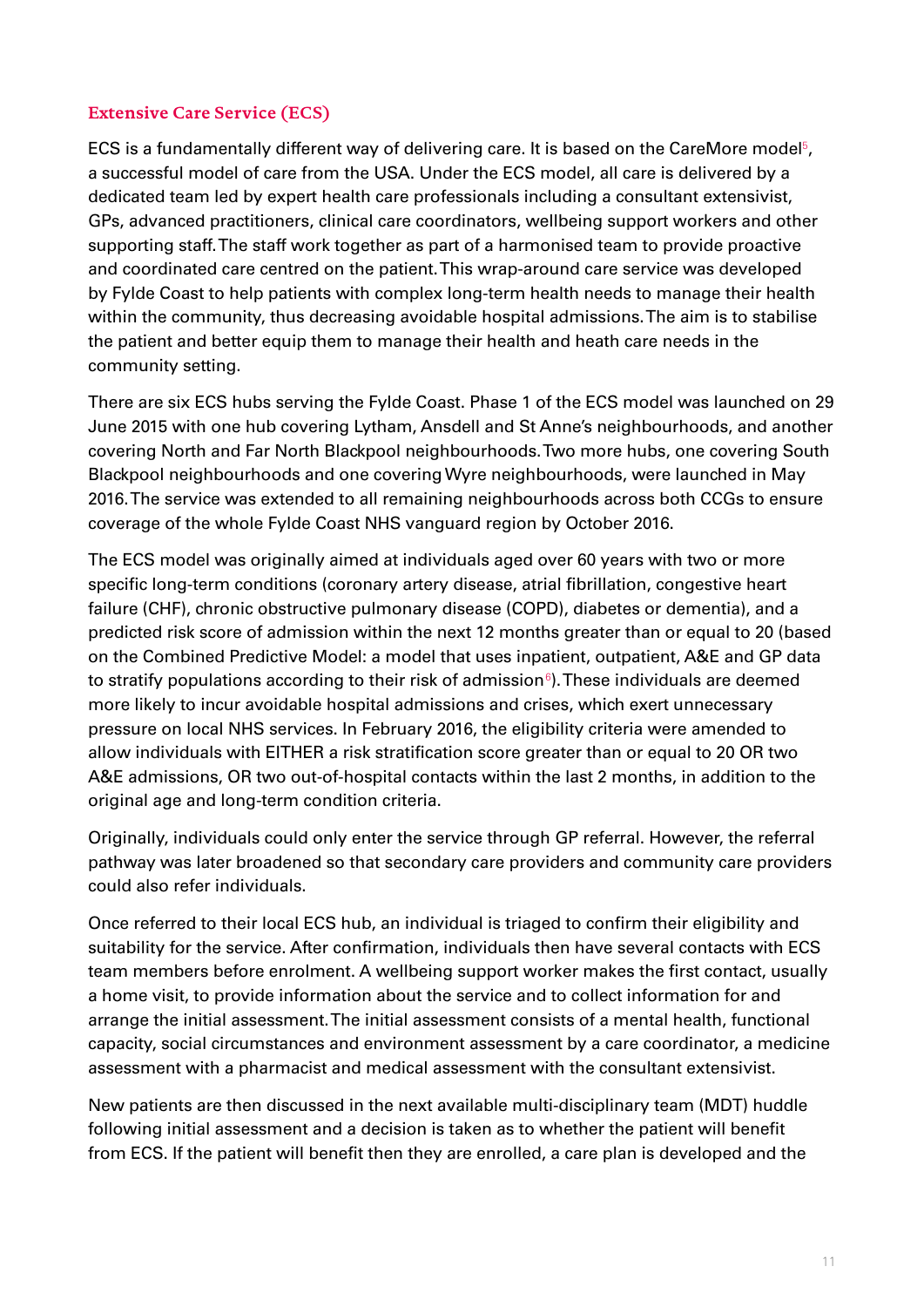lead care coordinator and the wellbeing support worker meet with the patient to sign a joint contract confirming participation in the ECS. Any existing care plans will be reviewed as part of this process and will be superseded by the care plan developed by the extensivist team.

At this point the ECS hub takes over full clinical responsibility for the patient and the GP is informed; the ECS have clear accountability on behalf of the system for providing and coordinating the patient's care. Care plans are reviewed each month, and quarterly, by different members of the ECS. A patient is discharged back into the care of their GP once they are deemed not to benefit from further active participation in the ECS. See Figure 3 for a schematic of the patient journey.

Note that patients can be rejected from the service after triage and after the MDT assessment. Patients can also refuse to participate at any stage post referral and prior to enrolment.

An operational evaluation of ECS in September 2016 identified deviations in clinical service compared to the original clinical blueprint. These included insufficient uptake of patients into the service; lack of implementation of telehealth interventions; ECS staff not visiting ECS patients in hospital, leading to delays in discharge; lack of integration between ECS and social care; and data sharing issues between providers via EMIS Web. As a result, changes to ECS were introduced from October 2016, which addressed most points raised.

#### **Figure 3: Extensive Care patient journey**



#### Reproduced from<sup>[1](#page-42-1)</sup>

There are approximately 7,000 individuals who are eligible for ECS. Data extracted from the Nexus Intelligence system indicated that, at the end of December 2017, there had been 3,000 referrals of whom 357 were currently active; 1,230 had been discharged; 150 were awaiting a decision; and 1,263 had refused or been rejected by the service. Of the 1,230 who had been discharged, 814 had been discharged for at least 6 months. GP referrals to the service are lower than planned and at that time, only 60% of the available slots in the ECS were being utilised. In May 2017, local analyses indicated that individuals participating in ECS have reductions of 14%, 18%, 23% and 4% in A&E attendance, elective admissions, non-elective admissions and outpatient activity, respectively<sup>[7](#page-42-7)</sup>.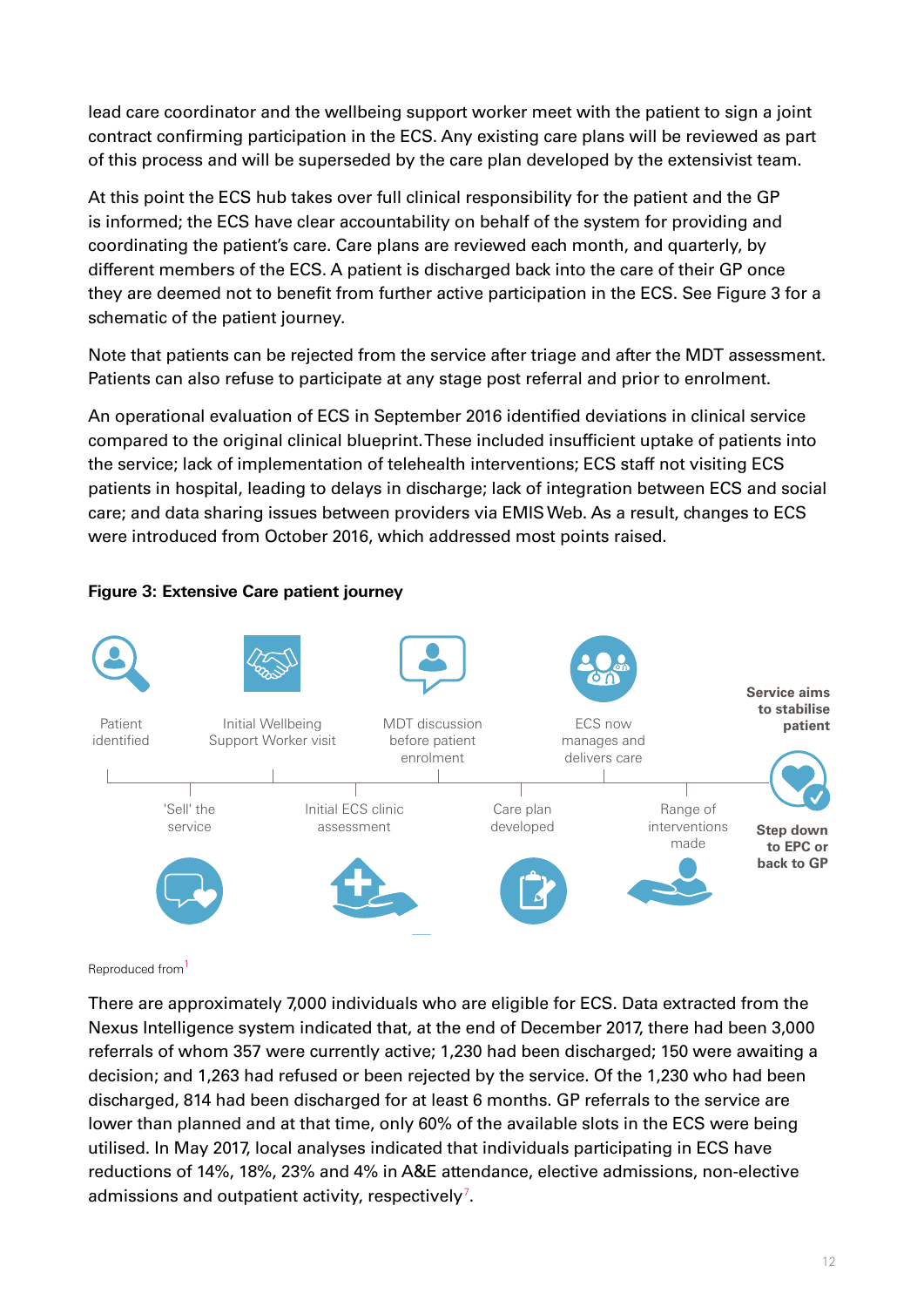#### <span id="page-12-0"></span>**Enhanced Primary Care (EPC)**

The EPC model is aimed at individuals aged over 16 years (excluding patients actively managed under the ECS service) who a GP feels could benefit from increased support because of a long-term health condition or other factors, which mean they cannot effectively manage their own health. Under the EPC model, a local community-based neighbourhood care team – comprising nurses, therapists, mental health specialists, social workers, care coordinators and wellbeing support workers – works with GPs and other practice staff to support eligible patients. Supported by shared electronic records and a single point of contact for all out-ofhospital services, the team keep in touch with each patient to offer support and advice on both medical monitoring and social skills, where applicable, to enable individuals to self-care and to better manage their conditions, thus reducing preventable visits to their GP or hospital. EPC patients do not receive the same wrap-around care as those on ECS; instead, they receive support from individuals within their neighbourhood care team.

Initially, implementation focused on individuals with the highest level of needs and who used care services the most. Over time, the model was intended to flex to ensure that services were widened and developed to reflect the needs of the neighbourhood demographic.

The principles of EPC were first tested in the Fylde neighbourhood of Kirkham and Wesham as an early implementer site. In October 2016, seven EPC teams were mobilised: one to cover the two Fylde neighbourhoods of Kirkham and Wesham, and Lytham, Ansdell and St Annes, and six to cover the Blackpool neighbourhoods. In February 2017, another EPC team was rolled out to cover both Wyre neighbourhoods, resulting in a total of eight EPC teams across the region. Establishing EPC in neighbourhood teams optimised the ability to deliver an integrated care package by building on the existing local health, social care and voluntary services, and estate assets available. Also, by ensuring geographical proximity to patients, it ensured that problems of social isolation, loneliness and poor mental health could be effectively tackled. It is worth noting that Blackpool community services were already working in these neighbourhood groupings prior to October 2016, whereas EPC was the catalyst for Fylde and Wyre to restructure its community services on a neighbourhood basis.

Data extracted from the Nexus Intelligence system indicated that as of December 2017, 2,191 patients were active on EPC, with a similar number having being discharged; approximately 4,000 patients have used the services of EPC since it first began.

The initial referral criteria catered for individuals aged 16 years or older with a risk score greater than 20. However, the cohort generally consists of adults who have been identified by a primary care provider as someone who would benefit from enhanced support beyond that which routine primary care can offer. Examples include individuals who are non-compliant with treatment and could benefit from health coaching, and individuals with anxiety disorders rooted in financial troubles who could be supported by a wellbeing support worker.

Individuals can be referred into EPC by any other professionals, e.g. community services, GP or social services. In some of the neighbourhoods, self-referral is also an option. The referral is triaged and a visit by the most appropriate team member is planned to ensure the patient is seen quickly by the clinician who will best be able to support them. Should other needs be identified at that initial contact, subsequent visits may be planned jointly with others within the neighbourhood care team. Individuals can be rejected from EPC if the service they are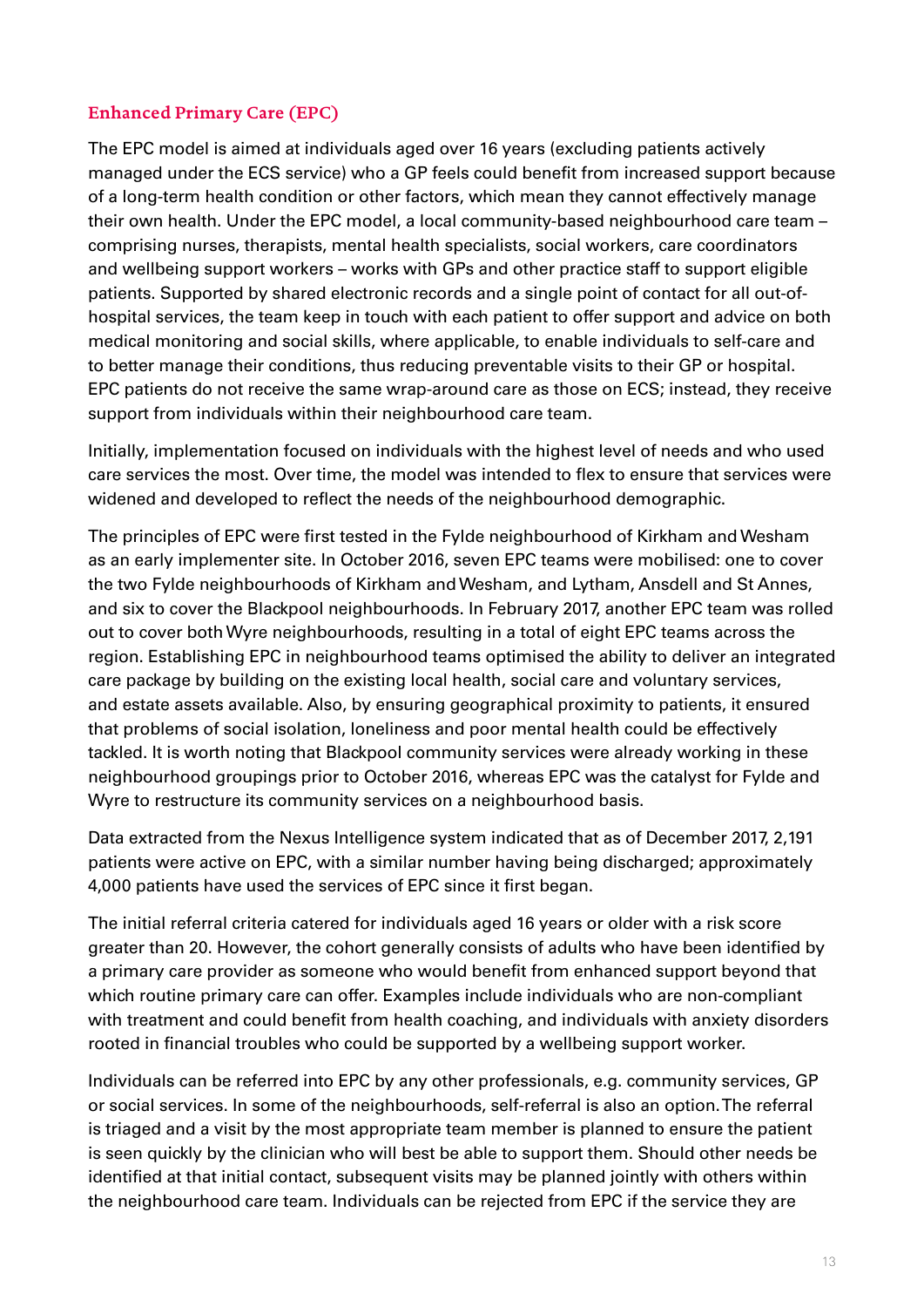<span id="page-13-0"></span>referred for is outside the scope of the EPC neighbourhood team. In this case a record of their referral will be noted. Individuals referred to EPC can refuse to attend for assessment; in this case, no record of their referral will be noted.

Due to historic patterns of care delivery and patterns of neighbourhood working, methods of coding patient referrals have varied amongst the different neighbourhoods. The EPC code for a given EPC referral is meant to indicate the kind of service provided by EPC. However, prior to September 2017, the EPC codes for repeat referrals, or for referrals for services that existed prior to the formation of EPC and which have now been subsumed by the EPC (e.g. referral to a district nurse or matron care) may have been left blank.

#### **Episodic Care**

The Episodic Care model comprises a broad range of projects aimed at releasing capacity within primary care by targeting individuals who have a minor short-term illness or health concern, for which the first point of access to support doesn't need to be their GP practice. Under Episodic Care, local health teams are devising wide-ranging programmes to educate people to make informed choices as to whether a GP visit is required, whether rest and wait is the best choice or whether support from another source (e.g. a pharmacy) will meet their need. The scheme aims to empower individuals by enabling self-care through knowledge of what to do the next time a problem occurs. Patients on both ECS and EPC have access to the interventions launched as part of Episodic Care. These interventions include Pharmacy Plus, where individuals can seek health care advice from one of 26 pharmacies without first making an appointment, and a local Directory of Services to aid signposting and self-referral to third sector or voluntary support.

### Intended impacts of 'Your Care, Our Priority'

ECS, EPC and Episodic Care share a common set of aims, deliverables and outcomes. See Table 1 for full details. We note that analyses by the local site suggest that the impact of ECS is only detectable after at least six weeks' enrolment.

| Aim                                                                             | <b>Deliverable</b>                                                     | Outcome                                                                                  |
|---------------------------------------------------------------------------------|------------------------------------------------------------------------|------------------------------------------------------------------------------------------|
| To increase health and care<br>services outside of hospital                     | Safe and effective community<br>based services                         | Reductions in hospital<br>admissions, length of stay, A&E<br>and outpatient appointments |
| To integrate the public service<br>offer across Fylde Coast                     | Care focused on those who<br>are at most risk of hospital<br>admission | Better management of complex<br>conditions                                               |
| To provide care which<br>anticipates escalations and<br>necessary interventions | Carefully constructed proactive<br>care plans                          | Move from acute medical<br>system responses                                              |

#### **Table 1: Fylde Coast NHS vanguard New Model of Care programme aims, deliverables and outcomes**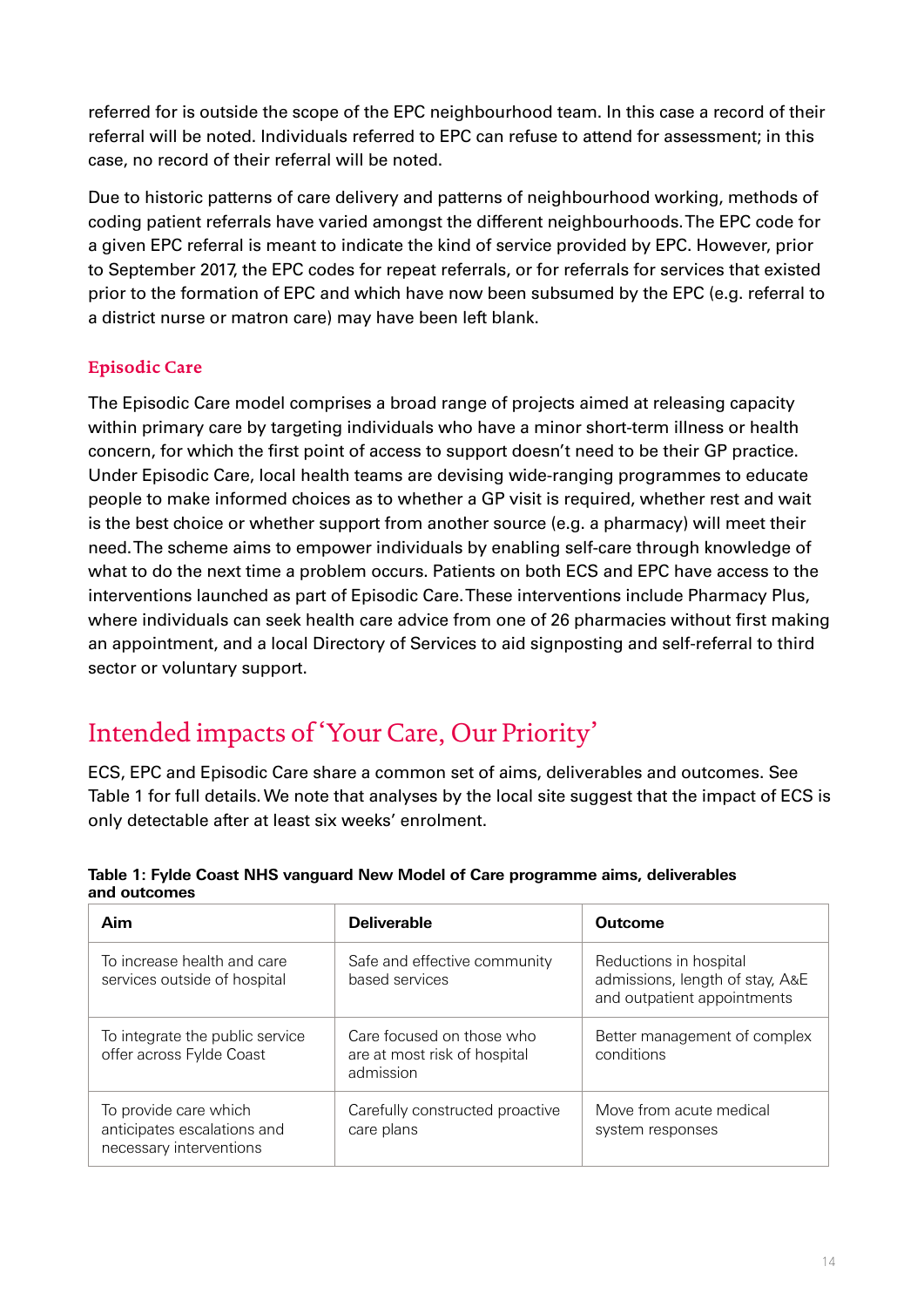<span id="page-14-0"></span>

| To provide care which increases<br>patient confidence, knowledge<br>and independence                                                 | Care orientated to the needs of<br>the individual                                            | Increased health and wellbeing                             |
|--------------------------------------------------------------------------------------------------------------------------------------|----------------------------------------------------------------------------------------------|------------------------------------------------------------|
| To provide care through teams<br>with accountability on behalf of<br>the whole system                                                | Care which is truly integrated<br>and unrestricted by<br>organisational boundaries           | Seamless care without gaps for<br>patients to fall through |
| To increase patient adherence<br>with best practice, improve<br>long-term condition<br>management and diagnose<br>conditions earlier | Create capacity in general<br>practice to care for more<br>complex patients                  | Improve outcomes amenable to<br>health interventions       |
| To reduce social isolation                                                                                                           | Networks of public and<br>third sector services in<br>neighbourhoods                         | Increased wellbeing                                        |
| To move away from medically<br>led models of care                                                                                    | Staff development to develop<br>skills in promoting self-care and<br>proactive care planning | Culture of patient activation<br>embedded                  |

Reproduced from [8](#page-42-8)

### Other Fylde Coast region interventions

In addition to the new care models that are part of 'Your Care, Our Priority', NHS Fylde and Wyre CCG and NHS Blackpool CCG have many different campaigns and initiatives that are available to the whole community, including those enrolled on ECS and EPC. These initiatives, which include campaigns such as Act FAST, Be Clear on Cancer bowel cancer screening, and Think! Why A&E? $\rm{^9}$  $\rm{^9}$  $\rm{^9}$  are part of a baseline set of interventions. Our analysis aims to compare the effect of ECS and EPC over and above the baseline set of interventions that are available to all individuals registered with a GP practice in the Fylde Coast region.

Interventions that are not available to the whole community, and which we will account for in our analysis, include enhanced health in care homes and the LCIA Test Bed.

#### **Enhanced health in care homes**

NHS Fylde and Wyre CCG is committed to enhancing the quality of care within care homes under the NHS new care model framework for enhanced health in care homes, and has a number of different programmes underway and in development<sup>[10](#page-42-10)</sup>. This includes an interim care home service provided by Blackpool Teaching Hospitals Community Services which works with primary care services, EPC, the falls services and community services. We will analyse whether the impact of ECS and EPC is different in care home residents and in Fylde and Wyre residents to take account of the different offerings to these groups.

#### **Lancashire and Cumbria Innovation Alliance (LCIA) Test Bed**

The NHS England 'Test Beds' are collaborations between the NHS and innovators aiming to harness technology to address complex issues facing patients and the health service. The LCIA Test Bed<sup>[11](#page-42-11)</sup> is run by the LCIA, which is a collaboration led by the Lancashire Care NHS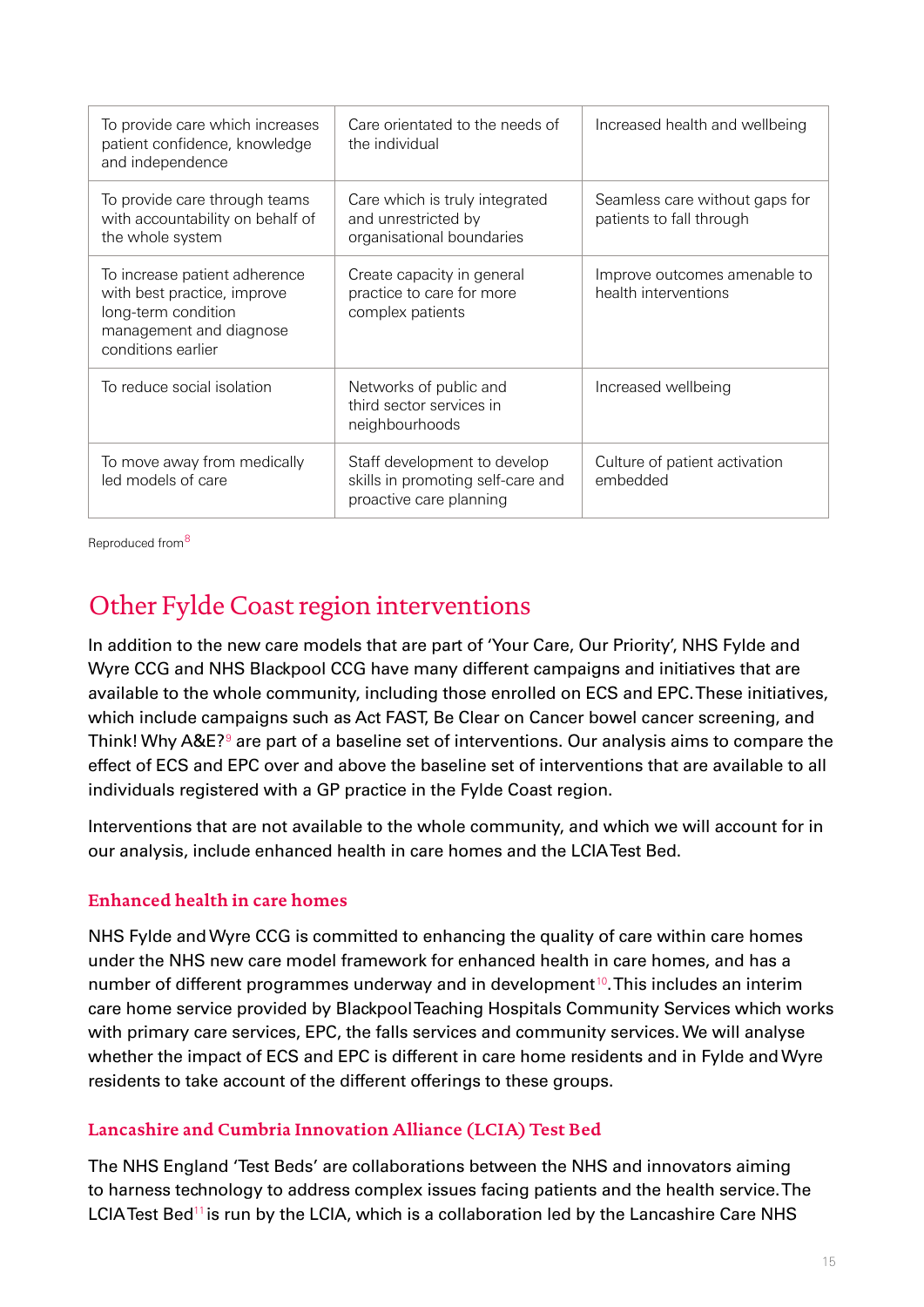<span id="page-15-0"></span>Foundation Trust working with the Lancaster Health Hub and other partners including the Fylde Coast NHS vanguard. The LCIA Test Bed programme is focused on supporting people aged 55 years or more with long-term conditions such as COPD, heart failure, dementia and diabetes to manage their health better using telehealth monitoring, and so avoid unnecessary hospital admissions. The intention is to increase the quality of care provided, improve patient outcomes and release capacity within hospitals and the wider health and social care services. Approximately 200 individuals from the Fylde Coast NHS vanguard region have been selected for the LCIA Test Bed. Our analysis will take account of an individual's LCIA Test Bed status and look for any evidence of a difference in the impact of ECS and EPC for patients who are also involved in the LCIA Test Bed.

### Rationale

The evaluation is intended to enable understanding of the impact of the different components of the New Model of Care programme in order to provide learning and improvement as well as assurance about continued investment in the service in terms of finance and quality. A joint report on ECS and EPC will help inform projects that are currently underway that are looking at ways to foster links between the two services.

### Objectives of the evaluation

This evaluation aims to study the impact of ECS and EPC on secondary care activity for individuals who were registered at a GP practice in the Fylde Coast NHS vanguard region and who benefited from either ECS or EPC, over and above the impact of any other services available to them in the Fylde Coast region. ECS and EPC are aimed at distinct population cohorts and are not expected to overlap. The study will be divided into two parts: the first part (the ECS study) will consider the impact on individuals who were referred to ECS (the ECS intervention group); the second part (the EPC study) will consider the impact for individuals who were referred to EPC (the EPC intervention group).

Other potential impacts of the interventions, such as quality of life or staff satisfaction, will not be evaluated due to the limitations of the data available to the IAU. In addition, costs will not be evaluated in this study.

For the ECS study, we will examine the impact on utilisation between August 2015 and December 2017; for the EPC study, we will examine the impact on utilisation between November 2016 and December 2017. These are the referred to as the ECS, and the EPC, study periods respectively.

Additional subgroup analyses will explore how the impacts vary across different strata of the population, e.g. by age, risk stratification profile, and whether the impacts are maintained in the long term, after discharge from the service.

The Extensivist Impact Study, conducted by NHS England, will supplement the IAU evaluation.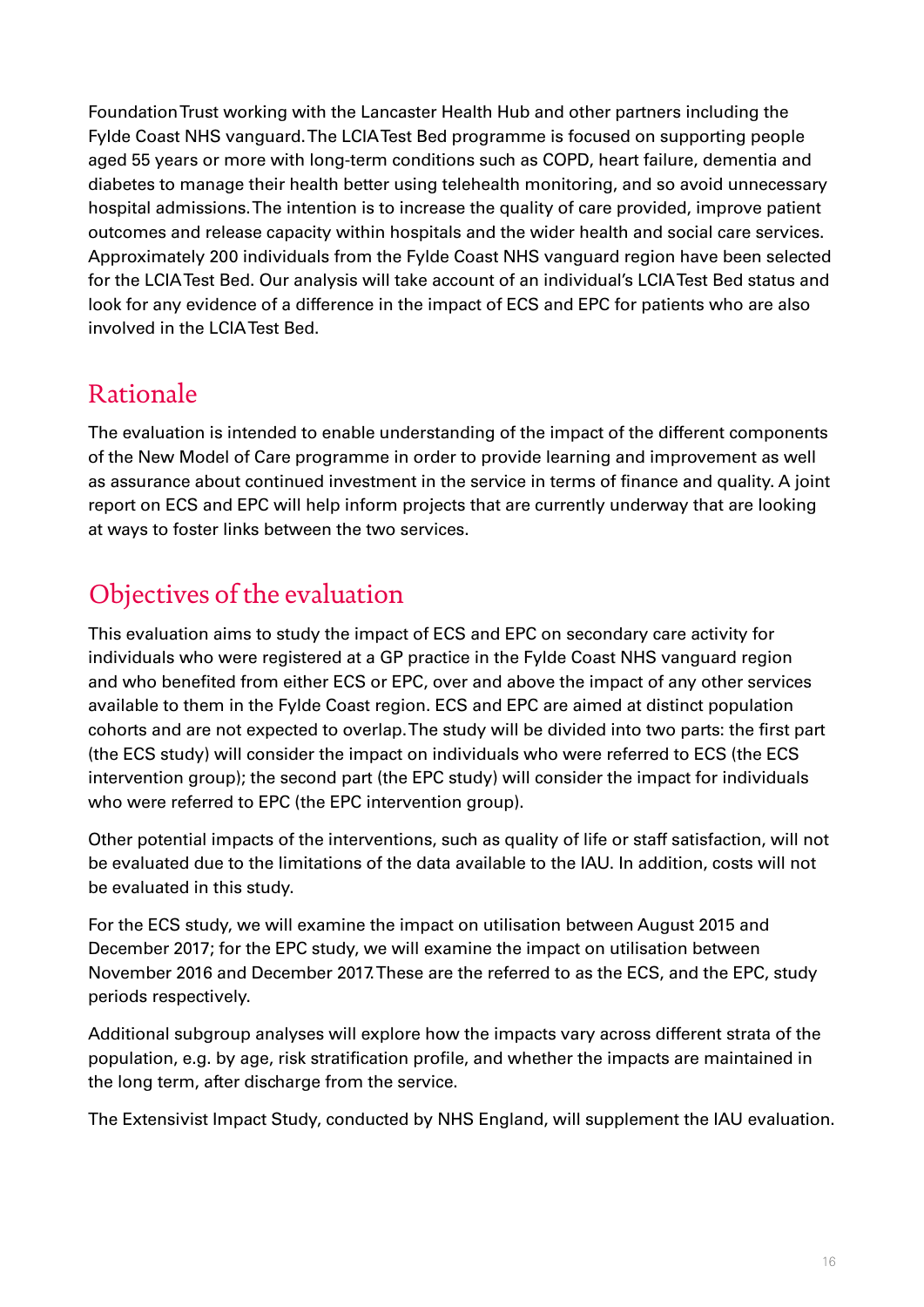# <span id="page-16-0"></span>Methods

### Study design

In both the ECS and EPC studies, the secondary care activity for the individuals from the study population who were enrolled in the intervention (the intervention group) will be compared to that of a retrospectively matched group of individuals from the study population who were eligible for, but not referred to or enrolled in, the corresponding intervention (the control group). The control group will be selected so that it matches the profile of the intervention group on a range of observable characteristics such as age, gender, long-term conditions, neighbourhood and prior hospital activity. See Box 1 for a summary of the study population, the intervention groups and the control groups.

We aim to select both intervention and control groups from the same study population to ensure that both groups have similar access to, and been similarly affected by, other changes and the wider range of services available in the Fylde coast NHS vanguard region; thus enabling us to effectively isolate the impact of ECS and EPC over and above the impact of any other activities.

If there are not enough individuals in the control population from which to select suitable matches, then we may have to select controls from an external population from a region identified as similar to the Fylde Coast NHS vanguard region. In this case, we cannot assume that the background utilisation of intervention and control groups is similar and results will only indicate the impact of ECS and EPC over and above that of a baseline pattern of usage in the similar region. However, this approach has been used successfully in past IAU studies where local matching was not viable $12$ .

#### **Box 1: Study cohorts**

#### **Study population**

For both ECS and EPC studies, the study population comprises individuals who were registered with a GP practice in the Fylde Coast NHS vanguard region, and who were eligible for the corresponding intervention during the study period.

#### **Intervention groups**

For the ECS study, the intervention group comprises individuals who were registered at a GP practice in the Fylde Coast NHS vanguard region, and who were enrolled in ECS for at least one month prior to the study end date. For the EPC study, the intervention group comprises individuals who were registered at a GP practice in the Fylde Coast NHS vanguard region, and who were enrolled in EPC for at least one month prior to the study end date. The cut-off date of one month prior is selected to allow for at least a one month follow-up period before the end of the study.

#### **Control groups**

For both ECS and EPC studies, the control group comprises individuals who were registered with a GP practice in the Fylde Coast NHS vanguard region between the study start and one month prior to the study end date but who were not referred to, or enrolled in, the corresponding intervention.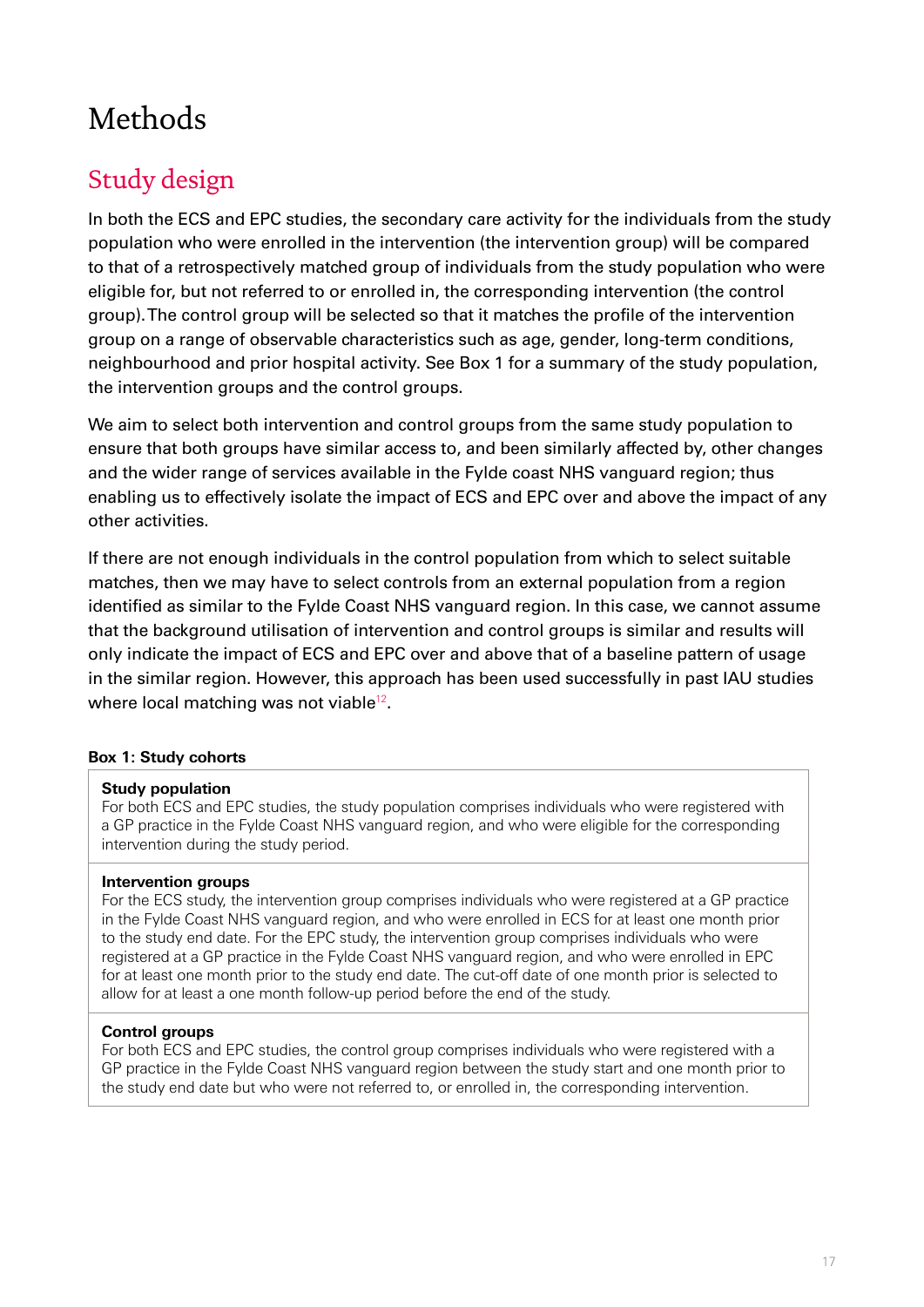<span id="page-17-0"></span>Once matched controls have been selected, appropriate multivariate regression models will be applied to compare the intervention and control groups on a range of clinical outcomes. See the 'Study outcomes' section on the next page.

#### **Subgroup analyses**

For ECS, an additional analysis will look separately at the impact of ECS during the period when the patient is actively enrolled and during the period after they have been discharged from the service.

In addition, if there are enough participants in the ECS study or the EPC study, the following subgroup analyses will be attempted to provide additional learning and potential corrective action:

- To investigate heterogeneity of effect of ECS and EPC across different neighbourhoods and to allow for variation in interventions offered other than ECS and EPC across the different neighbourhoods, the IAU will perform subgroup analyses of ECS and EPC by CCG neighbourhood groupings (Blackpool versus Fylde and Wyre).
- The IAU will also perform subgroup analyses looking at the impact on outcomes stratified by risk stratification quartiles, age (EPC only), care home residency status and LCIA Test Bed status.
- It was noted in local analyses that the impact of ECS was only apparent after at least 6 weeks' enrolment in the service; hence the IAU will perform a subgroup analysis looking at the impact on outcomes stratified by duration of time (more than or less than 6 weeks) actively enrolled in ECS.
- Inadequately addressing the mental health needs of people with physical health conditions can negatively impact on physical health outcomes $13,14$  $13,14$ . People with mental ill health have several times higher rates of A&E attendances, emergency admissions and ACS emergency admissions than those without<sup>[14](#page-42-14)</sup>. Hence the IAU will perform a subgroup analysis for patients with a history of mental health (independently of whether the outcome relates to a physical or a mental health need).

However, if numbers are too small, there is a risk that models for the subgroup analyses cannot be fitted. If the models can be fitted, the results are unlikely to show statistically significant results due to small sample sizes; the additional analyses may nonetheless provide useful information as to the patterns of effect across different timeframes and different population subgroups.

#### **Descriptive analyses**

Patient activation measures (PAMs) are only available for patients enrolled in ECS and EPC and so we cannot assess any differences in outcomes for patients by PAM strata by making comparisons with a matched control. Additional analyses to assess the impact of PAMs within the intervention cohorts are outside the scope of the current analysis. We will instead provide a descriptive analysis of the pattern of outcomes within the ECS and EPC intervention groups.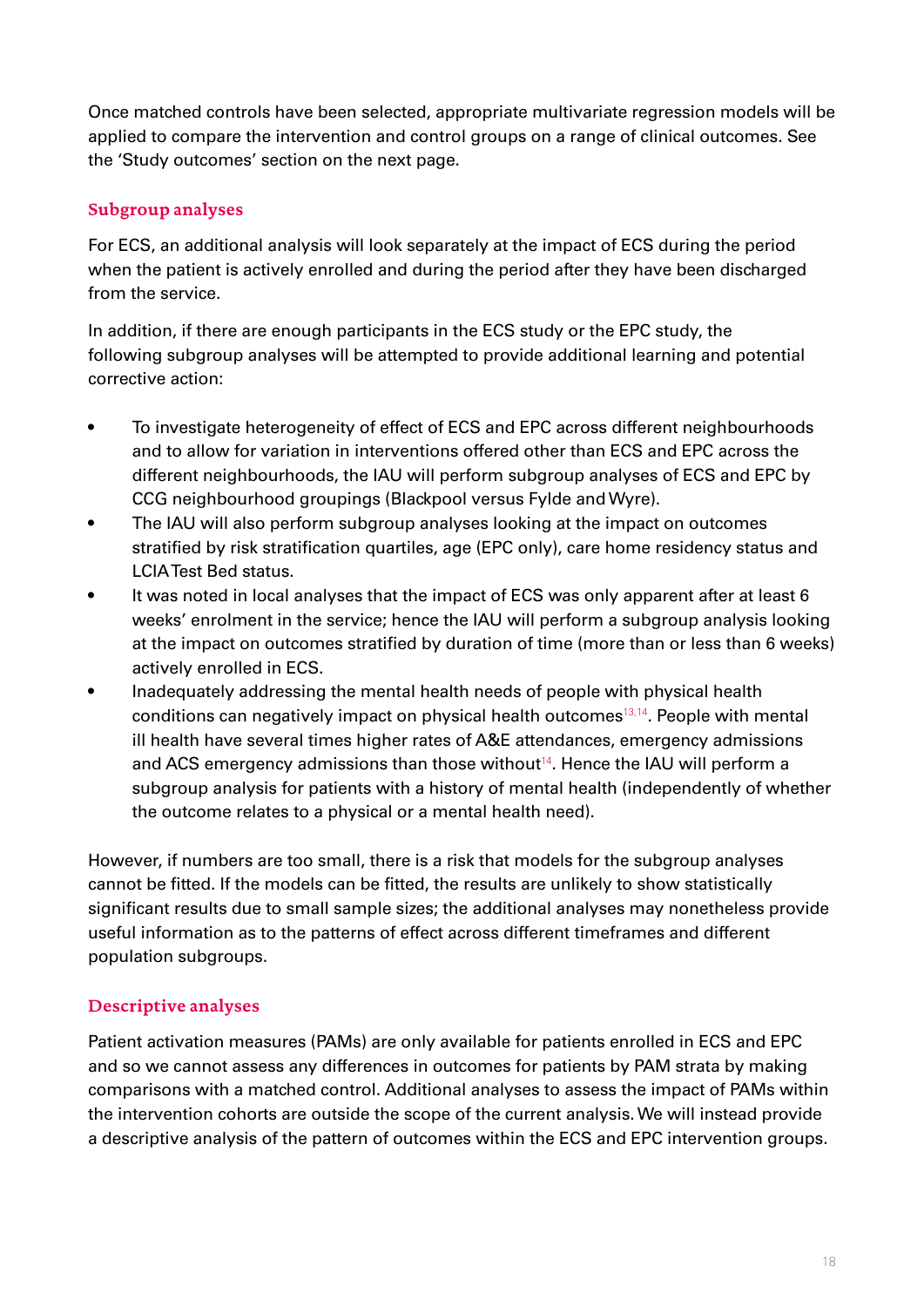### <span id="page-18-0"></span>Study outcomes

The primary and secondary outcomes that will be evaluated for both ECS and EPC studies are listed in Table 2. The secondary outcomes will be only be evaluated if there are sufficient numbers of individuals experiencing the particular outcome.

#### **Primary outcomes**

The primary outcomes have been selected to evaluate the impact on acute care. Decreases in these outcomes may indicate an improvement in the quality of care. Initiatives aiming to better manage patients 'at risk' have been found to seldom reduce hospital activity. This may be in part because these initiatives often identify unmet need and provide more timely access to hospital care<sup>[15](#page-42-15),[16](#page-42-16)</sup>. By evaluating the number of ACS hospital admissions, as well as the number of emergency admissions, the IAU will try to isolate those emergency admissions that can be reduced as a result of good quality care in primary and community settings from, for example, those admissions resulting from unmet need.

The total number of hospital bed days (emergency or elective) is one of the core metrics used within NHS England for the New Care Models programme<sup>[17](#page-42-17)</sup>. ECS is aimed at individuals who are most at risk of hospitalisation and therefore, while the number of emergency admissions may be inflated for ECS patients in the short term following a patient review, the total number of days in hospital following an emergency admission should be shorter because of participation in ECS.

|                  | Number of <b>emergency admissions</b>                                                                                                     |
|------------------|-------------------------------------------------------------------------------------------------------------------------------------------|
| Primary          | Number of <b>emergency admissions</b> for <b>chronic</b> (long term) <b>ACS</b> conditions                                                |
| outcomes         | Number of emergency admissions for acute (urgent care) ACS conditions                                                                     |
|                  | Number of <b>A&amp;E</b> attendances                                                                                                      |
|                  | Number of emergency readmissions within 30 days of discharge                                                                              |
|                  | Number of <b>elective admissions</b>                                                                                                      |
| <b>Secondary</b> | Number of <b>outpatient appointments</b> per patient (excluding 'did not attends', and<br>defined using code Attended=5 or 6 in SUS data) |
| outcomes         | Number of emergency bed days                                                                                                              |
|                  | Number of <b>elective bed days</b>                                                                                                        |
|                  | Proportion of all deaths that occur outside of a hospital setting                                                                         |

#### **Table 2: Primary and secondary outcomes**\* **for the ECS and EPC studies**

Note: Please refer to the Appendix, Secondary Care resource utilisation definitions, for definitions of outcomes in boldface type.

Outcomes include number, or count, outcomes. These will be modelled to take account of varying time at risk, by including an offset in the model for total time at risk of the relevant outcome in the statistical analysis. An individual is at risk of any kind of hospital admission, readmission, A&E attendance or appointment at any time they are not in hospital: hence time at risk is equal to the length of time they are in the study less the total time spent in hospital during the study period.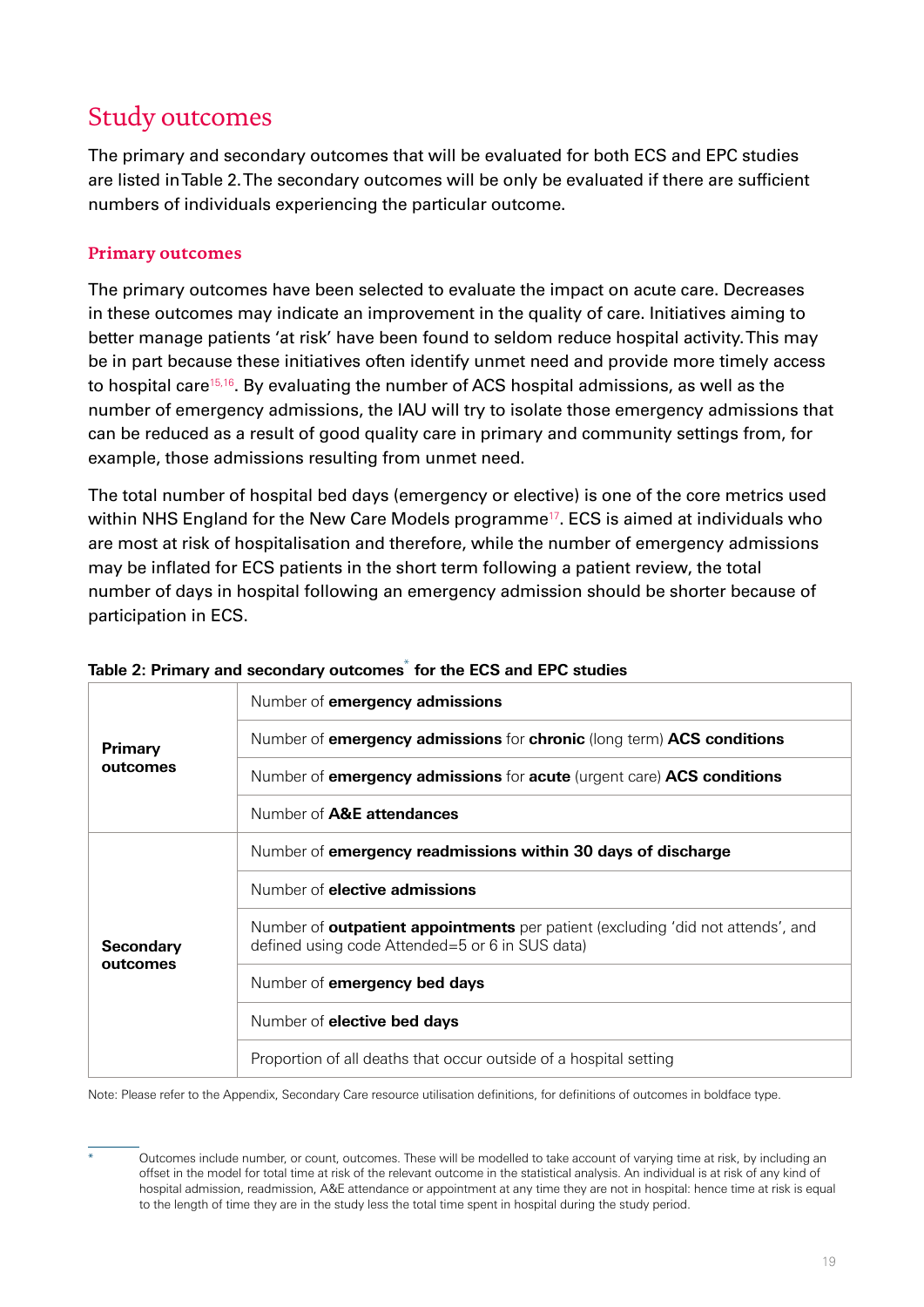#### <span id="page-19-0"></span>**Secondary outcomes**

Although not part of the Fylde Coast NHS vanguard core metrics, the secondary outcomes are included to build a fuller picture of hospital activity over the study period. Interpretation of these results will require careful consideration, as the quality of care in ECS or EPC could be measured by either increases or decreases in these outcomes. For example, if the ECS patient review or care planning highlight unmet medical needs, the number of outpatient attendances and elective admissions per patient could increase because of ECS, particularly in the short term. Alternatively, the number of these events could also decrease, either because of early proactive care or the ECS service enabling patients to be treated outside of a hospital setting.

Assuming that there are sufficient numbers of patients who have died, a death outside of hospital will be used as a proxy for an individual dying in their preferred place of death. While this may not truly represent an individual dying in their preferred place, it is assumed for the purposes of this analysis that dying in a location outside of hospital (e.g. home, care home, hospice) is preferable to dying in hospital. The number of deaths is calculated by combining information on hospital deaths from the SUS data with information on all deaths from the NHAIS data.

### Setting

#### **Bedding-in period**

Since ECS hubs and EPC neighbourhood teams developed their capacity and services at different rates across the different localities, services were not all running immediately, hence each study will include a short bedding-in period (i.e. a period omitted from the analysis to allow time for the interventions to become established).

#### **Study period**

Assuming a bedding-in period of approximately one month for each study, the ECS study period will start in August 2015 and the EPC study period will start in November 2016. The exact study start dates will be determined according to the date of the first enrolled individual in the relevant study. Both study periods will end in December 2017. The exact dates in the start and end months will be the dates of the corresponding NHAIS monthly extraction. Using the date of the NHAIS extract enables control group individuals to be included from that date and enables accurate assessment of whether an individual is, or has been, a care home resident, which is one of the potential covariates.

#### **Index date**

Everyone in the study will have their own length of follow-up period. An individual's follow-up period will start from their index date:

The index date for an individual in the ECS intervention group is their enrolment date (ECS enrolment accepted date).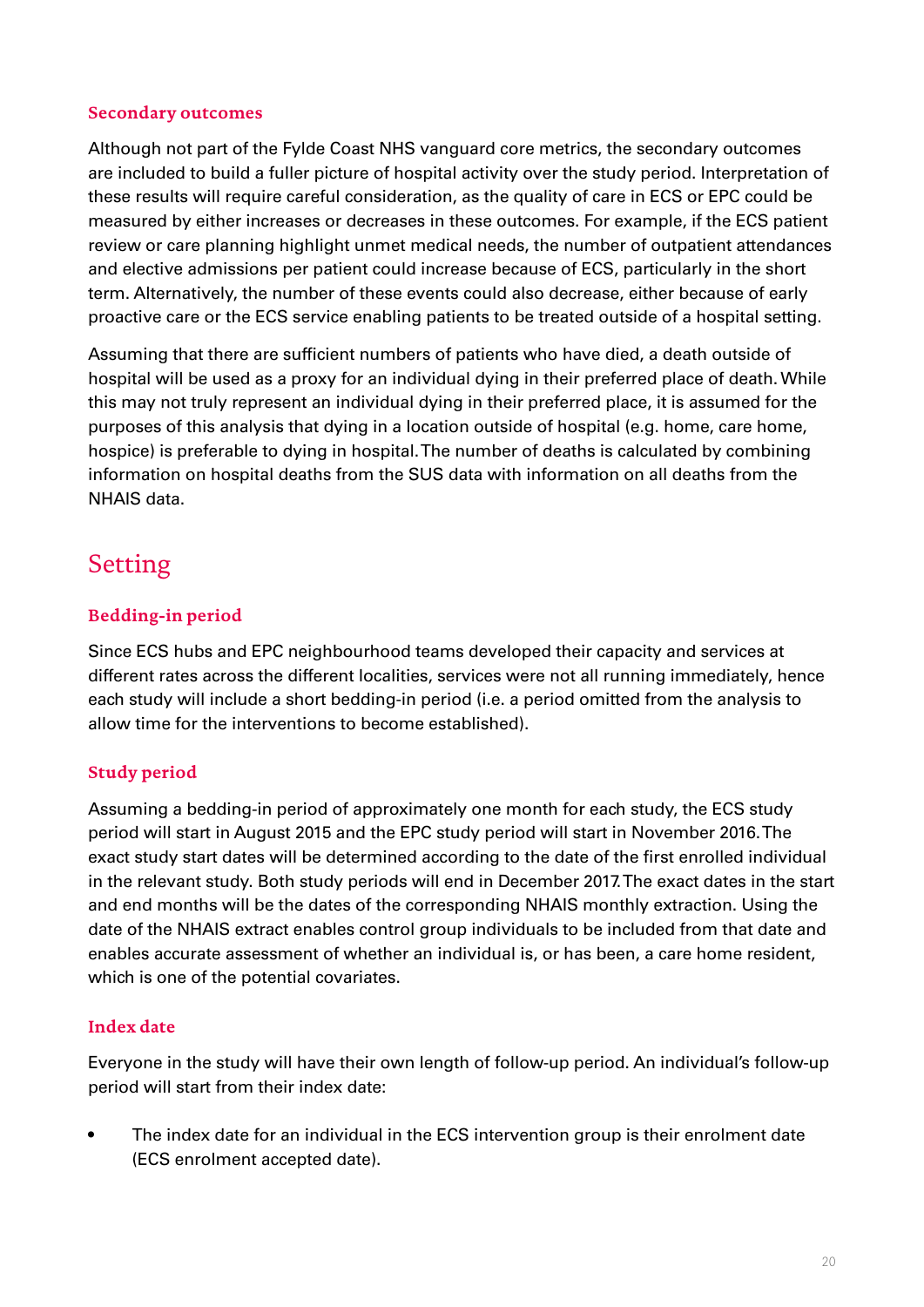<span id="page-20-0"></span>• The index date for an individual in the EPC intervention group is their EPC start date (date on which EPC code was added).

For individuals in the control group, monthly index dates are assigned, starting from the latest of the study start date and the earliest date of registration<sup>[1](#page-42-1)</sup> with a GP practice in the Fylde Coast NHS vanguard region. The date of registration for an individual is set to the date of the first available NHAIS extract with a Fylde Coast NHS vanguard region GP practice registration for that individual. Monthly index dates are assigned to facilitate an optimal match with the most suitable intervention group patient. If an individual is referred to EPC, or enrolled in ECS, more than once, only the first date is used. No differentiation will be made between active or dormant patients for the EPC study or ECS study, except in the analysis that specifically looks separately at the outcomes for patients before and after discharge from ECS.

#### **Follow-up period**

Individuals in the study will be followed from their index date to the study end date, their death or when they cease to be registered at a GP practice within the Fylde Coast NHS vanguard region. Follow-up periods can therefore range up to a maximum of 28 months in the ECS study, and 14 months in the EPC study, and end at the earliest of the following dates:

- the end of the study period in December 2017, set to the date of the last available NHAIS extract for that month
- date of death<sup>\*</sup>, set to the date of the first available NHAIS extraction in which death is recorded
- $\bullet$  date of de-registration<sup>[1](#page-42-1)</sup> from a Fylde Coast NHS vanguard region GP practice, set to the date before the date of the first NHAIS extraction in which they are now registered with a GP practice outside the Fylde Coast NHS vanguard region.

#### **Pre-period**

The pre-period is defined for each individual as the period before his or her index date. Baseline variables will be assembled using data recorded during the pre-period.

For comorbidities, patient level data for 3 years prior to the index date will be used. This is consistent with the Patients At Risk of Readmission (PARR) predictive model<sup>[18](#page-42-18)</sup>. A look-back period of 3 years strikes a balance between identifying as many patients as possible with a prior hospital admission while recognising that progressively fewer new patients are identified as the look-back period extends<sup>[19](#page-42-19),[20](#page-43-0)</sup>. As comorbidities may resolve over time, a 3-year look-back should also adequately balance the need to identify patient characteristics while not unduly identifying historic comorbidities that have since been resolved.

True date of GP registration could be up to one month earlier than estimated; true date of death or GP practice de-registration could be up to one month later than estimated. However, these errors are assumed to be randomly distributed across intervention and control groups, and therefore not expected to introduce any bias.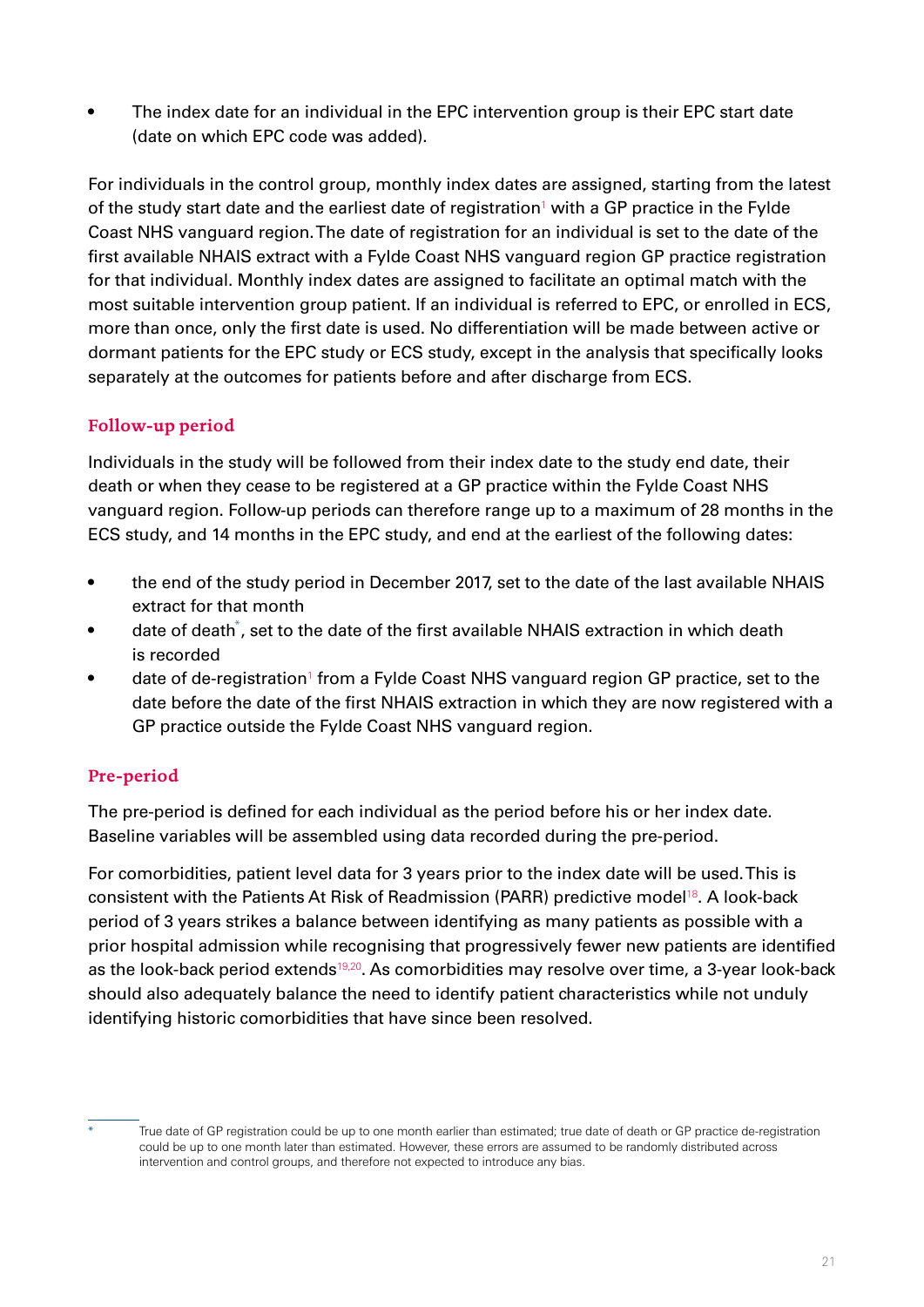### <span id="page-21-0"></span>Inclusion/exclusion criteria

The following individuals will be excluded from the analyses:

- Individuals without a recorded month and year of birth.
- Individuals with a follow-up period of less than one month. This can occur if an individual dies within the same month of registering with a GP practice. In this case the date of registration and date of death will both be set to the date of the extraction.
- Individuals for whom it is not possible to define baseline characteristics, including patient comorbidities from either prior hospital activity or local risk stratification data. These baseline characteristics are typically extracted from records of prior emergency or elective admission in the 3-year pre-study period<sup>\*</sup> but, in this study, may also be available from local data used to calculate individual risk stratification score. If the local data is unavailable, this criterion is unlikely to exclude a significant number of individuals who were eligible for ECS, as these typically comprise individuals aged over 65 years and with multiple comorbidities who are likely to have had recent hospital activity. However, it may exclude a larger proportion of individuals who are eligible for EPC, as these comprise all individuals aged over 18 years, many of whom would not have had any recent hospital activity. If it turns out that too many individuals meet this exclusion criterion, we may consider extending the pre-study period.
- Individuals who were referred to ECS, but who were not then enrolled in ECS (ECS study only).
- Individuals with any history of ECS involvement (EPC study only).
- Individuals without a valid EPC code on at least one of the EPC referral records (EPC study only).

### Sources of data

#### **Secondary Uses Services (SUS) national administrative data**

The IAU will have access to pseudonymised (i.e. anonymised in line with the Information Commissioner's Office code of practice on anonymisation) SUS national administrative data, provided by the National Commissioning Data Repository (NCDR). SUS is a comprehensive repository for secondary health care data in England that is paid for by the NHS. It is used to support the NHS in the delivery of health care services and to trigger reimbursement for secondary care activity. SUS data includes month and year of birth.

The IAU will create an analysis dataset for each study using SUS data for the period from three years prior to the study start date until the end of the study. SUS data for more recent months may be incomplete, as they will not include patients who have not yet been discharged from hospital: if the quality of this later data is not comparable to earlier months, then it may be necessary to shorten the follow-up period accordingly.

By allowing a period of 3 years, we hope to minimise the number of exclusions, while not unduly identifying historic comorbidities that have since been resolved (see "Construct validity"section).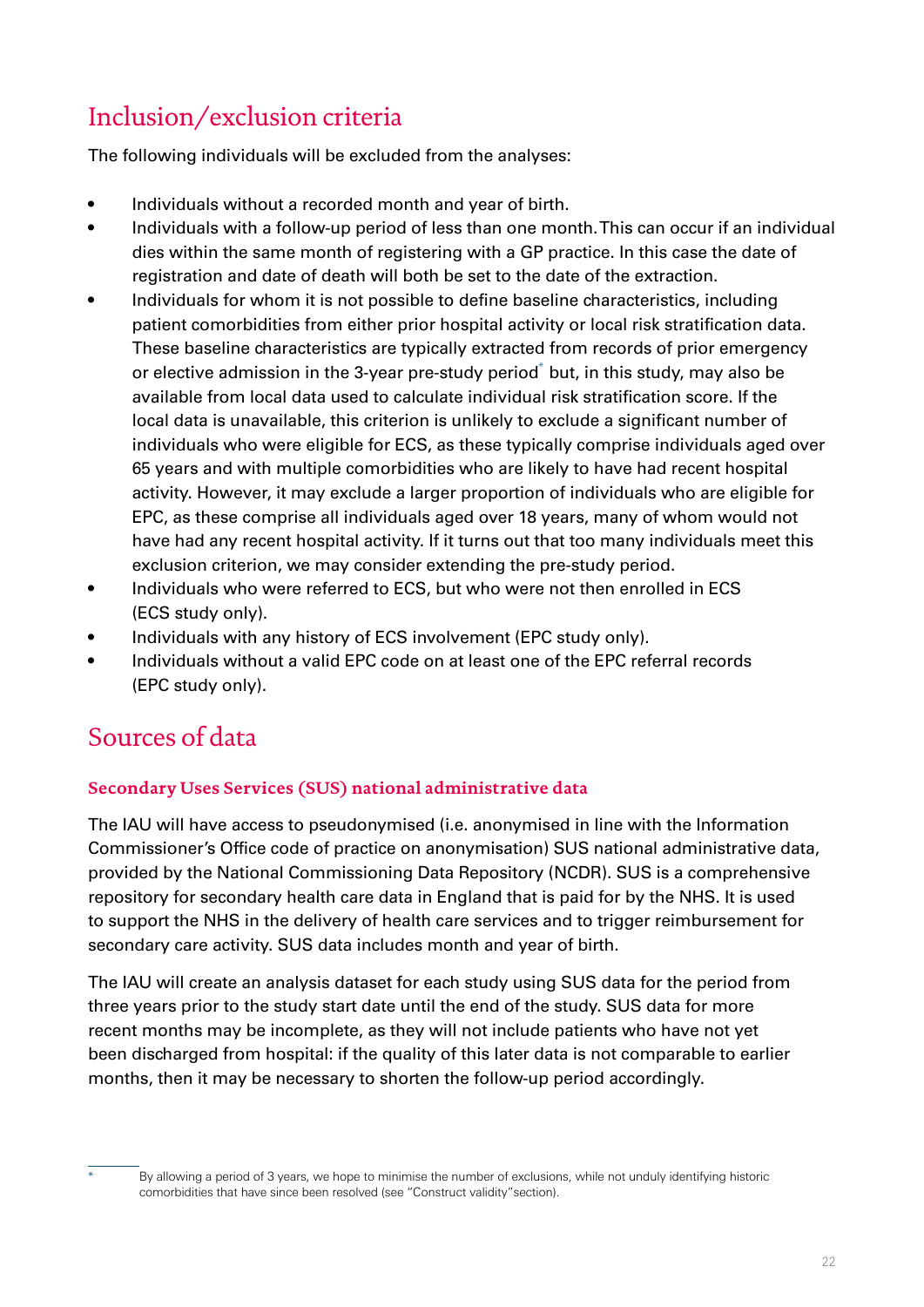#### <span id="page-22-0"></span>**Data derived from National Health Applications and Infrastructure Services (NHAIS)**

In addition, the NCDR holds monthly extracts from NHAIS from August 2014 up to a month before the date of the data transfer to the IAU. These monthly extracts, created on the first Sunday after the 13th day of the month, contain demographic information about all registrations with GP practices in England, including date of birth, full residential address and the GP practice at which the individual is registered. The date of death (month and year) is also recorded in NHAIS for individuals who died from August 2014 to the last available data extract.

Data derived by the NCDR based on these monthly extracts will enable the IAU to identify individuals registered with a GP practice in Fylde and Wyre and the duration of their registration. This is achieved by analysing the history of registration information in NHAIS and identifying in which extract the recorded GP practice changed. In addition, the neighbourhood of each individual can be determined from each individual's GP practice code. Furthermore, the NCDR can identify those individuals living in nursing or residential care homes, by matching the address information available in NHAIS with care home addresses, available from the Care Quality Commission (CQC) website.

In summary, the NCDR will derive and provide the following limited data from the NHAIS database for the period 1 June 2015 to 31 December 2017, for individuals registered with a GP practice in Blackpool CCG and Fylde and Wyre CCG:

- month and year of death
- GP practice code
- month and year of change of GP practice registration change date, if any
- a 'flag' for any individual who is resident in a nursing or residential care home in Fylde and Wyre at any time during the period, and month and year of initial residence.

The data derived from NHAIS will be linked to the SUS data via a pseudonymised patient identifier.

#### **Data from the Fylde Coast NHS vanguard**

The IAU will request pseudonymised data relating to ECS, EPC, Test Bed and risk stratification from the Fylde Coast NHS vanguard, regulated under a data sharing agreement. Details of the data required are shown in Table 3.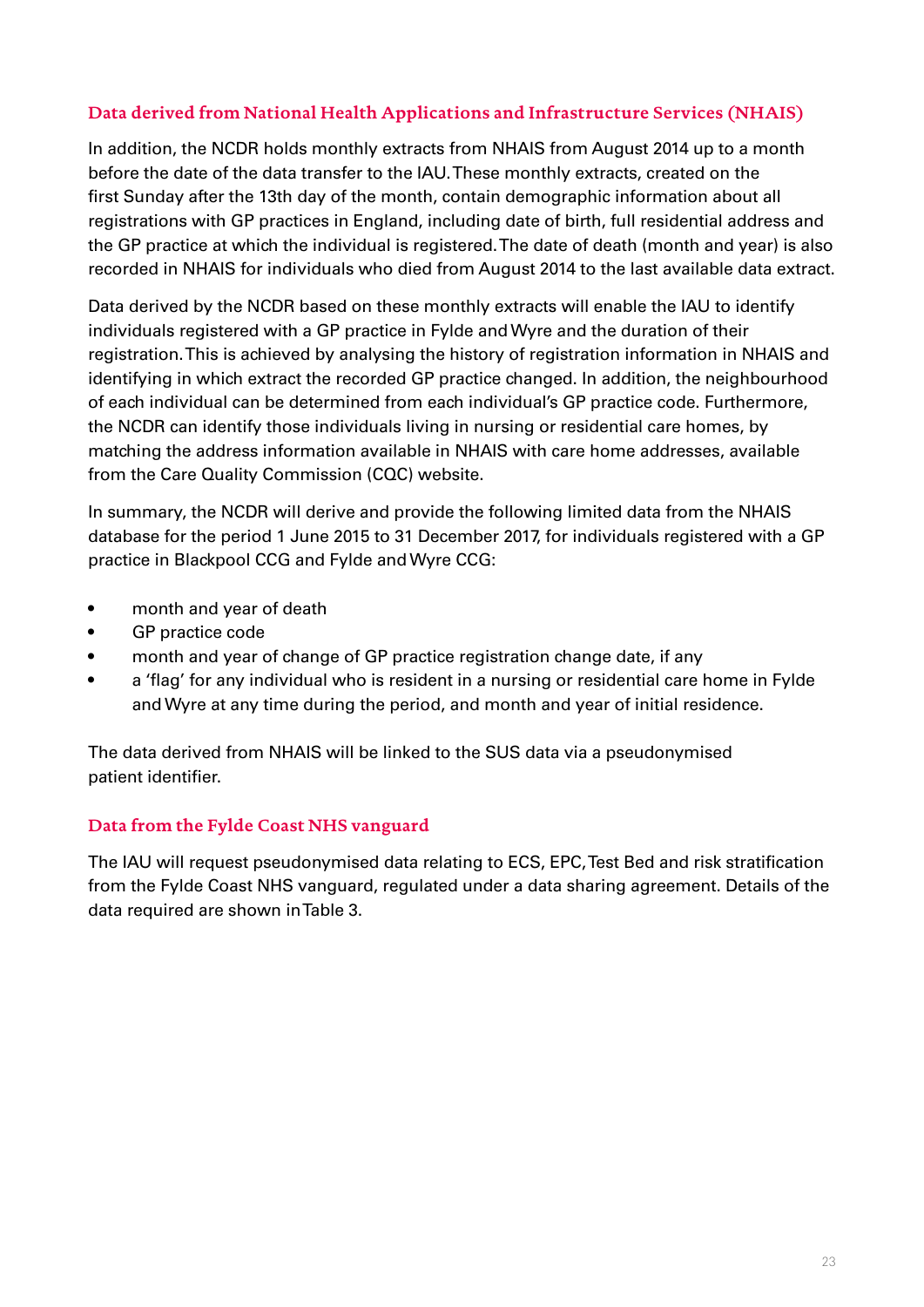| <b>Dataset</b>                               | <b>Cohort</b>                                                                                                                                                                                               | <b>Fields</b>                                                                                                                                                                                                                                                                                                                                                                                                                                                                                                                                                                                                      |
|----------------------------------------------|-------------------------------------------------------------------------------------------------------------------------------------------------------------------------------------------------------------|--------------------------------------------------------------------------------------------------------------------------------------------------------------------------------------------------------------------------------------------------------------------------------------------------------------------------------------------------------------------------------------------------------------------------------------------------------------------------------------------------------------------------------------------------------------------------------------------------------------------|
| ECS                                          | All referrals to<br>ECS during<br>the ECS study<br>period                                                                                                                                                   | Unique pseudonymised referral ID<br>Pseudonymised patient ID<br>ECS referral start date<br>ECS hub<br>Status flag (received, assessed and not accepted, accepted)<br><b>ECS</b> assessment date<br>ECS enrolment accepted date<br>ECS enrolment end date<br>Reason for end of referral<br>GP practice code<br>Gender<br>Age at accepted into ECS date<br>Date of death if available                                                                                                                                                                                                                                |
| <b>EPC</b>                                   | All referrals<br>to EPC during<br>the EPC study<br>period                                                                                                                                                   | Unique pseudonymised referral ID<br>Pseudonymised patient ID<br>EPC referral date<br>Service referred to (Blackpool or Fylde and Wyre)<br>EPC neighbourhood team<br>Status flag (received, assessed and not accepted, accepted)<br>EPC start date<br>EPC end date<br>Reason for end of referral<br>GP practice code<br>Gender<br>Age at accepted into EPC date<br>Date of death if available                                                                                                                                                                                                                       |
| <b>EMIS Web</b><br>community<br>observations | All telehealth<br>and PAM activity<br>during the ECS<br>and EPC study<br>periods                                                                                                                            | Pseudonymised patient ID<br>Legacy code indicating start of end of telehealth monitoring or<br><b>PAM</b><br>Legacy code description<br>PAM score (for legacy code = PAM)                                                                                                                                                                                                                                                                                                                                                                                                                                          |
| Risk<br>stratification                       | All risk<br>stratification<br>records for each<br>individual aged<br>over 18 years<br>and who was<br>registered with<br>a GP practice<br>within NHS<br><b>Blackpool CCG</b><br>or NHS Fylde<br>and Wyre CCG | Pseudonymised patient ID<br>Risk stratification model run date<br>Risk score<br>GP practice code<br>Age and gender<br>Long-term conditions, including: asthma; coronary heart disease;<br>CHF; cancer; COPD; depression; diabetes; hypertension;<br>atrial fibrillation; chronic kidney disease; dementia; epilepsy;<br>hypothyroid; mental health register; learning disability register;<br>osteoporosis; peripheral arterial disease; rheumatoid arthritis;<br>palliative care; stroke or transient ischaemic attack<br>Substance misuse flag<br>Psychotic disorder flag<br>GP practice submitted frailty score |

#### **Table 3: Data from the Fylde Coast NHS vanguard**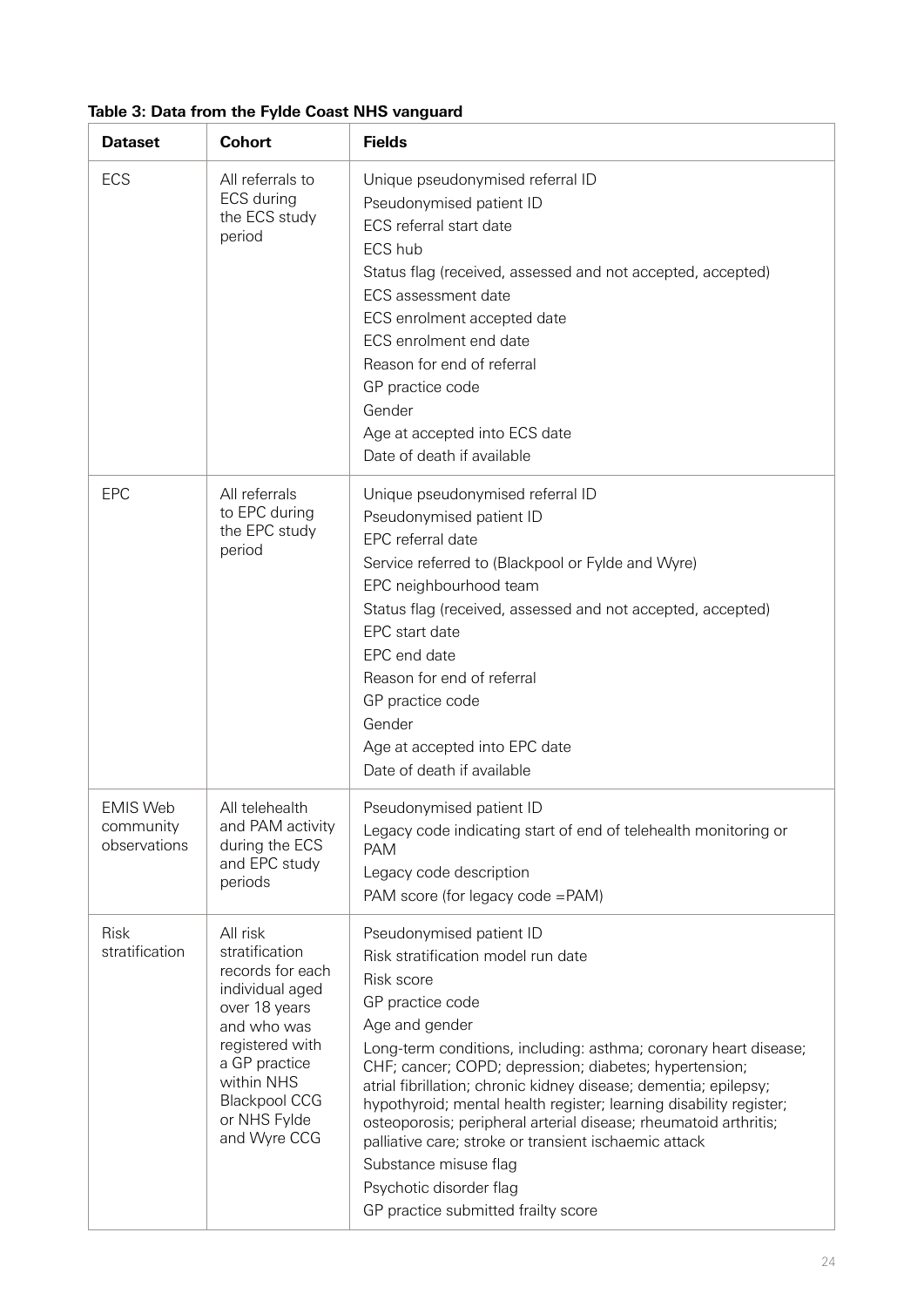<span id="page-24-0"></span>Although only patients enrolled in an intervention at least one month prior to the end of the study will be included in the intervention group, data on individuals referred until the end of the study will be needed to ensure that any referrals in the last month of the study are correctly accounted for in the matching process. Individuals referred to ECS or EPC for the first time in the last month of the corresponding study period can serve in the control group.

Information on GP practice code for individuals referred to ECS and EPC, and comorbidity information from the risk stratification data, can be cross-validated with data derived independently by the IAU from SUS and NHAIS data to verify that the process of pseudonymising and linking individual data is correct. In addition, the comorbidity information from the risk stratification data can be used to increase the size of the available study population – the IAU can otherwise only obtain comorbidity information from SUS data, and so only individuals with a record of hospitalisation in the 3 years prior to the study start date have the requisite information for matching. This is particularly relevant for the EPC study which is targeted at individuals aged over 18 years, many of whom may never have visited hospital.

For more details of the information governance for the sharing of local data please refer to the Data Sharing Agreement.

### Baseline variables

Appropriate baseline variables will be included in the matching process and as covariates in the regression models. All baseline variables are calculated on pre-period data. Potential baseline variables are listed in Table 4. Please refer to Statistical Analysis for how specific variables are selected for inclusion in the matching process. Note that some individuals may have received interventions other than ECS or EPC before their index date, which may affect some of the prior hospital activity covariates. However, it is assumed that the use of these services would be approximately balanced between the groups, after matching, and any risk of an imbalance is counteracted by including information on hospital activity just before individuals were enrolled in ECS, or referred to EPC, in the matching process and regression model. This excludes LCIA Test Bed, which is utilised in the matching process to ensure a similar distribution between intervention and control groups.

| Category                                   | Variables at patient level                                                                                                                                                                                                                                                                   |
|--------------------------------------------|----------------------------------------------------------------------------------------------------------------------------------------------------------------------------------------------------------------------------------------------------------------------------------------------|
| Demographics<br>and socio-<br>demographics | Approximate age at index date<br>Gender<br>Ethnicity<br>Average socioeconomic deprivation quintiles, based on the Index of Multiple<br>Deprivation (IMD) 2015, available at Lower Layer Super Output Area (LSOA) level<br>Urban/rural classification at LSOA level, based on the 2011 census |

#### **Table 4: Potential baseline variables to be utilised in matching and regression models**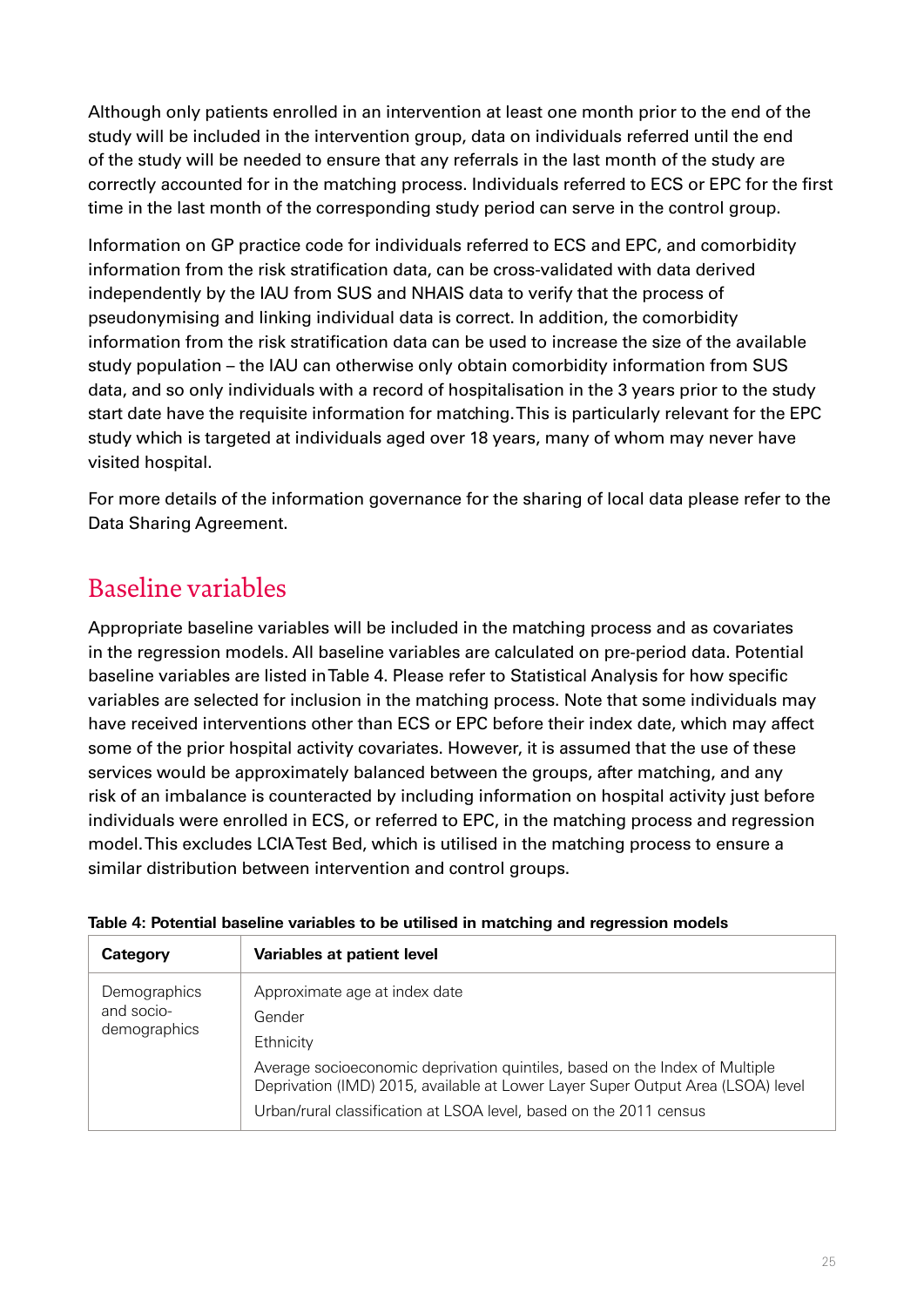<span id="page-25-0"></span>

| Prior hospital use                             | Primary outcomes:<br>• in the last 60 days of the pre-period<br>in the last year of the pre-period (i.e. 365 to 1 day before index date)<br>in the penultimate year of the pre-period (i.e. 730 to 366 days before index date)<br>Secondary outcomes:<br>• in the last year of the pre-period (i.e. 365 to 1 day before index date)            |  |
|------------------------------------------------|------------------------------------------------------------------------------------------------------------------------------------------------------------------------------------------------------------------------------------------------------------------------------------------------------------------------------------------------|--|
| Comorbidities<br>and other health<br>variables | Specific, and number of, comorbidities identified using data from any diagnosis<br>field in any hospital admission in the pre-period:<br>• from the Elixhauser list<br>• linked to frailty <sup>21</sup><br>predictive of hospital emergency admission, as identified in the Inpatient<br>Outpatient A&E and GP (IPOPAEGP) model <sup>22</sup> |  |
| Support                                        | Resident in a nursing or residential home                                                                                                                                                                                                                                                                                                      |  |
| Time period                                    | Index date/period (quarter and year)                                                                                                                                                                                                                                                                                                           |  |
| Level of care<br>available                     | Neighbourhood in which the individual is registered with a GP practice<br>Registered for LCIA Test Bed<br>Prior enrolment in EPC (for ECS study only)                                                                                                                                                                                          |  |

#### **Comorbidities and other health variables**

The Elixhauser is a list of comorbidities that are routinely used for risk adjustment $^{23,24}$  $^{23,24}$  $^{23,24}$  $^{23,24}$ . The Elixhauser list consists of the following 31 comorbidities: CHF; chronic pulmonary disease; hemiplegia or paraplegia; metastatic solid tumour or metastatic cancer; acquired immune deficiency syndrome or human immunodeficiency virus; peripheral vascular disease; cardiac arrhythmias; valvular disease; pulmonary circulation disorders; hypertension (uncomplicated); hypertension (complicated); other neurological disorders; diabetes (uncomplicated); and diabetes (complicated); hypothyroidism; renal failure; liver disease; peptic ulcer disease (excluding bleeding); lymphoma; solid tumour without metastasis, rheumatoid arthritis or collagen vascular diseases; coagulopathy; obesity; weight loss; fluid and electrolyte disorders; blood loss anaemia; deficiency anaemia; alcohol abuse; drug abuse; psychoses; depression.

The list of comorbidities for frailty is consistent with previous analyses $21,25$  $21,25$  and consists of: anxiety or depression; functional dependence; falls and significant fracture; incontinence; mobility problems; pressure ulcers; and cognitive impairment (composite of delirium, dementia and senility). Note that there is some overlap between the definitions of the health condition 'depression' (Elixhauser list) and 'anxiety or depression' (frailty list).

The Inpatient Outpatient A&E and GP (IPOPAEGP) model<sup>[22](#page-43-2)</sup> is a risk prediction model of hospital admissions that builds on and improves earlier models, such as the PARR algorithm. The IPOPAEGP algorithm identifies a number of comorbidities that are predictive of hospital admission<sup>[18](#page-42-18)</sup>. Comorbidities that can be captured from inpatient data and which are not already captured within the Elixhauser or frailty variables include myocardial infarction, cerebrovascular disease, connective tissue disease and mental ill health, e.g. miscellaneous cognitive dysfunctions. Health variables include the number of outpatient visits missed in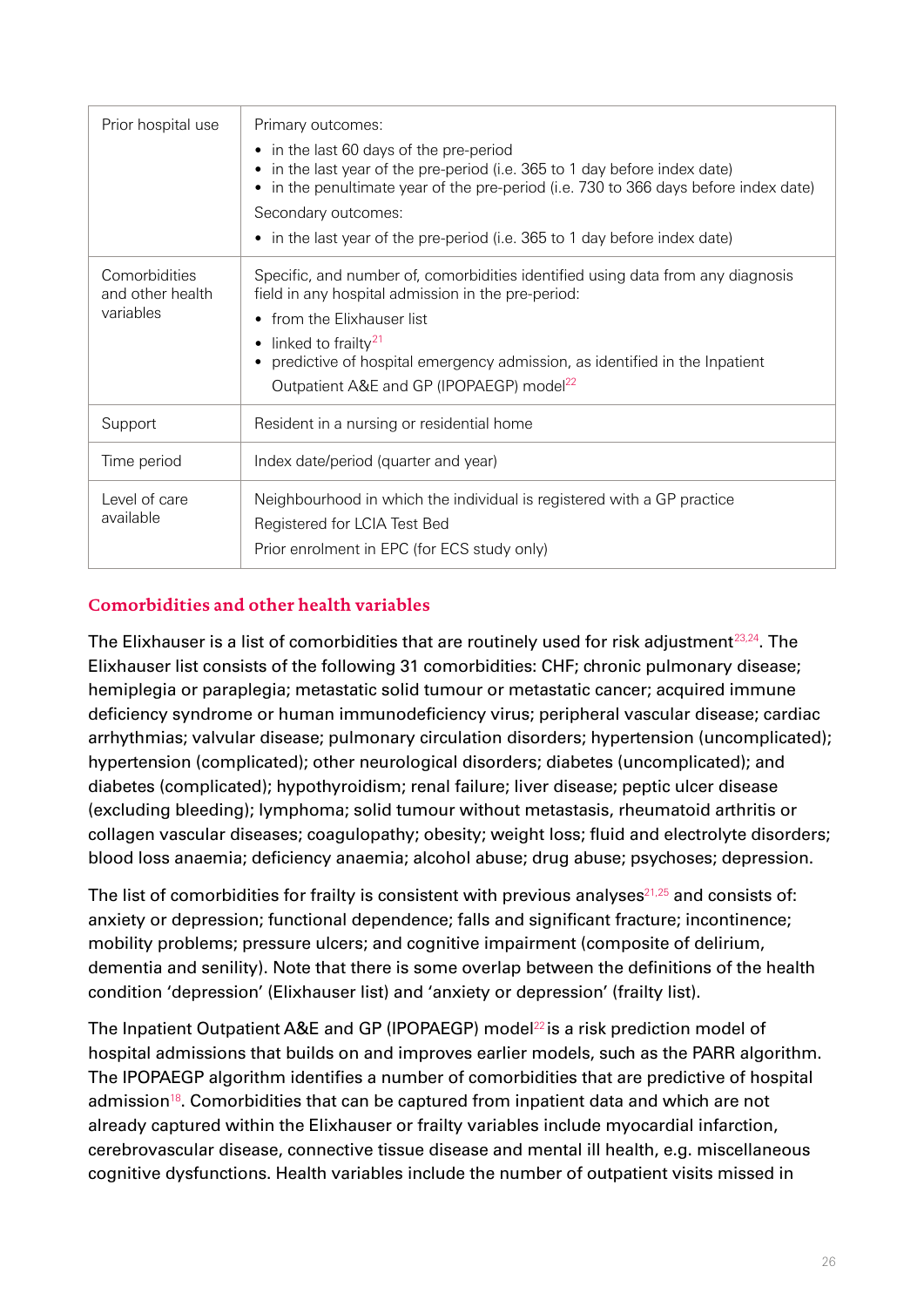<span id="page-26-0"></span>the first year of the pre-period, which is identified as predictive of hospital admission in the IPOPAEGP model on the basis that the number of missed appointments may be correlated with how amenable a patient is to health care interventions and hence may be a confounder in our analyses $^{26}$  $^{26}$  $^{26}$ .

The mental health subset cohort will be classified as those who can be identified in hospital data as having had a diagnosis for mental ill health, i.e. those who had at least one inpatient admission or outpatient appointment with a diagnosis of any mental and behavioural disorder (Chapter V of the ICD-10 classification code  $F^*$ )<sup>[27](#page-43-7)</sup>, or where the main specialty (medical specialty under which the hospital consultant is contracted) was mental health (NHS specialty codes 700 to 715) within the previous 3 years. The subset will include those with a serious mental illness, such as schizophrenia, bipolar disorder or psychosis, as well as less severe mental ill health. The definition is similar to that of previous research<sup>[14](#page-42-14)</sup> but identifies patients with any diagnosis, whether primary or secondary, while the previous research only included those with a primary diagnosis of mental ill health. Although some of the comorbidities can be cured, it is assumed that any issues reported in the pre-period will be relevant to the overall health or frailty of the person and therefore can be included as a potential covariate.

#### **Support variables**

Residents in nursing or residential care homes have different patterns of hospital activity than people living at home<sup>[12](#page-42-12)</sup>. Furthermore, people who are socially isolated are often at higher risk of admissions<sup>[22](#page-43-2)</sup>. Therefore, information on whether patients were residents in nursing and residential homes at their index date will be included as a covariate.

#### **Time period variables**

During the study period, individuals in both groups may have received other care specific to the vanguard, and the range of other interventions available to individuals will have differed over the time period. Matching and regressing on the index date would take into consideration two aspects: differences in seasonality when intervention group individuals were referred or enrolled (or matched for the control group), as well as the extent to which other interventions were available at the time of referral. By balancing the groups on index date, we will be allowing for similar availability of services between the intervention and control groups.

#### **Level of care available variables**

As both the ECS and the range of other MCP services also differed slightly between localities, individuals will be matched within each neighbourhood and neighbourhood will be adjusted for in the regression models. In the rare cases where an individual moved to a different neighbourhood within the Fylde Coast NHS vanguard region during the follow-up period, the individual will be assigned to the neighbourhood they were in at the start of the followup period. It is anticipated that only a few intervention group individuals will have moved neighbourhood during the study period.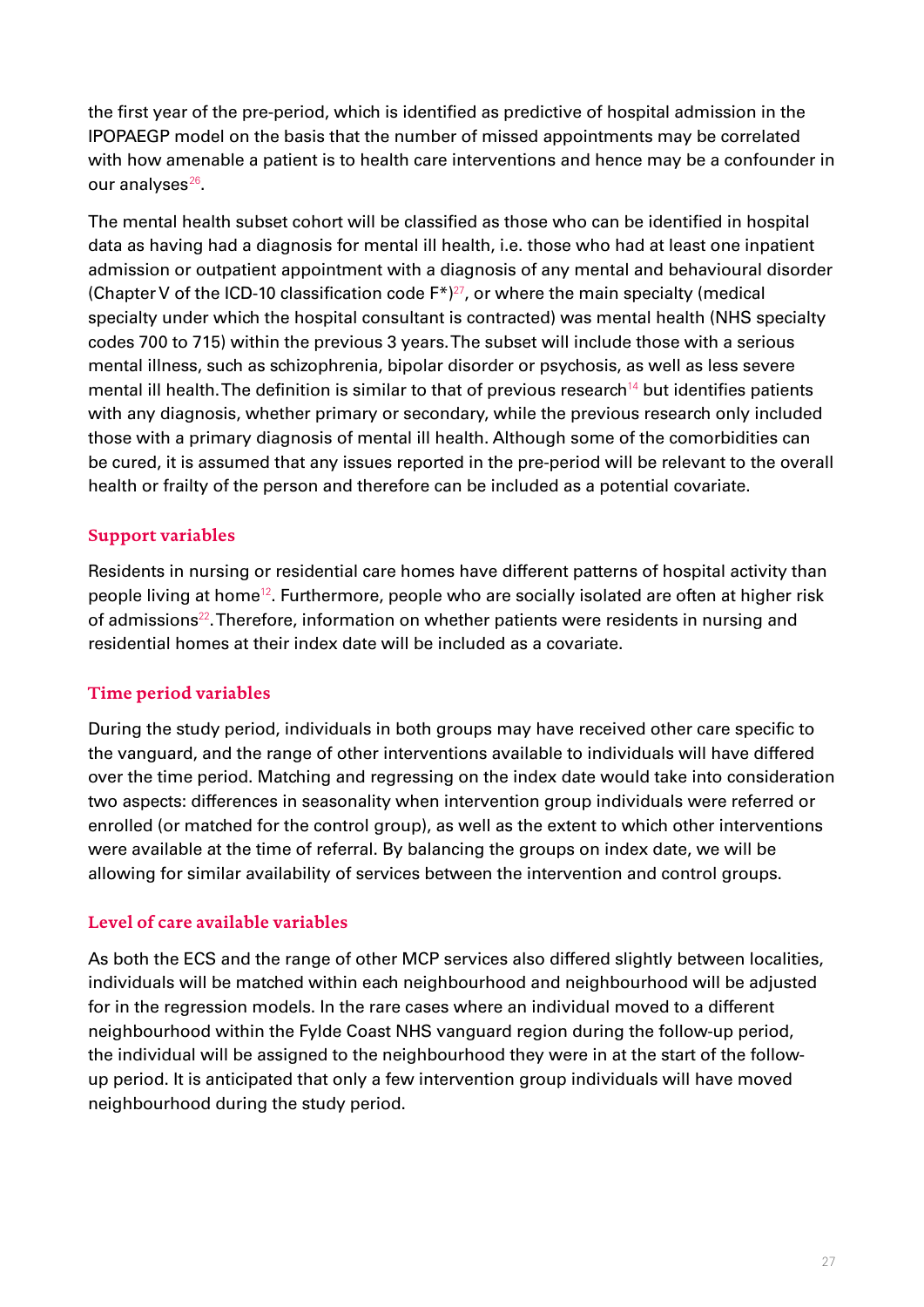### <span id="page-27-0"></span>Identifying the control group

The control group will be determined using matching methods to optimise similarity with the intervention group with respect to variables that are likely to be predictive of any of the outcomes.

#### **The matching algorithm**

We will perform matching using the genetic matching algorithm, which is a computerintensive search procedure that produces more closely balanced groups than traditional approaches such as nearest neighbour matching or the propensity score<sup>[28,](#page-43-8)[29](#page-43-9)</sup>. The algorithm measures the similarity of pairs of individuals using distance metrics that are generalised versions of Mahalanobis distance<sup>[32](#page-43-10)</sup>. The distance metric contains weight parameters, which are optimised to produce a matched control group that is as similar as possible to the intervention group.

#### **The matching process**

The genetic matching algorithm will try various distance functions to determine the 'closeness' of the match. However, for some variables a match may be required to be exact or to fall within a pre-fixed 'caliper', whereby the variables are required to be within a fixed distance of one another; variables falling into this category include living at home, in a nursing home or in a residential care home.

Matching will be done without replacement if possible (i.e. each intervention group individual will be matched to a unique individual in the control group). If, however, it is difficult to find balanced groups, matching will be done with replacement, i.e. the same control group individual may be matched to several intervention group individuals. Additionally, as a control group individual will be assigned monthly index dates, they may be matched to several intervention group individuals, but with different index dates (and correspondingly potentially slightly different baseline characteristics). It is expected that all intervention patients will be matched and no exclusions will be necessary.

To ensure balance within each neighbourhood, the IAU will match within each neighbourhood separately to ensure that individuals in the intervention group have access to the same MCP services as their counterparts in the control group.

#### **Choice of variables to include in matching**

To ensure a similar distribution of patient characteristics across intervention and control groups, the IAU will aim to match on the baseline variables listed in Table 4. Although we will ultimately assess balance across all these variables, we are likely to only include a subset of those variables in the matching algorithm. The subset of variables included in the matching algorithm will be selected empirically to optimise balance between the two groups on those variables considered most strongly predictive of the outcome, e.g. the prior numbers of emergency admissions, but also aiming to optimise balance across the wider set of variables.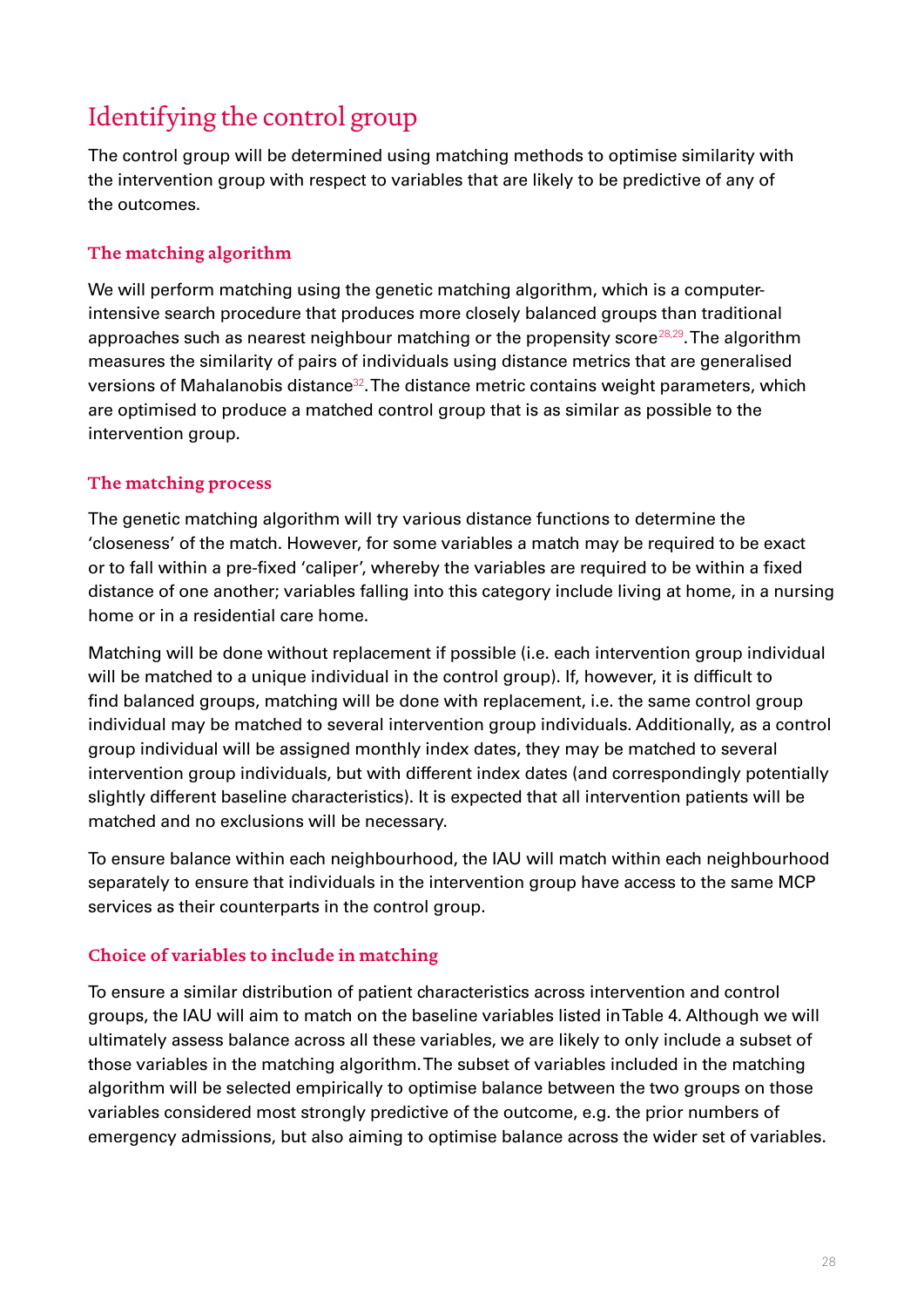<span id="page-28-0"></span>As matching will not take place on the length of follow-up period (as this could be correlated with quality of care), the intervention and their control group matches may differ in this respect. The IAU will conduct descriptive analyses regarding length of followup period, and address differences using an offset in the model, which will allow for differences in time at risk.

Ideally, all variables included in the matching will also be adjusted for in regression models although this is not always possible, e.g. due to correlation between variables.

#### **Matching diagnostics**

Balance will be assessed, across all baseline variables listed in Table 4, using the standardised difference between intervention and control groups. The standardised difference is defined as the difference in means as a proportion of the pooled standard deviation<sup>[30](#page-43-11)</sup>. Although the standardised difference should ideally be minimised without limit, a standardised difference below 10% has been used to describe negligible imbalance<sup>[31](#page-43-12)</sup>. The standardised difference is a better measure of balance than formal statistical tests, as the latter depend on the size of the groups, as well as on the level of similarity $32$ . The distribution for continuous or count variables will also be assessed.

### Statistical analysis

We aim to estimate the Average Treatment effect for the Treated (ATT). Once matched controls have been selected, we will estimate the effect of each intervention on each outcome in the corresponding intervention group compared to that outcome in the matched controls by fitting multivariate regression models, both unadjusted and adjusted for covariates. The adjusted model will contain all variables that were used in the matching process to adjust for any remaining observed imbalance, as well as any other covariates predictive of outcome. Index date will be included as a quarter/year categorical variable. Modelling checks for collinearity will be carried out and, if appropriate, the list of covariates will be changed accordingly.

The appropriate multivariate regression model will be determined based on the distributional properties of the outcome being analysed (Table 5).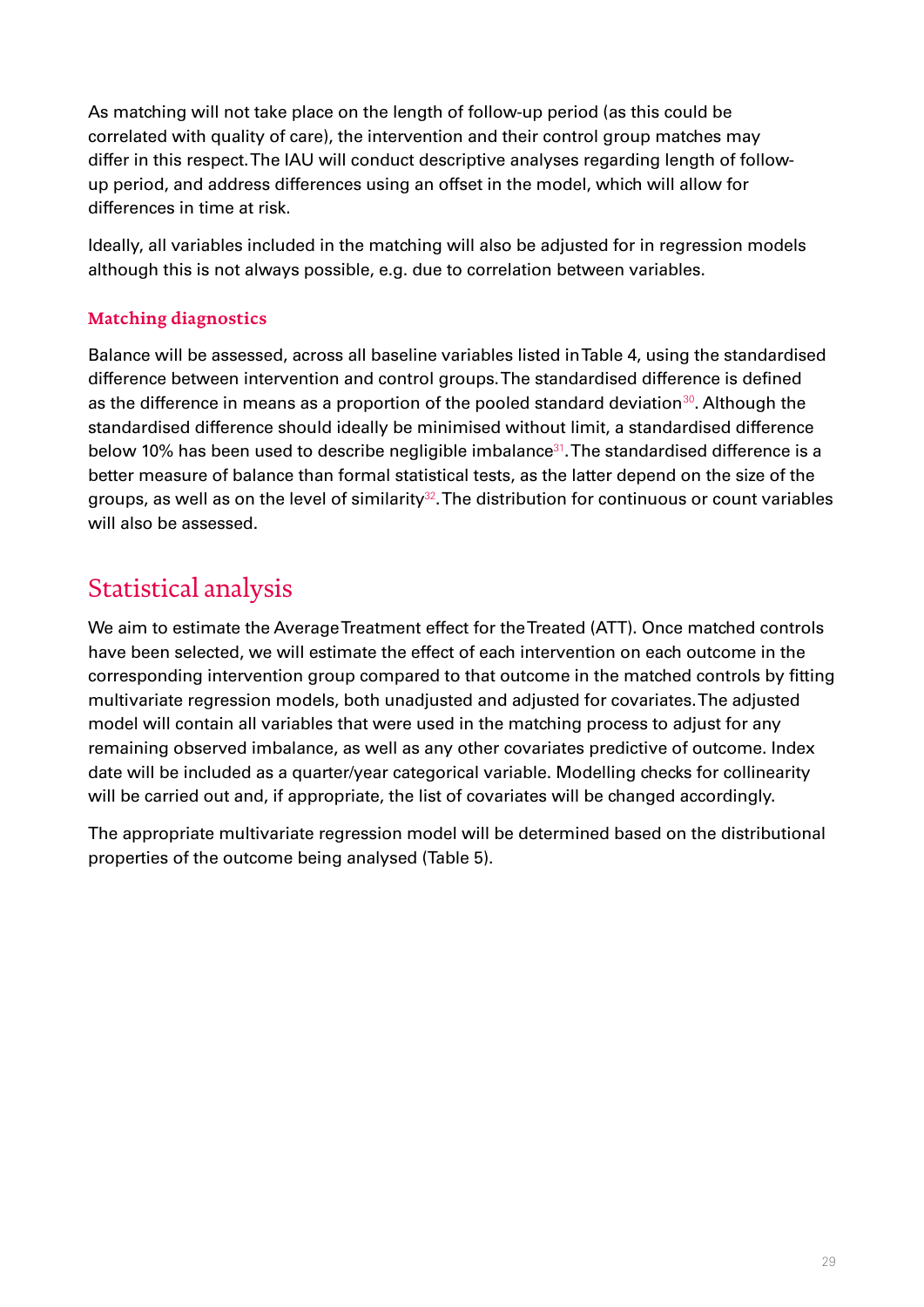| <b>Type of</b><br>outcome | Outcome                                                                                                                                  | <b>Initial</b><br>model | <b>Alternative</b><br>model                       | <b>Diagnostics</b>                                                                                     |
|---------------------------|------------------------------------------------------------------------------------------------------------------------------------------|-------------------------|---------------------------------------------------|--------------------------------------------------------------------------------------------------------|
| Count data                | Number of<br>admissions/<br>A&E attendances/<br>outpatient visits/<br>emergency bed days/<br>elective bed days                           | Poisson                 | Negative<br>binomial/<br>Zero-inflated<br>Poisson | Overdispersion<br>Model fit<br>Excess zeros                                                            |
| Proportions               | Proportion of total<br>deaths occurring<br>outside of a hospital<br>setting/ Proportion<br>of patients who die<br>(sensitivity analysis) | Binomial                | Quasi-binomial/<br>Poisson (bed<br>days)          | Model fit<br>Distribution of model<br>residuals<br>Overdispersion<br>Heteroscedasticity<br>diagnostics |

#### **Table 5: Regression models for each type of outcome**

Model fit will be assessed by examining diagnostic statistics and overdispersion parameters (e.g. the ratio of the residual deviance to the residual degrees of freedom), and excess zeros by comparing predicted and observed proportion of zero counts. If overdispersion is detected then an alternative model, such as a Negative Binomial or the zero-inflated Poisson for count data, will be fitted. The appropriate choice of model will be made by comparing the loglikelihood ratio and the Akaike Information Criterion (AIC).

To account for differing attrition arising from death, moving away from the area or different entry dates into the study, an offset of the number of days in the study will be added to the model. However, the offset assumes that the number of days that are 'missing' is random and that the rate of outcomes, e.g. emergency admissions, is constant, when in fact this is unlikely to be the case. For example, an individual may use more hospital services in the final months of life. As detailed in Inclusion/exclusion criteria, an individual's follow-up period ended (was censored) when the individual either died, moved away from the Fylde Coast vanguard region or the study period ended. If the length of time individuals were followed up in the study or the reasons for leaving the study differed between the groups, the IAU will consider an appropriate sensitivity analysis.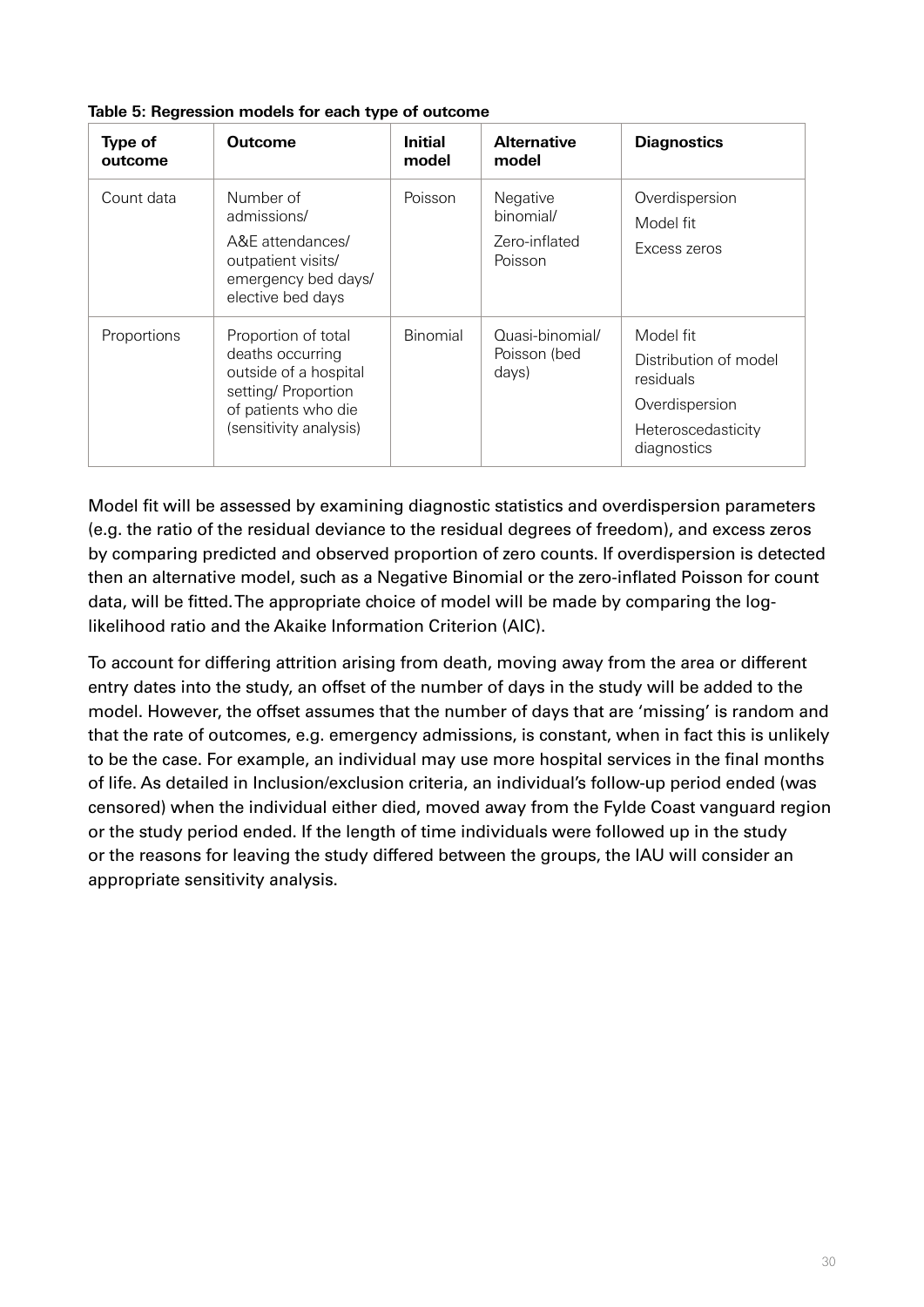# <span id="page-30-0"></span>Limitations and sources of bias

### Validity and Generalisability

#### **Internal validity**

Internal validity refers to the extent to which a study is conducted well.

Selection bias and confounding are two of the main methodological challenges that constitute a threat to the internal validity of observational studies. Selection bias is the bias that results from unrepresentative sampling of individuals or groups for an analysis. Selection bias can occur in observational studies of interventions, or treatments when there is non-random variation in the way in which individuals are selected for, or referred to, an intervention, e.g. because of different characteristics of individuals, clinicians or environments. This may especially be the case when there are strict eligibility criteria for participation. 'Healthy volunteer bias' is another type of selection bias, which occurs when those who participate in an intervention are generally healthier, or more active or engaged, than those who do not.

Selection bias can lead to confounding. Confounding occurs if the factors underlying the variation in the way in which individuals are selected for an intervention are also related to the outcome, but are not accounted for in the analysis. If the factors are not observable, e.g. clinician judgement, patient activation, then this is called unobserved confounding and it cannot be accounted for in the analysis. This can lead to an underestimate or an overestimate of the true effect of an intervention, or to type I errors where an effect is falsely attributed to an intervention rather than to the confounding variables.

Types of selection bias observed in the ECS and EPC study may occur at the following stages of patient referral and enrolment:

- Referrals to ECS and EPC are received mainly from GPs, but also from other health care workers (e.g. community staff, mental health, social care). Although eligibility for ECS and EPC is verified based on strict risk stratification criteria after referral, variation in clinical judgement and varying levels of engagement and interest in ECS or EPC among the health care professionals may lead to variability in the type of individuals referred, hence selection bias.
- For ECS, a significant number of individuals were offered a referral or enrolment but refused. No data are available on the reasons for refusal, but it is assumed that those who did not refuse are more receptive to treatment, or to novel interventions, than those who refused. This constitutes a form of 'healthy volunteer' bias. Note that individuals who refused, or who were rejected by the ECS service as unsuitable based on eligibility criteria or otherwise, are excluded from the study and cannot therefore be selected as a control.

The lack of information on any non-clinical reasons for referring individuals, or reasons for any individual refusal, together with a lack of primary care and community data, makes it difficult for us to observe or quantify the characteristics leading to any selection bias. Since the characteristics are unobserved or unquantifiable, they cannot be accounted for in the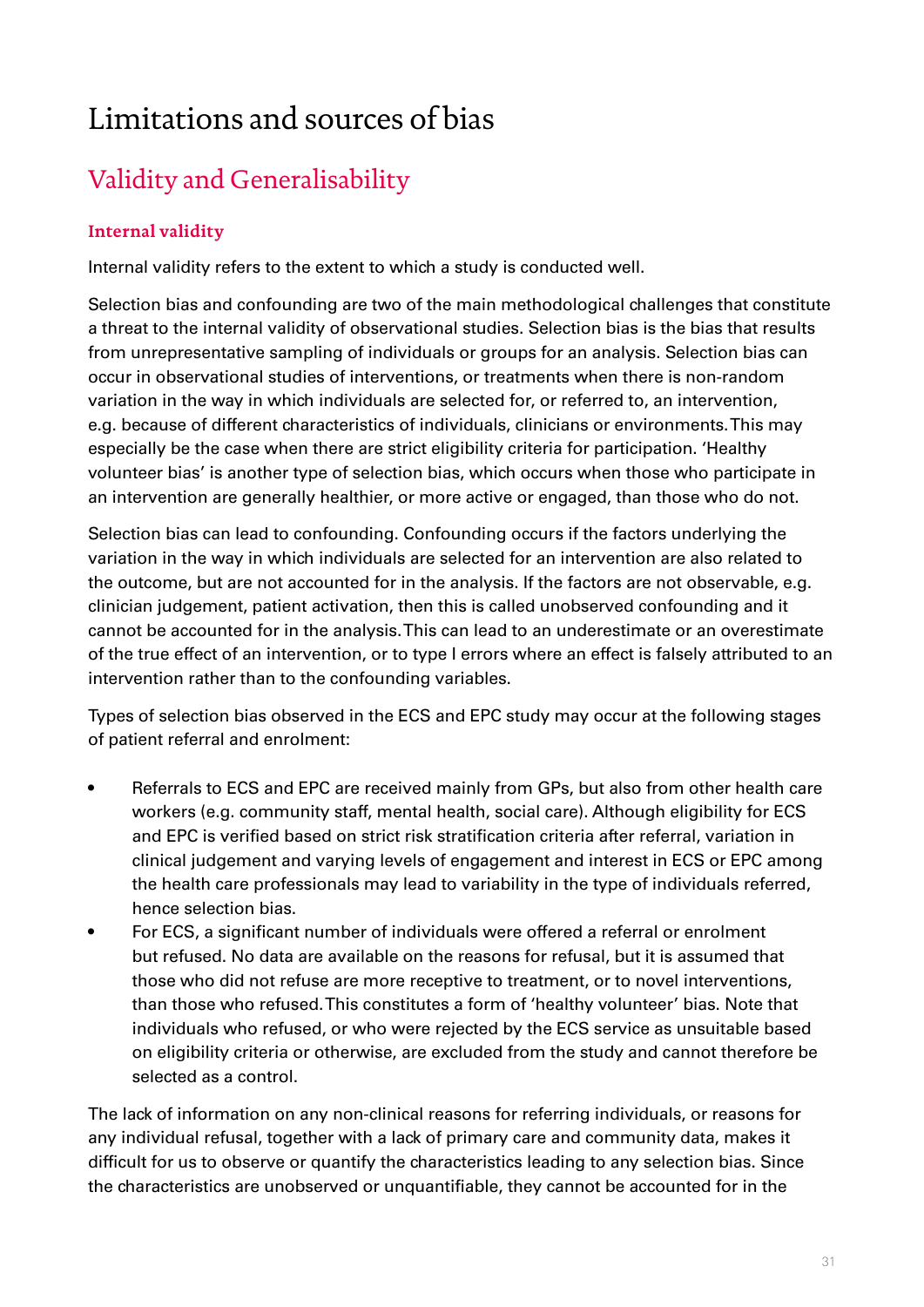<span id="page-31-0"></span>statistical analysis in the usual way of matching intervention patients to controls based on these characteristics, or by adjusting for them in regression analyses. Hence there may be confounding in the ECS and EPC studies.

For example, if individuals with the highest risk profile have been referred to ECS first, the control pool, which comprises eligible individuals who have not yet been referred, will mainly comprise those individuals with either (a) a different risk profile to the active ECS patient or (b) those who are not receptive (i.e. those who have not had the opportunity to refuse ECS yet, or for whom referral has been deemed unsuitable). Since receptiveness cannot be observed, there is a greater likelihood of matching an ECS patient with a control individual who is less receptive. This may bias results: underestimating the impact of ECS, if unreceptive individuals are likely to incur greater hospital usage; or conversely overestimating the impact of ECS, if they are likely to incur less hospital usage.

The uncertainty of the results due to any unobserved confounding will not be reflected in the confidence intervals or p-values, as these capture other kinds of uncertainties. Therefore, even a statistically significant result will need to be interpreted with caution. The IAU will perform a sensitivity analysis (see Sensitivity Analyses) to try to assess the presence of unobserved confounding.

At the hospital or area level, the risk of unobserved confounding is mitigated by using local controls<sup>[33](#page-43-13)</sup>. This is because the local control group will use the same hospital services, thereby minimising the risk of bias due to differences between hospitals; differences in coding practices (that could bias the detection of comorbidities and therefore risk adjustment) $34,35$  $34,35$ ; or hospital changes as part of ongoing transformation plans that could impact on outcomes. Here, it is assumed that individuals in each intervention group can access additional services, outside of the scope of the intervention, in a similar manner to individuals who are not in the intervention group. This assumption will not hold if, for example, individuals enrolled in an intervention are specifically referred to, or not allowed access to, these additional services as a consequence of being on the intervention. .

Furthermore, although matching will not ensure balanced groups on unobservable characteristics, it will ensure that the control and intervention groups within each neighbourhood are similar in observable variables to a reasonable degree. This is expected to produce a more similar control group than a non-matched control group.

If the regression model is misspecified, this could lead to biased inferences. However, matching on key variables before running the regression decreases the dependency on the specification.

The IAU uses the pre-period to determine hospital activity at baseline. However, individuals in both the intervention and control groups may have received other services in that period. If there were an imbalance between the groups on who received such interventions, this would introduce a bias. However, there is no reason to believe that there should be a difference.

#### **External validity**

External validity refers to the extent to which the results of a study can be generalised to other populations. Here, external validity may be affected by the following situations: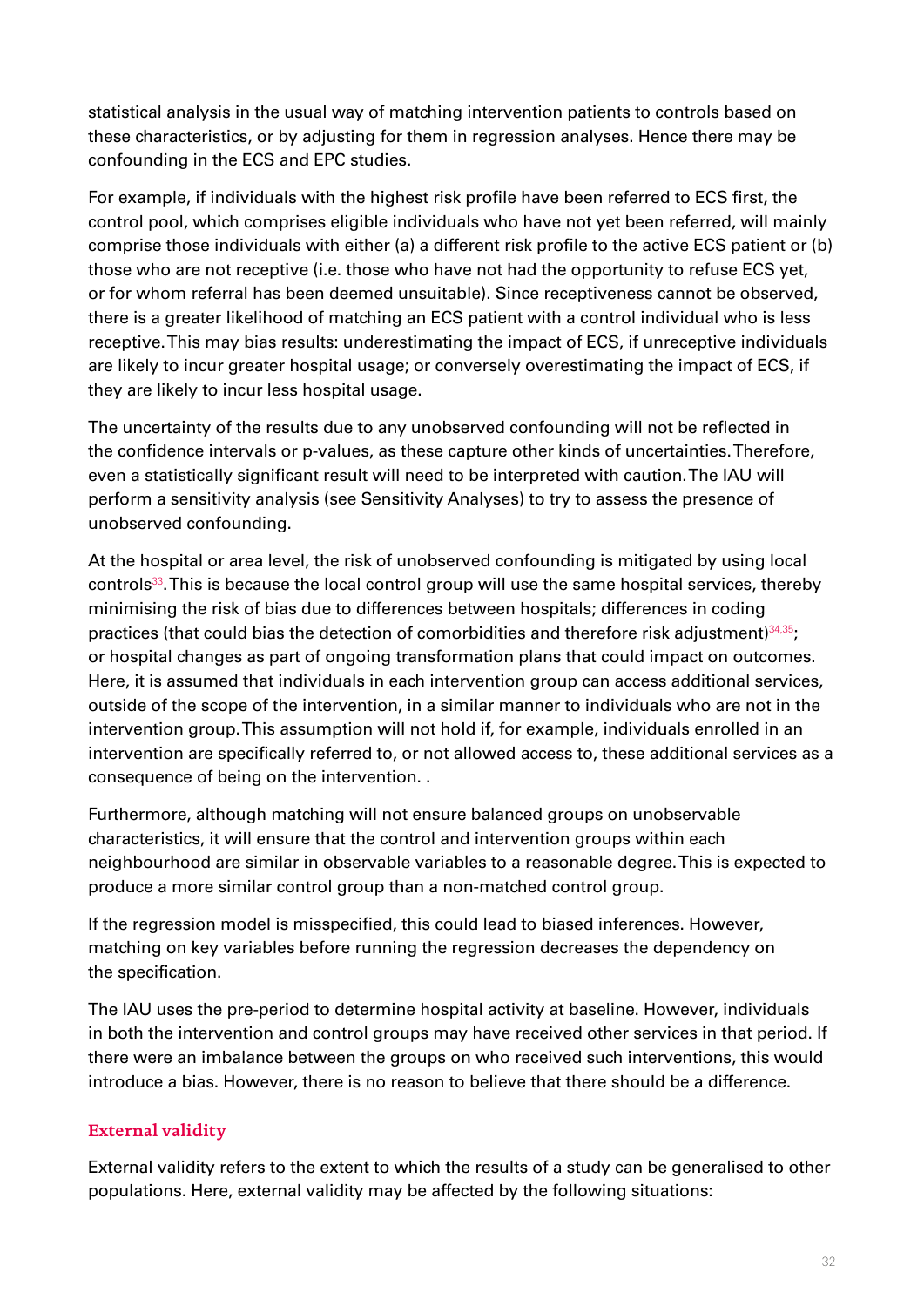- <span id="page-32-0"></span>• ECS and EPC have continuously developed and expanded capacity over the study period. The study periods may therefore be too short to capture the full potential of the intervention. For example, if the intervention identifies an unmet need resulting in increased hospital activity in the short term, rather than perhaps a more serious episode in the long term, there may be insufficient follow-up time for some of the intervention group patients to capture the long-term benefits of the intervention. This is particularly relevant for those patients who join the intervention later in the study period.
- Each study includes 10 different neighbourhoods, with different implementations depending on the local population. This heterogeneity is expected to make the results more generalisable.
- A systematic review of published evaluative studies found that the interventions that are most successful at moving care out of hospital have: targeted specific patient populations, e.g. those in care homes, with specific conditions or approaching the end of life; improved access to specialist expertise in the community; or provided active support to patients, including continuity of care $16,36$  $16,36$ . The Fylde Coast NHS vanguard includes several of these types of interventions and these studies only evaluate the incremental effects of ECS and EPC. It may be that the counterfactual control group is already performing at a higher level than they would have if no other interventions had been available, making it more difficult to find a statistically significant difference in outcomes due to ECS or EPC.
- There may also be positive spillover of the effects of ECS on the control group, for example if communication and relationships across organisational boundaries improve due to staff participation in ECS.

#### **Statistical conclusion validity**

Statistical conclusion validity refers to the extent to which the conclusions of the study are founded on an adequate analysis of the data. Here, statistical conclusion validity may be affected by the following situations:

- For both the ECS and the EPC study, it is possible that sample sizes may be too small to detect a statistically significant difference between the intervention and control groups at conventional 95% significance levels if the effect is small, or there is large variability within the groups. This is particularly the case for the additional subgroup analyses.
- A recent evidence review suggested that initiatives aiming to better manage patients 'at risk' are often highly valued by patients but seldom reduce hospital activity<sup>[16](#page-42-16)</sup>. There are several contributing factors, including limitations of risk stratification tools to identify patients before they deteriorate and that these initiatives often identify unmet need and provide more timely access to care. A limitation of our study is that the IAU can't distinguish between additional hospital activity that is due to good and timely care and other hospital activity. However, by evaluating the number of ACS hospital admissions, we may be able to identify any reductions in emergency admissions due to good quality primary and community care.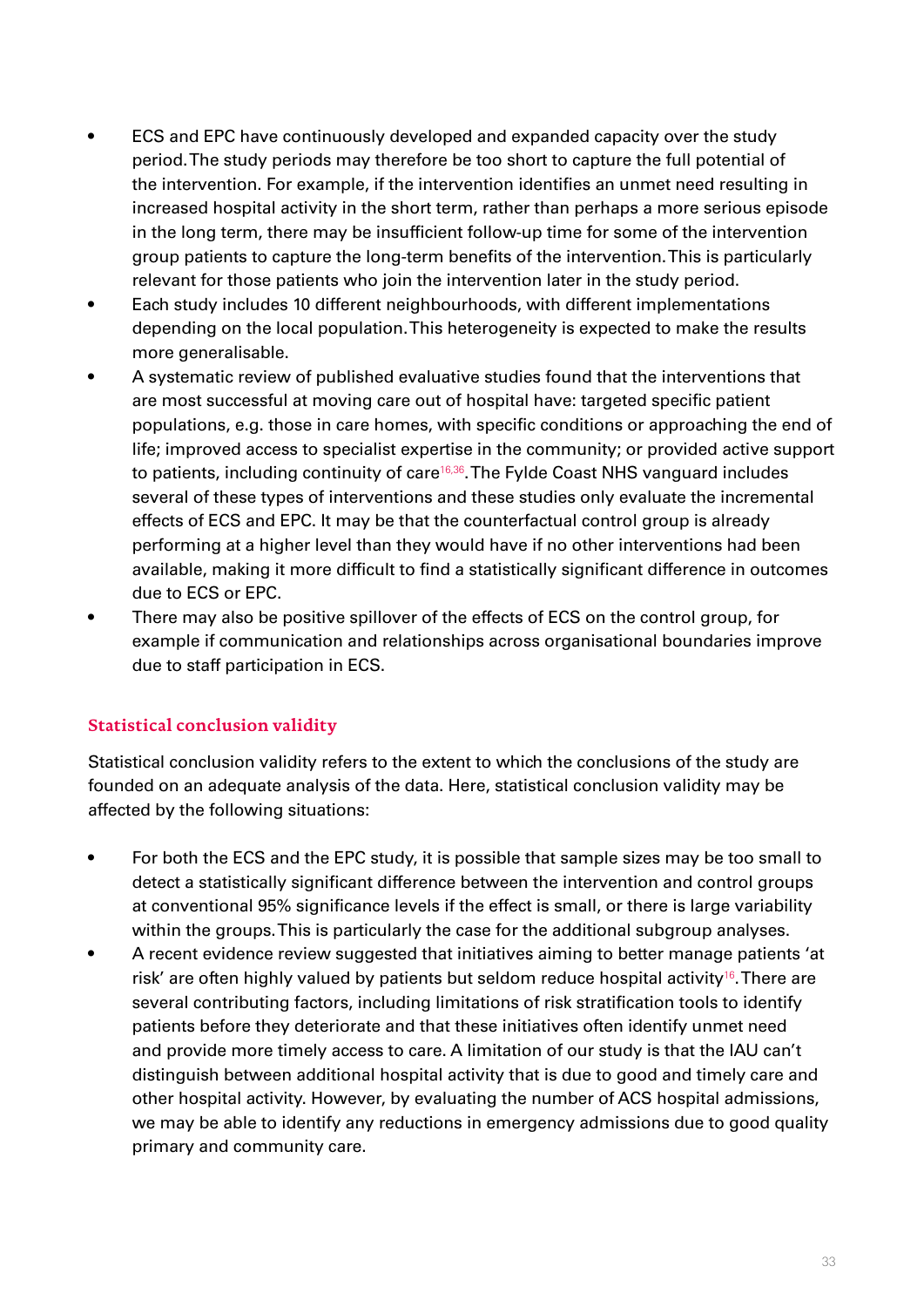#### <span id="page-33-0"></span>**Construct validity**

Construct validity relates to how well a test measures what it is supposed to measure. Here, construct validity might be affected by the following situations:

- The ECS study is aiming to evaluate the impact of ECS on secondary care outcomes in a frail elderly population. If ECS is recruiting patients who do not meet the intended criteria, then the study will not be reporting results for the population it is purporting to. Since the impact of ECS will depend on providing a high quality of care to the patients who can benefit most from it, targeting the wrong population will likely lessen the impacts of ECS.
- SUS data is an administrative database and has not been subjected to rigorous data cleaning and validation. The IAU Data Management team will perform data checks and cleaning to ensure robustness of the data used in the analysis.
- Changes to patient registration data are provided in monthly table extracts from NHAIS in which no information is given on the specific timings within the month when a new registration, or an end of registration, occurred. Hence patient new registration and end of registration dates are approximated to the date of the first and last monthly extract, respectively, in which they appear. Therefore, it is possible that an individual's new registration could be dated one month later, and their end of registration one month earlier, than actually occurred. Hence an individual's estimated follow-up period could be an error by up to a maximum of 2 months. Further, individuals are more likely to register with a GP practice when they require the services of a GP, so there may be further errors in the length of the follow-up period. However, since ECS and EPC are aimed at individuals with complex needs and multi-morbidity, this is not expected to be a problem. In general, any errors in estimated follow-up period are expected to be balanced between intervention and control group patients and so should not adversely affect the analysis.

### Sensitivity analyses

Although there is no definitive way to assess the effect of unobserved confounding, it is possible to compare intervention and matched control groups with respect to an outcome that is unrelated to the intervention $37$ , e.g. death and length of follow-up time in the study. On the assumption that the intervention is unlikely to have had a large positive or negative impact on overall mortality within the follow-up period, then differences in mortality rates would make us doubt the performance of the matching. For example, if intervention patients died at a higher rate than matched control patients, this might suggest that they were in worse health than controls at the point of joining the intervention<sup>[38](#page-44-0)</sup>. However, there is also a possibility that good care because of the intervention may result in fewer deaths during the follow-up period. The IAU will therefore estimate risk (hazard ratio) of death during the study period using survival analysis techniques. No difference in risk of death will be indicative of balanced groups, while differences would need further investigation, possibly requiring stratification of the cohort in such a way as to remove biases.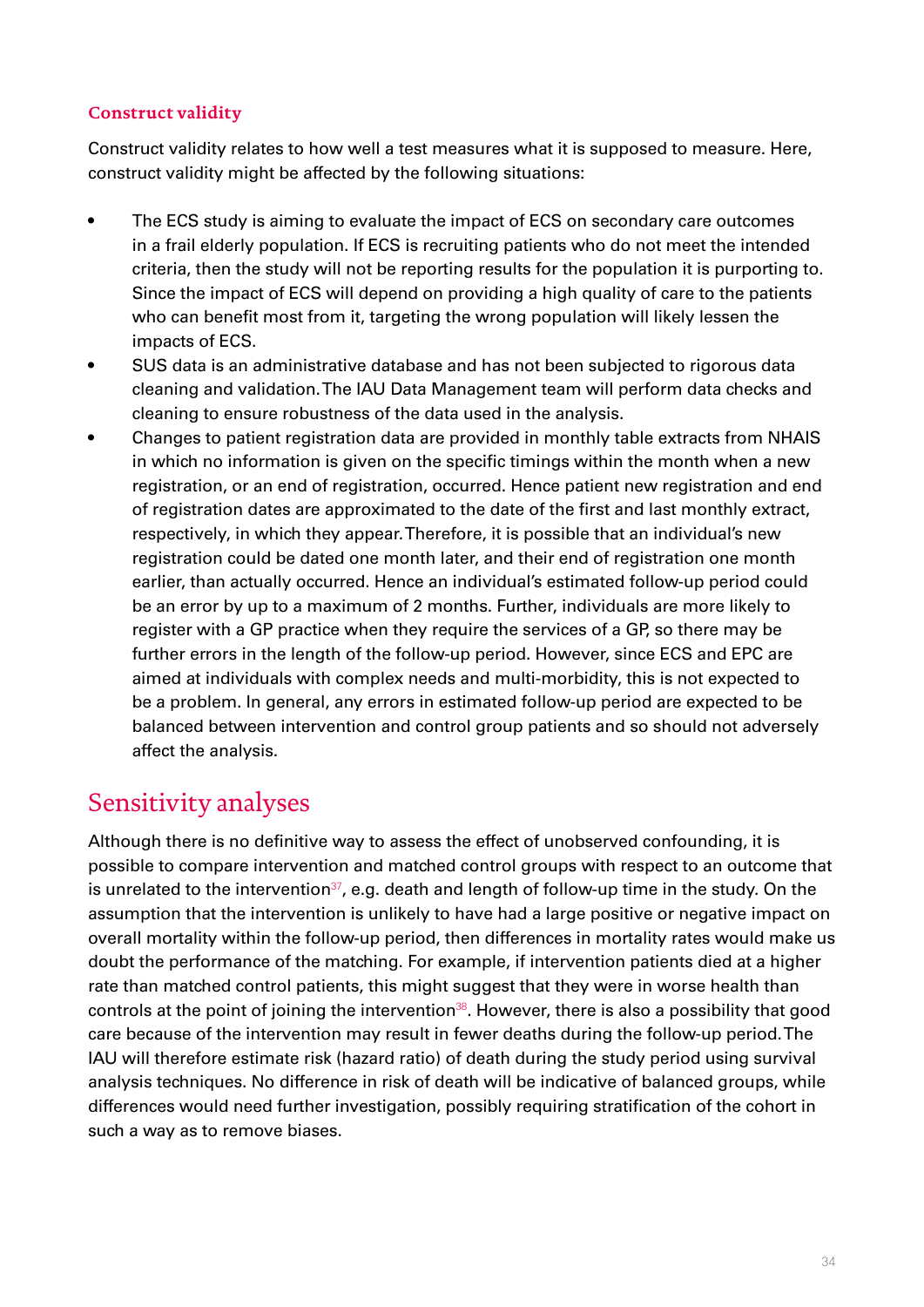### <span id="page-34-0"></span>Other limitations

The IAU only has access to secondary care data and will not be able to evaluate the impact of ECS on other outcomes of interest, such as those that impact the quality of life, longer-term health or improvements in working relationships.

Nor will this study be able to explore how changes to the delivery of services by ECS or EPC impact outcomes, or how other vanguard interventions impact outcomes.

Costing secondary care data is not within the scope of this study.

# Reporting

### General reporting considerations

Results will be reported as the relevant measure of effect, such as odds or rate ratios, plus 95% confidence intervals and p-values. Absolute numbers may also be presented, where appropriate. Both the post-matching unadjusted and adjusted analysis will be presented and the variables used in the adjustment noted. Results will be presented to two decimal places for effect size and confidence intervals. P values will be shown to two significant digits.

### Special reporting requirements for this study

At a minimum, the following are requirements for this study:

- adherence to the STROBE $39$  and RECORD guidelines $40$
- adherence to the NHS Digital (previously Health and Social Care Information Centre, HSCIC) small number rules $41$
- compliance with the statistical code of practice.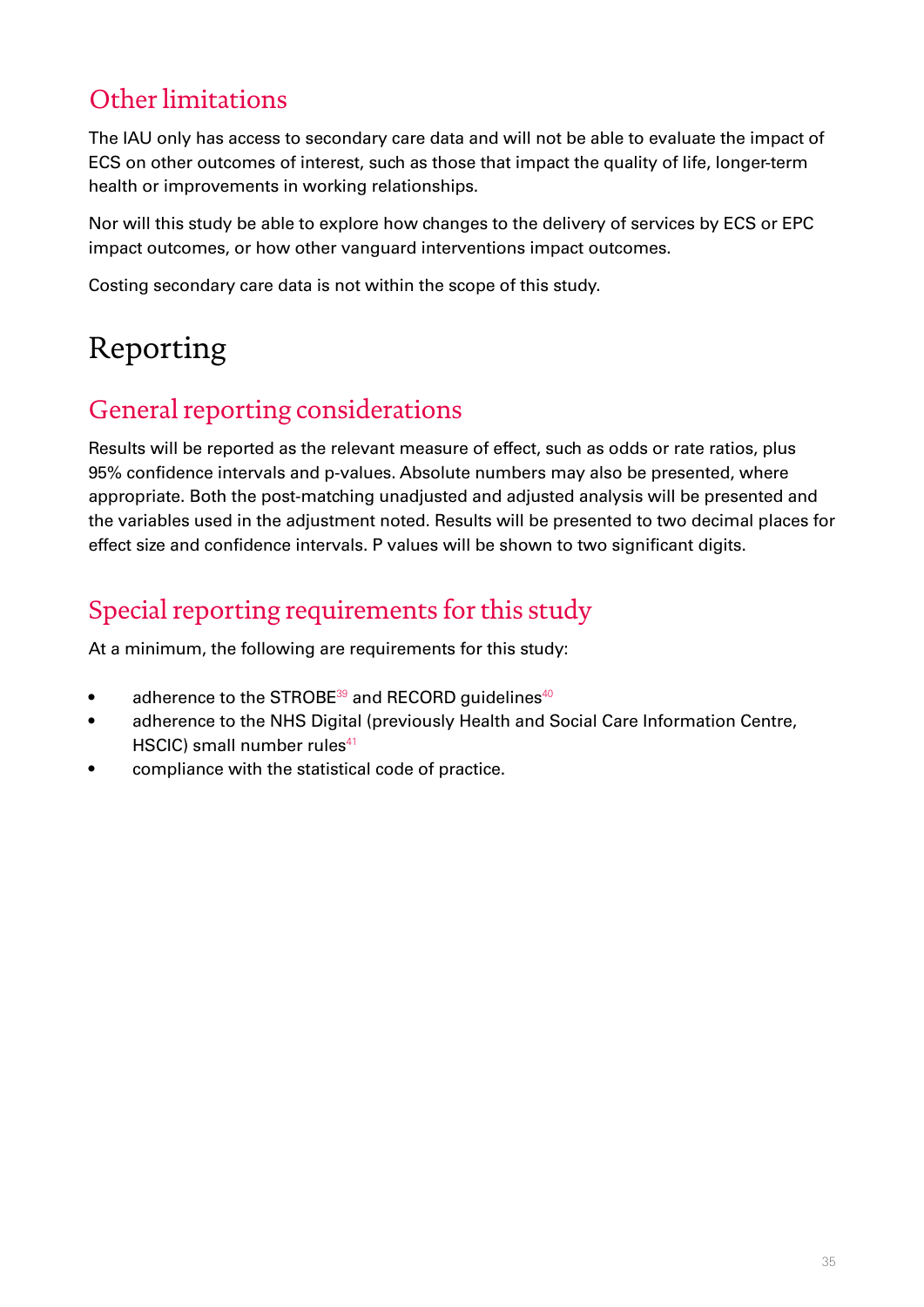# <span id="page-35-0"></span>Tables and figures for reporting results

Table 6 describes the tables and figures that will be produced as part of this study.

| Analysis<br>type | Output<br>type | Description                                                              | Details                                                                                                                                                                                                                                                                                                                                                                                                                                                                                                                                                                                                                           |
|------------------|----------------|--------------------------------------------------------------------------|-----------------------------------------------------------------------------------------------------------------------------------------------------------------------------------------------------------------------------------------------------------------------------------------------------------------------------------------------------------------------------------------------------------------------------------------------------------------------------------------------------------------------------------------------------------------------------------------------------------------------------------|
| Matching         | Table          | <b>Baseline</b><br>characteristics                                       | Descriptive statistics for the intervention group and the<br>matched and unmatched control populations, with:<br>• continuous variables, including count variables,<br>summarised by mean (standard deviation, SD) or median<br>(interquartile range, IQR) depending on the distribution<br>categorical variables summarised by number (%)<br>standardised differences calculated for the intervention<br>group versus the unmatched and matched control<br>groups, and variance ratio for continuous variables                                                                                                                   |
|                  | Figure         | Balance<br>diagnostics<br>(forest plot)                                  | Forest plot to assess balance before and after matching<br>using standardised mean differences from both the<br>matched and unmatched sample                                                                                                                                                                                                                                                                                                                                                                                                                                                                                      |
|                  |                | Comorbidities<br>bar chart                                               | A bar chart displaying the proportion of important<br>comorbidities in both the intervention and matched control<br>groups                                                                                                                                                                                                                                                                                                                                                                                                                                                                                                        |
| Main<br>analysis | Table          | Unadjusted<br>estimates                                                  | Unadjusted estimates for the intervention group and the<br>matched control group, including:<br>• for binary outcomes, the number and proportion in each<br>group<br>• for count data, the number of events and person time of<br>exposure<br>• for continuous data, the mean and standard error<br>• the size of the measure effect (e.g. odds ratio, rate ratio,<br>hazard ratio or mean difference) together with a 95%<br>confidence interval<br>• for a difference in difference type analysis the table<br>should show summary results in each time period, their<br>difference and the difference between groups over time |
|                  |                | Adjusted<br>estimates                                                    | A table showing the adjusted results, including:<br>• the size of the adjusted measure together with a 95%<br>confidence interval and p-value<br>all adjustment variables listed, and in some cases<br>$\bullet$<br>included in the table with the relevant effect sizes and<br>95% confidence intervals                                                                                                                                                                                                                                                                                                                          |
|                  | Figure         | Unadjusted and<br>adjusted results<br>(forest plot, time<br>series plot) | Forest plot showing the crude and adjusted results for each<br>outcome measure. Time series plot showing estimates of<br>impact on outcomes before and after the interventions.                                                                                                                                                                                                                                                                                                                                                                                                                                                   |

#### **Table 6: Minimum required tables and figures to be produced**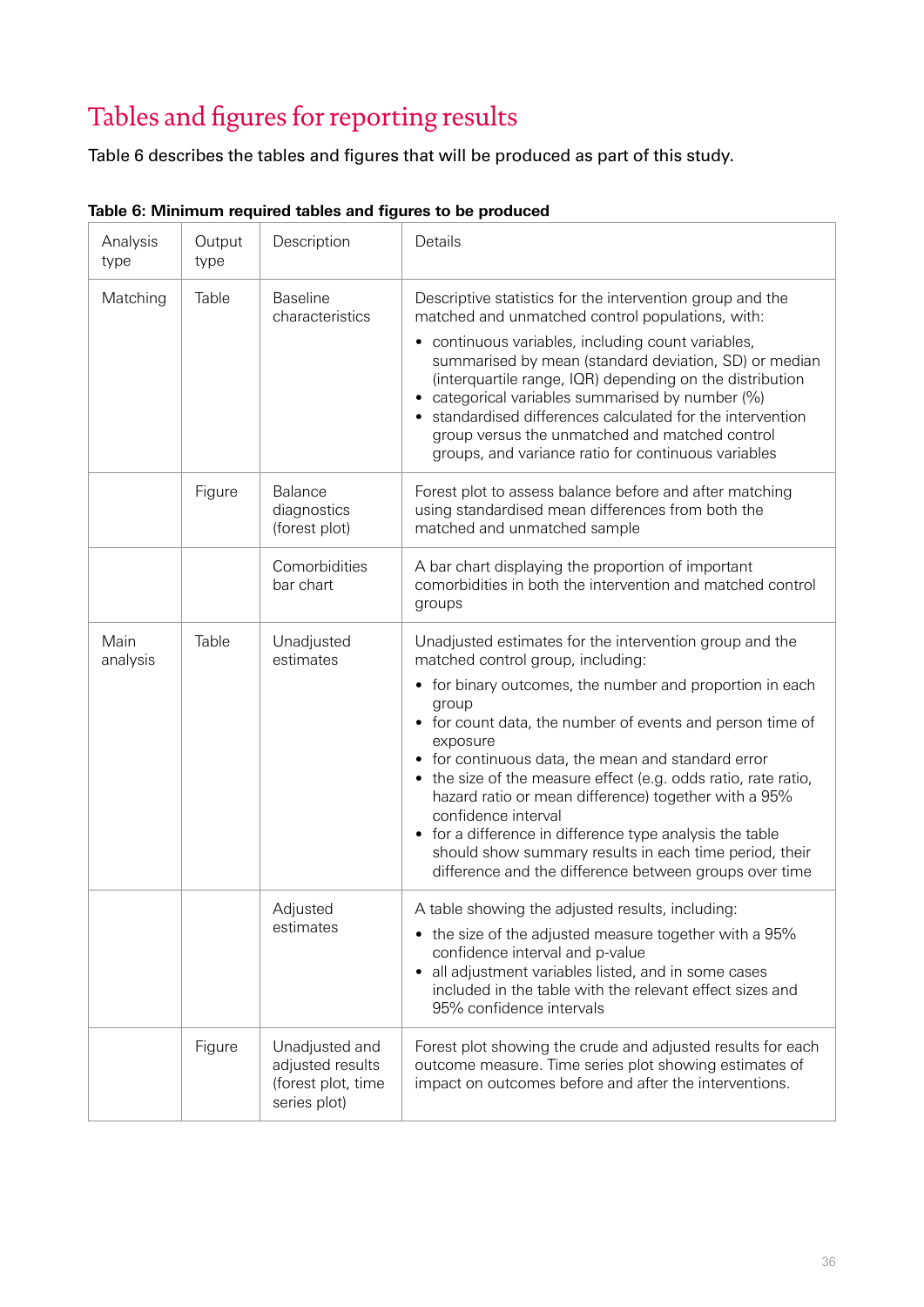# <span id="page-36-0"></span>Appendix

### Secondary Care resource utilisation definitions

#### **A&E attendance**

An A&E attendance is a non-duplicate visit by an individual to a hospital A&E department for a particular incident. A duplicate visit is defined as a recorded attendance by an individual to the same provider either at the same date and time as a previously recorded attendance, and where the primary diagnosis and treatment codes are the same; or within one hour of a previously recorded attendance. Depending on the analysis being undertaken, an A&E attendance may be further defined as one of the following:

- a non-duplicate, planned or unplanned visit
- a non-duplicate visit where the patient was seen
- a non-duplicate, planned or unplanned visit where the patient was seen.

#### **Avoidable admission**

An avoidable admission is an emergency admission for a condition that could have been managed or treated by timely or effective care within the community and hence which could have been avoided. Sets of clinical conditions which may lead to an avoidable admission include:

- A set of conditions that focus on older people experiencing health and social care these include acute lower respiratory tract infections (such as acute bronchitis); chronic lower respiratory tract infections (such as emphysema and other chronic lung diseases); pressure sores; diabetes; food and drink issues (such as abnormal weight loss and poor intake of food and water due to self-neglect); food and liquid pneumonitis (inhaling food or drink); fractures and sprains; intestinal infections; pneumonia; and urinary tract infections<sup>[42](#page-44-4)</sup>. An avoidable admission resulting from a condition in this set is referred to as a potentially avoidable admission.
- Ambulatory care sensitive (ACS) conditions ACS conditions are a set of clinical conditions for which the risk of emergency admission can be reduced by timely and effective ambulatory care<sup>[43](#page-44-5)</sup>. Ambulatory care consists of primary care, community services and outpatient care<sup>[44](#page-44-6)</sup>. There are a variety of definitions of ACS conditions. The definition used by the IAU will be the same as defined in the CCG improvement and assessment framework (CCGIAF)[45](#page-44-7). This framework was introduced in 2016/17 and was developed with input from NHS Clinical Commissioners, Clinical Commissioning Groups (CCGs), patient groups and charities. It was designed to play a part in the delivery of the Five year forward view for the NHS in England. Similarly to the NHS Outcomes Framework $46$ , the CCGIAF differentiates between chronic and acute conditions:
	- Chronic ACS conditions: the definition of chronic ACS is the same as that for the NHS Outcomes Framework 2.3.i and CCG Outcomes Indicator Set 2.6<sup>[45](#page-44-7)</sup>. Conditions include epilepsy, diabetes and angina $47$ .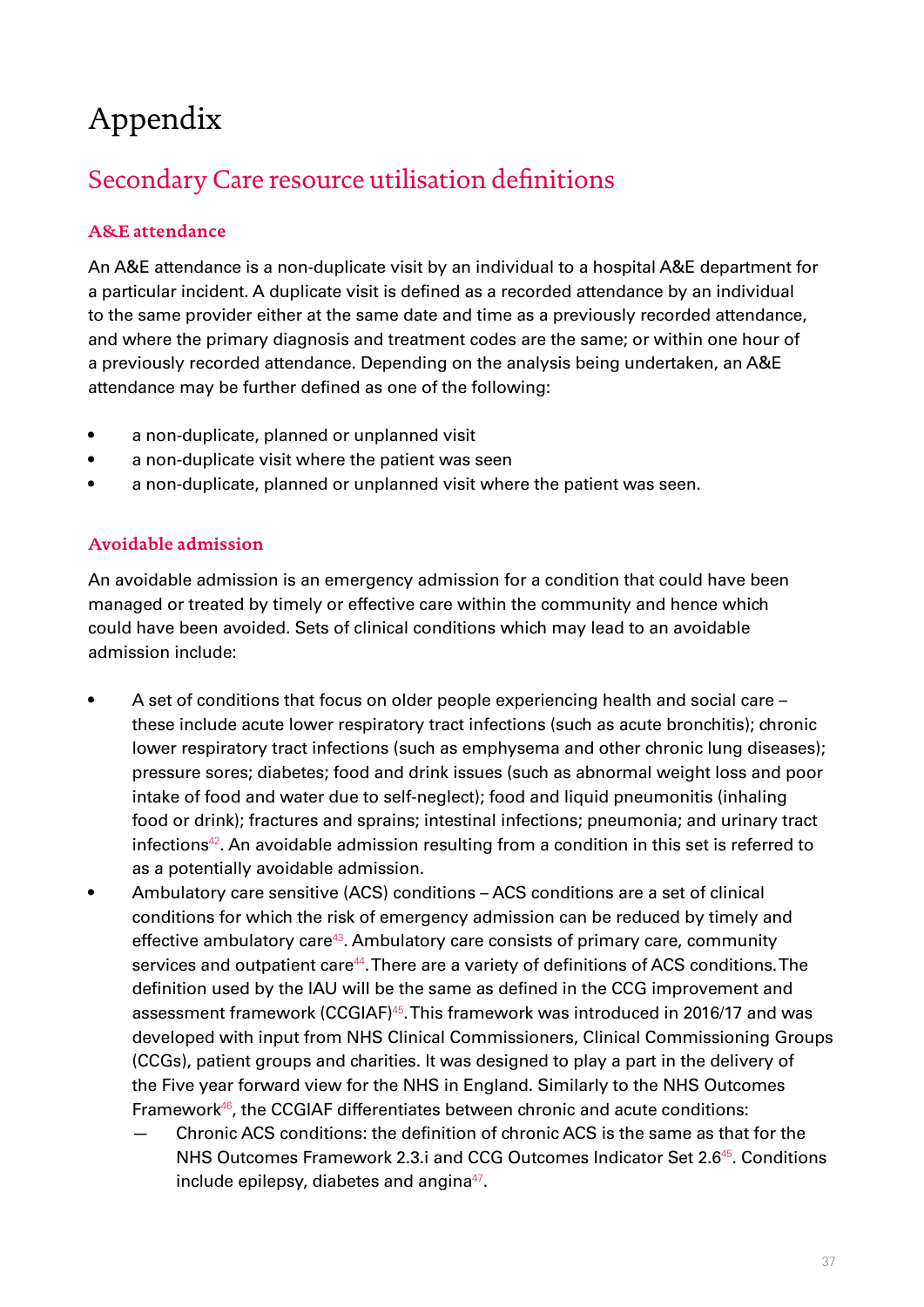<span id="page-37-0"></span>— Acute ACS conditions, also called urgent care sensitive conditions: urgent care sensitive conditions are defined as unnecessary emergency admissions to hospital for conditions that should be dealt with effectively by the Urgent Care system without the need for admission to hospital. Conditions include chronic obstructive pulmonary disease (COPD), cellulitis, deep vein thrombosis and falls<sup>[45](#page-44-7)</sup>.

#### **Elective admission**

An elective admission is defined as an admission that has been arranged in advance, either planned, booked in advance or from a waiting list. It does not include an emergency admission, a maternity admission or a transfer from a hospital bed in another health care provider. Depending on the analysis being undertaken, an elective admission may include one, some or all of the following patient classifications:

- ordinary admission
- day case admission
- regular day admission
- regular night admission
- mother and baby using delivery facilities only.

#### **Elective bed days**

An elective bed day is defined as a night in hospital following an elective admission. Some elective admissions may be excluded from bed days calculations depending on the patient classifications being included in the definition of an elective admission (see above).

#### **Emergency admission**

An emergency admission is defined as a separate hospital spell that either occurs through an A&E department, or because of direct, urgent referrals from a GP or other professional.

#### **Emergency bed days**

An emergency bed day is defined as a night in hospital following an emergency admission. An admission and discharge within the same day will result in a length of stay of zero days<sup>[48](#page-44-10)</sup>, and therefore not count towards the total number of bed days. This is consistent with the definitions of bed day used within NHS England<sup>[49](#page-44-11)</sup> and the NHS England New Models of Care dashboard, which displays outcome data for all vanguard sites $50$ .

#### **Emergency readmissions within 30 days of discharge**

An emergency readmission within 30 days of discharge is defined as an emergency admission occurring within 30 days of discharge following an earlier hospital admission (regardless of whether the earlier admission was emergency or elective). Admissions for cancer and obstetrics are excluded as they may be part of the patient's care plan<sup>[45](#page-44-7)</sup>.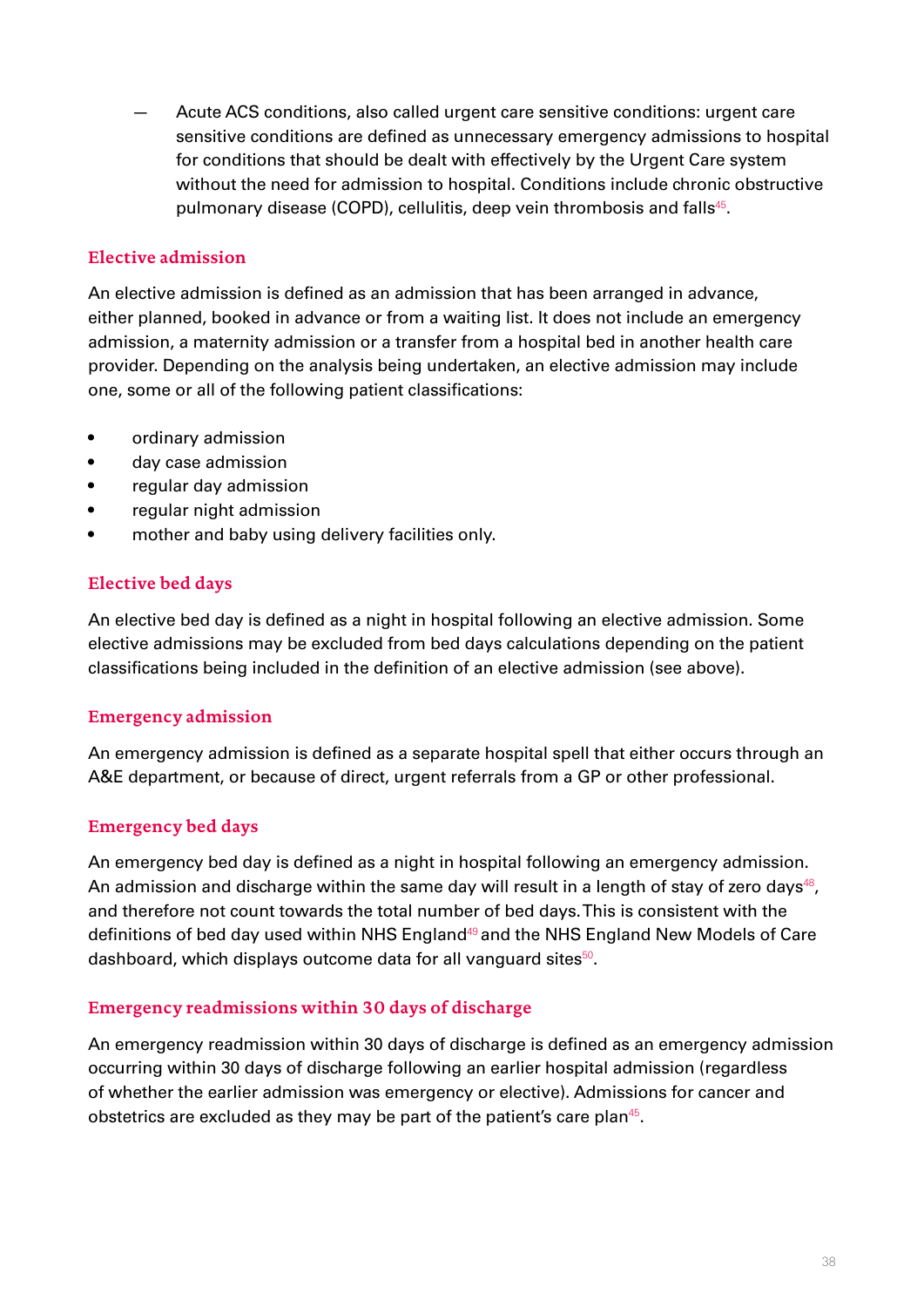#### <span id="page-38-0"></span>**Length of stay following an elective admission**

Length of stay following an elective admission is defined as the number of nights spent in hospital following an elective admission, calculated as the difference in days between the date of discharge and the date of admission. Some elective admissions may be excluded from length of stay calculations depending on the patient classifications being included in the definition of an elective admission (see above). An admission and discharge within the same day will result in a length of stay of zero days $48$ .

#### **Length of stay following an emergency admission**

Length of stay following an emergency admission is defined as the total number of nights spent in hospital following an emergency admission, calculated as the difference in days between the date of discharge and the date of admission. An admission and discharge within the same day will result in a length of stay of zero days $48$ .

#### **Outpatient appointment**

An outpatient appointment is a non-duplicate appointment for a patient to see, or have contact with, a care professional at an outpatient clinic. A duplicate appointment is defined as a recorded appointment by an individual to the same provider, at the same date and time as a previously recorded appointment, and where the main specialty and treatment function codes are the same. Depending on the analysis being undertaken, an outpatient appointment may be further defined as one of the following:

- a non-duplicate appointment where the patient was seen
- a non-duplicate appointment with an acute provider
- a non-duplicate appointment with an acute provider where the patient was seen.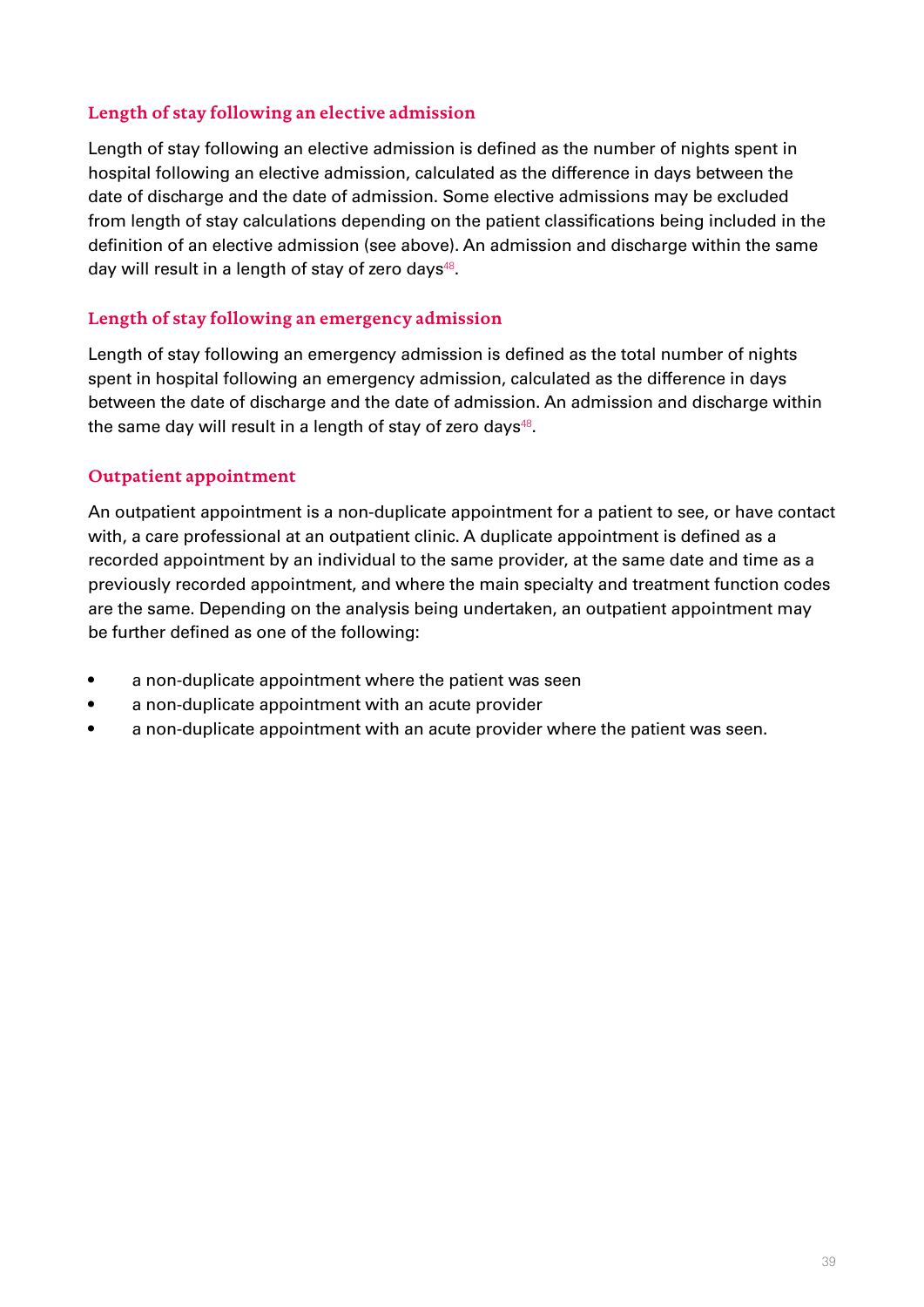### <span id="page-39-0"></span>Supplementary figures

#### **Figure 4: Patient identification, referral and enrolment flowchart for ECS**



Reproduced from<sup>51</sup>.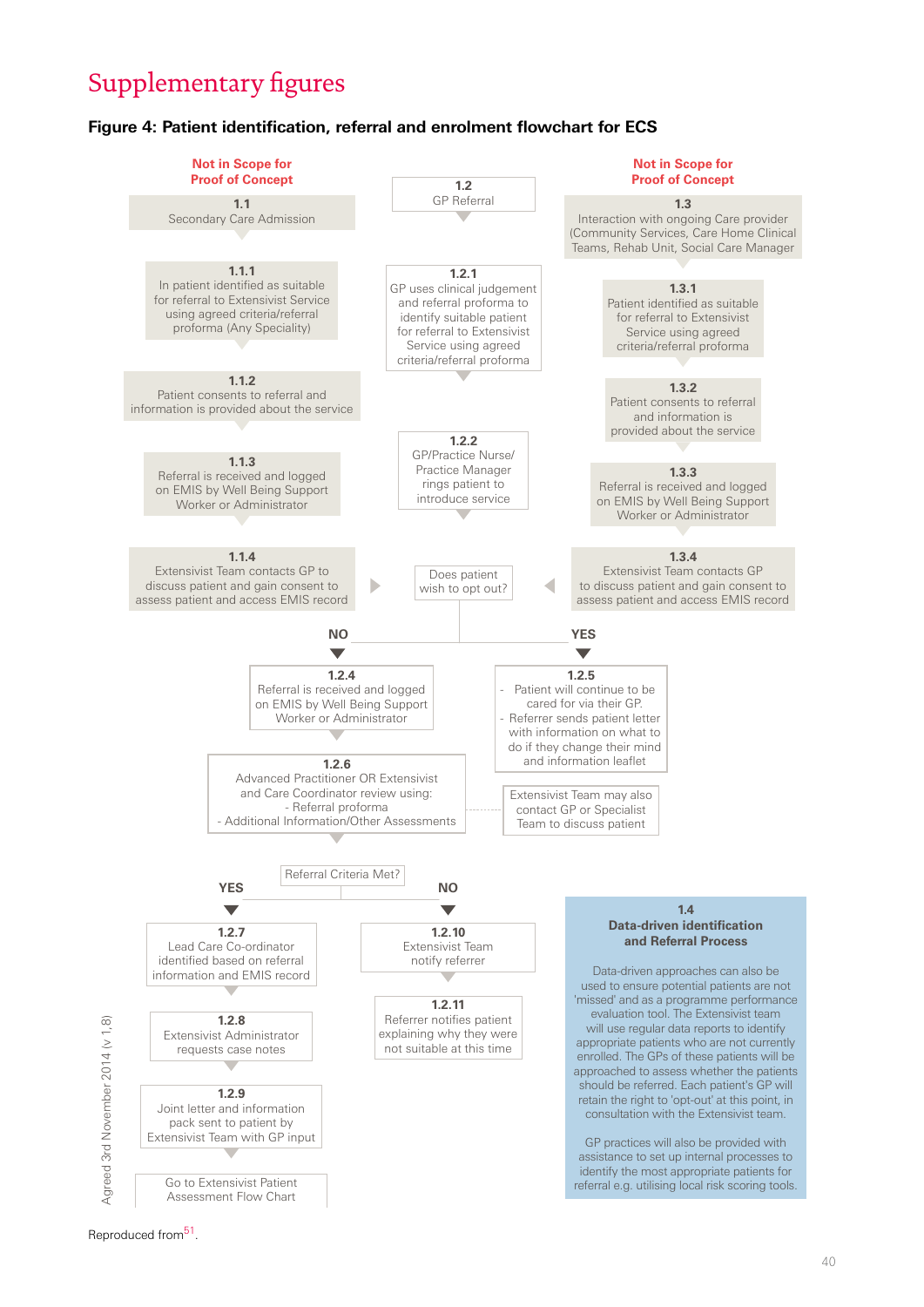# <span id="page-40-0"></span>Addendum

This section has been added to the original statistical analysis protocol (SAP) document to provide further clarifications and information on modifications to the original SAP. The original SAP was agreed in October 2018, with this section added in November 2019.

#### **Subgroup analyses**

Due to small numbers of people in the intervention group, we did not perform subgroup analyses looking at the impact on outcomes stratified by absolute risk stratification quartiles, age (EPC only), care home residency status and LCIA Test Bed status.

#### **Study outcomes**

The number of emergency readmissions within 30 days of discharge was not examined as an outcome in our study due to challenges with identifying a consistent definition for this metric. Furthermore, some of the other outcomes examined might not be reported in the case that results are inconclusive or unreliable. However, we examined different follow-up periods for primary outcomes, as detailed in the technical report.

#### **Study period**

The end of the study period was extended from December 2017 to April 2018.

#### **Data from the Fylde Coast NHS vanguard**

After receiving the data from Fylde Coast NHS vanguard, we identified that data were missing for individuals who had died or left the area. The vanguard were able to send us additional risk score data for individuals who had died but no additional data for comorbidities. This meant that we were unable to cross-check comorbidities recorded in the local data with comorbidities identified using hospital data.

#### **Data from the Fylde Coast NHS vanguard (Table 3)**

Risk scores were missing for a small proportion of records. Missing risk score data was imputed using last observation carried forward imputation for individuals with less than 50% of observations missing. Any remaining missing risk score data was imputed using predictive mean matching with 15 imputations.

#### **Baseline variables**

No indicator on whether someone was a care home resident was included in the matching or regression due to data quality concerns.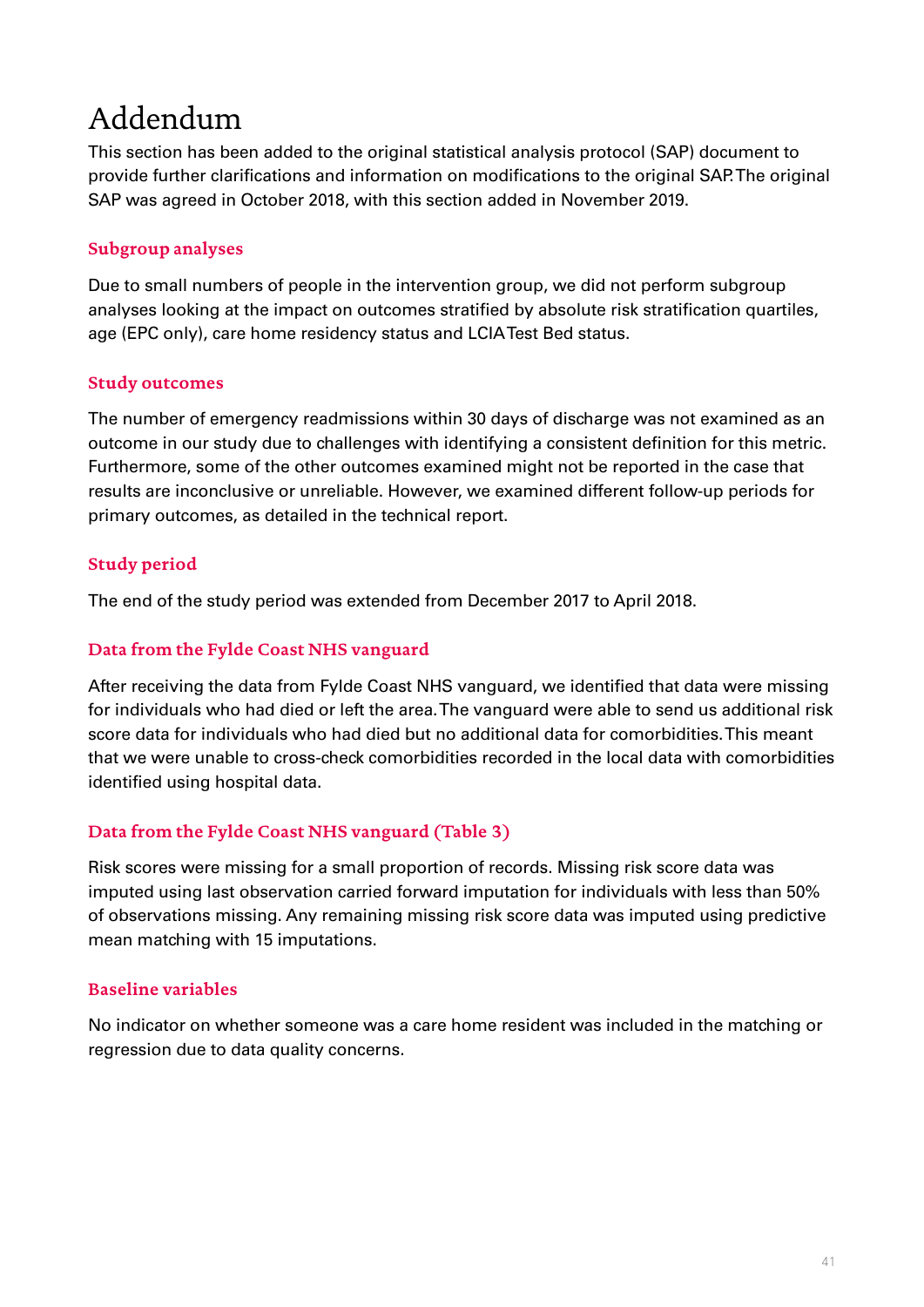#### <span id="page-41-0"></span>**Identifying the control group, page 28**

Due to the large number of potential controls and the resulting long run time of the genetic algorithm, the matching was run in two stages. In the first stage, 150 or 100 (ECS and EPC respectively) control patients were selected for each intervention patient and only age, risk score, total count of comorbidities, and A&E visits and emergency admissions in the last year were included. The resulting dataset was then used to run the genetic matching on the full set of variables specified in Table 4.

#### **Statistical analysis, page 29**

Modelling options also included adjusting for only a list of 'core' variables and those variables considered most predictive of the outcome, as the low number of events for some of the outcomes may otherwise have led to over-parameterised models. The most predictive variables were identified by running a lasso regression and where possible included all core variables as a minimum. Variables considered 'core' were: age; sex (male or not male); ethnicity (white or not); IMD quintile; number of frailty comorbidities; hospital use in year prior to index date; index date (quarter); and risk scores after multiple imputation.

# Acknowledgements

We are grateful for the support of the Fylde Coast NHS vanguard team and their evaluation partners, Lancaster University, in providing review and feedback on the statistical analysis protocol.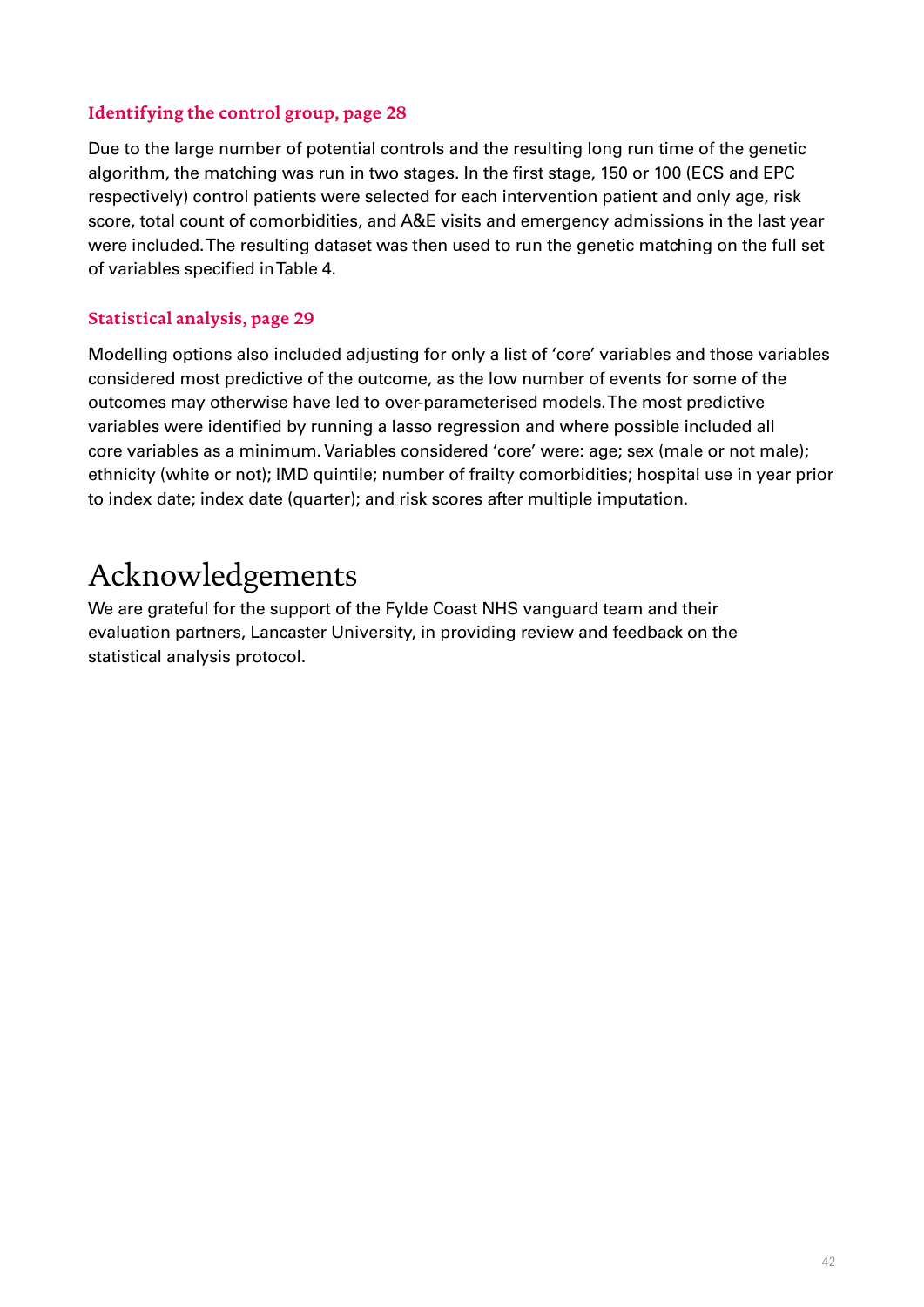# <span id="page-42-0"></span>References

- <span id="page-42-1"></span>1. The Fylde Coast NHS vanguard. Your care, our priority [Internet]. The Fylde Coast NHS vanguard. 2015. Available from: [https://www.kingsfund.org.uk/sites/default/files/media/Peter\\_](https://www.kingsfund.org.uk/sites/default/files/media/Peter_Tinson.pdf) [Tinson.pdf](https://www.kingsfund.org.uk/sites/default/files/media/Peter_Tinson.pdf)
- <span id="page-42-2"></span>2. NHS Blackpool CCG. Fylde Coast Health Event and Annual Meetings. 2018. Available from: <https://www.bfwh.nhs.uk/wp-content/uploads/2018/08/AGM-Presentations-5-July-2018.pdf>
- <span id="page-42-3"></span>3. Dowling M. Blackpool, Fylde and Wyre Hospitals NHS Foundation Trust – Review of the Year [Internet]. [cited 2018 Feb 9]. Available from: [http://www.bfwh.nhs.uk/wp-content/](http://www.bfwh.nhs.uk/wp-content/uploads/2015/07/20160926-Main-presentation-v2.pdf) [uploads/2015/07/20160926-Main-presentation-v2.pdf](http://www.bfwh.nhs.uk/wp-content/uploads/2015/07/20160926-Main-presentation-v2.pdf)
- <span id="page-42-4"></span>4. Public Health England. Public Health Profiles [Internet]. 2016 [cited 2018 Feb 9]. Available from: <https://fingertips.phe.org.uk>
- <span id="page-42-5"></span>5. Hostetter M, Klein S, McCarthy D. CareMore: Improving Outcomes and Controlling Health Care Spending for High-Needs Patients [Internet]. 2017. Available from: [http://www.](http://www.commonwealthfund.org/publications/case-studies/2017/mar/caremore) [commonwealthfund.org/publications/case-studies/2017/mar/caremore](http://www.commonwealthfund.org/publications/case-studies/2017/mar/caremore)
- <span id="page-42-6"></span>6. Wennberg D, Siegel M, Darin B, Billings J, Dixon J, Curry N. Combined predictive model. Notes. 2006 (December).
- <span id="page-42-7"></span>7. NHS Fylde And Wyre Clinical Commissioning Group. 2030 Vision for Health and Care [Internet]. 2017. Available from: [http://www.fyldeandwyreccg.nhs.uk/download/governing\\_](http://www.fyldeandwyreccg.nhs.uk/download/governing_body_papers/2017/may_2017/Item-12-2030-Vision-for-Health-and-Care-23.05.17.pdf) [body\\_papers/2017/may\\_2017/Item-12-2030-Vision-for-Health-and-Care-23.05.17.pdf](http://www.fyldeandwyreccg.nhs.uk/download/governing_body_papers/2017/may_2017/Item-12-2030-Vision-for-Health-and-Care-23.05.17.pdf)
- <span id="page-42-8"></span>8. The Fylde Coast NHS vanguard. Value Proposition: New Models of Care [Internet]. 2015. Available from: [http://democracy.blackpool.gov.uk/documents/s8532/Fylde Coast Vanguard -](http://democracy.blackpool.gov.uk/documents/s8532/Fylde%20Coast%20Vanguard%20-%20Value%20Propostion%203.9.15.pdf)  [Value Propostion 3.9.15.pdf](http://democracy.blackpool.gov.uk/documents/s8532/Fylde%20Coast%20Vanguard%20-%20Value%20Propostion%203.9.15.pdf)
- <span id="page-42-9"></span>9. Clough D. NHS Fylde and Wyre Clinical Commissioning Group [Internet]. Campaigns the CCG is currently supporting. [cited 2018 Feb 9]. Available from: [http://www.fyldeandwyreccg.nhs.](http://www.fyldeandwyreccg.nhs.uk/news-and-events/campaigns/) [uk/news-and-events/campaigns/](http://www.fyldeandwyreccg.nhs.uk/news-and-events/campaigns/)
- <span id="page-42-10"></span>10. 2030 Vision for Health and Care , Peter Tinson, NHS Fylde and Wyre Clinical Commissioning Group [Internet]. [cited 2017 Jul 18]. Available from: [https://www.fyldecoastccgs.nhs.uk/](https://www.fyldecoastccgs.nhs.uk/document/item-11-2030-vision-for-health-and-care-18-07-17-final-pdf) [document/item-11-2030-vision-for-health-and-care-18-07-17-final-pdf](https://www.fyldecoastccgs.nhs.uk/document/item-11-2030-vision-for-health-and-care-18-07-17-final-pdf)
- <span id="page-42-11"></span>11. LCIA TEST BED. Lancashire and Cumbria Innovation Alliance [Internet]. 2016. Available from: [https://www.lscft.nhs.uk/media/Bulletin\\_New\\_Style/Test%20Beds/FINAL%20LCIA%20Test%20](https://www.lscft.nhs.uk/media/Bulletin_New_Style/Test%20Beds/FINAL%20LCIA%20Test%20Bed%20Presentation%20for%206%20Dec.pdf) [Bed%20Presentation%20for%206%20Dec.pdf](https://www.lscft.nhs.uk/media/Bulletin_New_Style/Test%20Beds/FINAL%20LCIA%20Test%20Bed%20Presentation%20for%206%20Dec.pdf)
- <span id="page-42-12"></span>12. Lloyd T, Wolters A, Steventon A. The impact of providing enhanced support for care home residents in Rushcliffe [Internet]. The Health Foundation. 2017. Available from: [http://www.health.org.uk/sites/health/files/IAURushcliffe.pdf](http://Data from the Fylde Coast NHS vanguard, page 24 (Table 3)")
- <span id="page-42-13"></span>13. Naylor C, Taggart H, Charles A. Mental health and new models of care: Lessons from the vanguards. The King's Fund. 2017.
- <span id="page-42-14"></span>14. Dorning H, Davies A, Blunt I. Quality Watch - Focus on: People with mental ill health and hospital use. Nuffield Trust. 2015.
- <span id="page-42-15"></span>15. Roland M, Abel G. Reducing emergency admissions: are we on the right track? BMJ. 2012;345:e6017.
- <span id="page-42-16"></span>16. Imison C, Curry N, Holder H, Castle-Clarke S, Nimmons D, Appleby J, et al. Shifting the Balance of Care. Nuffield Trust. 2017.
- <span id="page-42-17"></span>17. Operational Research and Evaluation Unit. Evaluation strategy for new care model vanguards. NHS England. 2016.
- <span id="page-42-18"></span>18. Billings J, Dixon J, Mijanovich T, Wennberg D. Case finding for patients at risk of readmission to hospital: development of algorithm to identify high risk patients. BMJ. 2006;333(7563):327.
- <span id="page-42-19"></span>19. Stukenborg GJ, Wagner DP, Connors AF Jr. Comparison of the performance of two comorbidity measures, with and without information from prior hospitalizations. Med Care [Internet]. 2001;39(7):727–39. Available from: <http://www.ncbi.nlm.nih.gov/pubmed/11458137>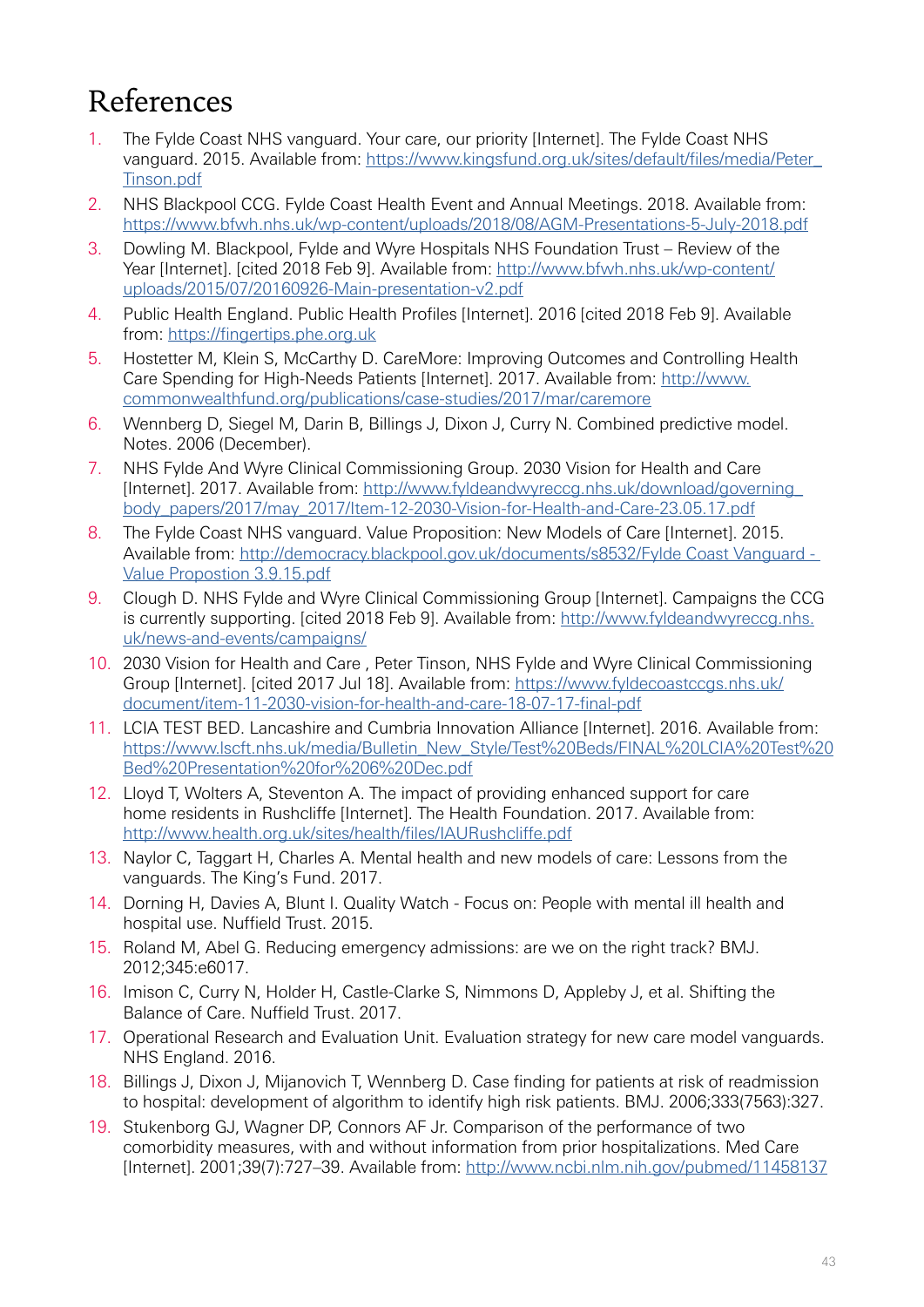- <span id="page-43-0"></span>20. Preen DB, Holman CDAJ, Spilsbury K, Semmens JB, Brameld KJ. Length of comorbidity lookback period affected regression model performance of administrative health data. J Clin Epidemiol. 2006;59(9):940–6.
- <span id="page-43-1"></span>21. Soong J, Poots AJ, Scott S, Donald K, Woodcock T, Lovett D, et al. Quantifying the prevalence of frailty in English hospitals. BMJ Open [Internet]. 2015;5(10). Available from: [https://bmjopen.](https://bmjopen.bmj.com/content/5/10/e008456) [bmj.com/content/5/10/e008456](https://bmjopen.bmj.com/content/5/10/e008456)
- <span id="page-43-2"></span>22. Billings J, Georghiou T, Blunt I, Bardsley M. Choosing a model to predict hospital admission: an observational study of new variants of predictive models for case finding. BMJ Open [Internet]. 2013;3(8):e003352. Available from: [http://bmjopen.bmj.com/lookup/doi/10.1136/](https://www.england.nhs.uk/commissioning/wp-content/uploads/sites/12/2017/07/ccgiaf-tech-annex-1617.pdf) [bmjopen-2013-003352](https://www.england.nhs.uk/commissioning/wp-content/uploads/sites/12/2017/07/ccgiaf-tech-annex-1617.pdf)
- <span id="page-43-3"></span>23. Elixhauser A, Steiner C, Harris DR, Coffey RM. Comorbidity measures for use with administrative data. Med Care. 1998;36(1):8–27.
- <span id="page-43-4"></span>24. Quan H, Sundararajan V, Halfon P, Fong A, Burnand B, Luthi J-C, et al. Coding algorithms for defining comorbidities in ICD-9-CM and ICD-10 administrative data. Med Care. 2005;43(11):1130–9.
- <span id="page-43-5"></span>25. Soong J, Poots AJ, Scott S, Donald K, Bell D. Developing and validating a risk prediction model for acute care based on frailty syndromes. BMJ Open [Internet]. 2015;5(10):e008457. Available from: [http://www.pubmedcentral.nih.gov/articlerender.](http://www.pubmedcentral.nih.gov/articlerender.fcgi?artid=4621379&tool=pmcentrez&rendertype=abstract) fcgi?artid=4621379&tool=pmcentrez&[rendertype=abstract](http://www.pubmedcentral.nih.gov/articlerender.fcgi?artid=4621379&tool=pmcentrez&rendertype=abstract)
- <span id="page-43-6"></span>26. Freund T, Mahler C, Erler A, Gensichen J, Ose D, Szecsenyi J, et al. Identification of patients likely to benefit from care management programs. Am J Manag Care. 2011;17(5):345–52.
- <span id="page-43-7"></span>27. World Health Organization. The ICD-10 Classification of Mental and Behavioural Disorders. Int Classif. 1992;10:1–267.
- <span id="page-43-8"></span>28. Sekhon JS, Grieve RD. A matching method for improving covariate balance in costeffectiveness analyses. Health Econ. 2012 Jun;21(6):695–714.
- <span id="page-43-9"></span>29. Sekhon J. Multivariate and propensity score matching. J Stat Softw. 2011;42(7):52.
- <span id="page-43-11"></span>30. Austin PC. Balance diagnostics for comparing the distribution of baseline covariates between treatment groups in propensity-score matched samples. Stat Med. 2009 Nov 10;28(25):3083– 107.
- <span id="page-43-12"></span>31. Normand S-LT, Landrum MB, Guadagnoli E, Ayanian JZ, Ryan TJ, Cleary PD, et al. Validating recommendations for coronary angiography following acute myocardial infarction in the elderly: a matched analysis using propensity scores. J Clin Epidemiol. 2001; 54(4):387–98.
- <span id="page-43-10"></span>32. Imai K, King G, Stuart EA. Misunderstandings between experimentalists and observationalists about causal inference. J R Stat Soc. Ser A. Stat Soc. 2008;171:481–502.
- <span id="page-43-13"></span>33. Steventon A, Grieve R, Sekhon JS. A comparison of alternative strategies for choosing control populations in observational studies. Heal Serv Outcomes Res Methodol. 2015;15(3– 4):157–81.
- <span id="page-43-14"></span>34. Bottle A, Aylin P. Comorbidity scores for administrative data benefited from adaptation to local coding and diagnostic practices. J Clin Epidemiol [Internet]. 2011;64(12):1426–1433. Available from: <http://dx.doi.org/10.1016/j.jclinepi.2011.04.004>
- <span id="page-43-15"></span>35. Wennberg JE, Staiger DO, Sharp SM, Gottlieb DJ, Bevan G, McPherson K, et al. Observational intensity bias associated with illness adjustment: cross sectional analysis of insurance claims. BMJ [Internet]. 2013 Feb 21 [cited 2013 Mar 4];346:f549. Available from: [http://www.bmj.com/](http://www.bmj.com/content/346/bmj.f549) [content/346/bmj.f549](http://www.bmj.com/content/346/bmj.f549)
- <span id="page-43-16"></span>36. Wallace E, Smith SM, Fahey T, Roland M. Reducing emergency admissions through community based interventions. BMJ [Internet]. 2016;352(4):h6817. Available from: [http://](http://www.ncbi.nlm.nih.gov/pubmed/26822070) [www.ncbi.nlm.nih.gov/pubmed/26822070](http://www.ncbi.nlm.nih.gov/pubmed/26822070)
- <span id="page-43-17"></span>37. West SG, Thoemmes F. Campbell's and Rubin's perspectives on causal inference. Psychol Methods. 2010;15(1):18–37.